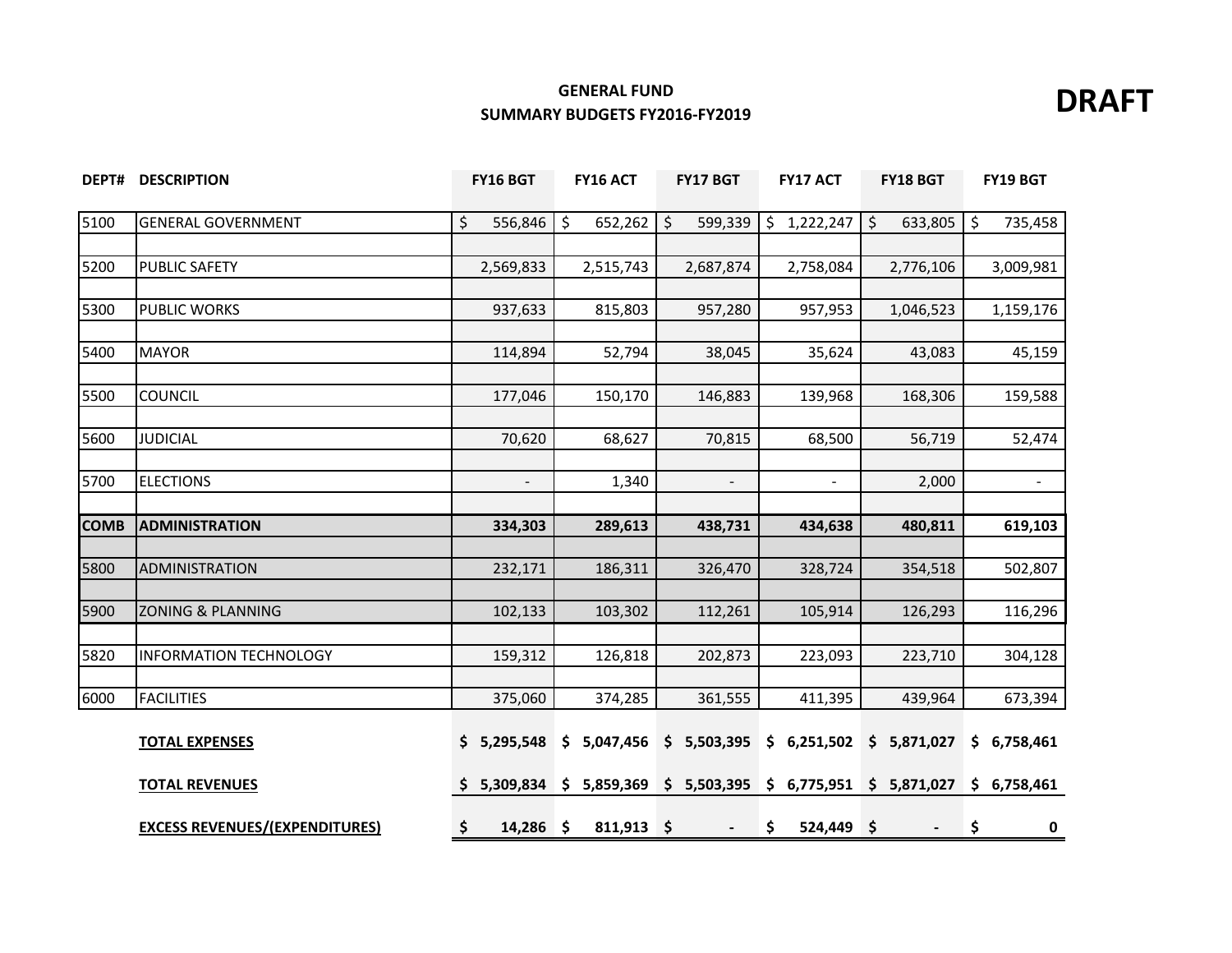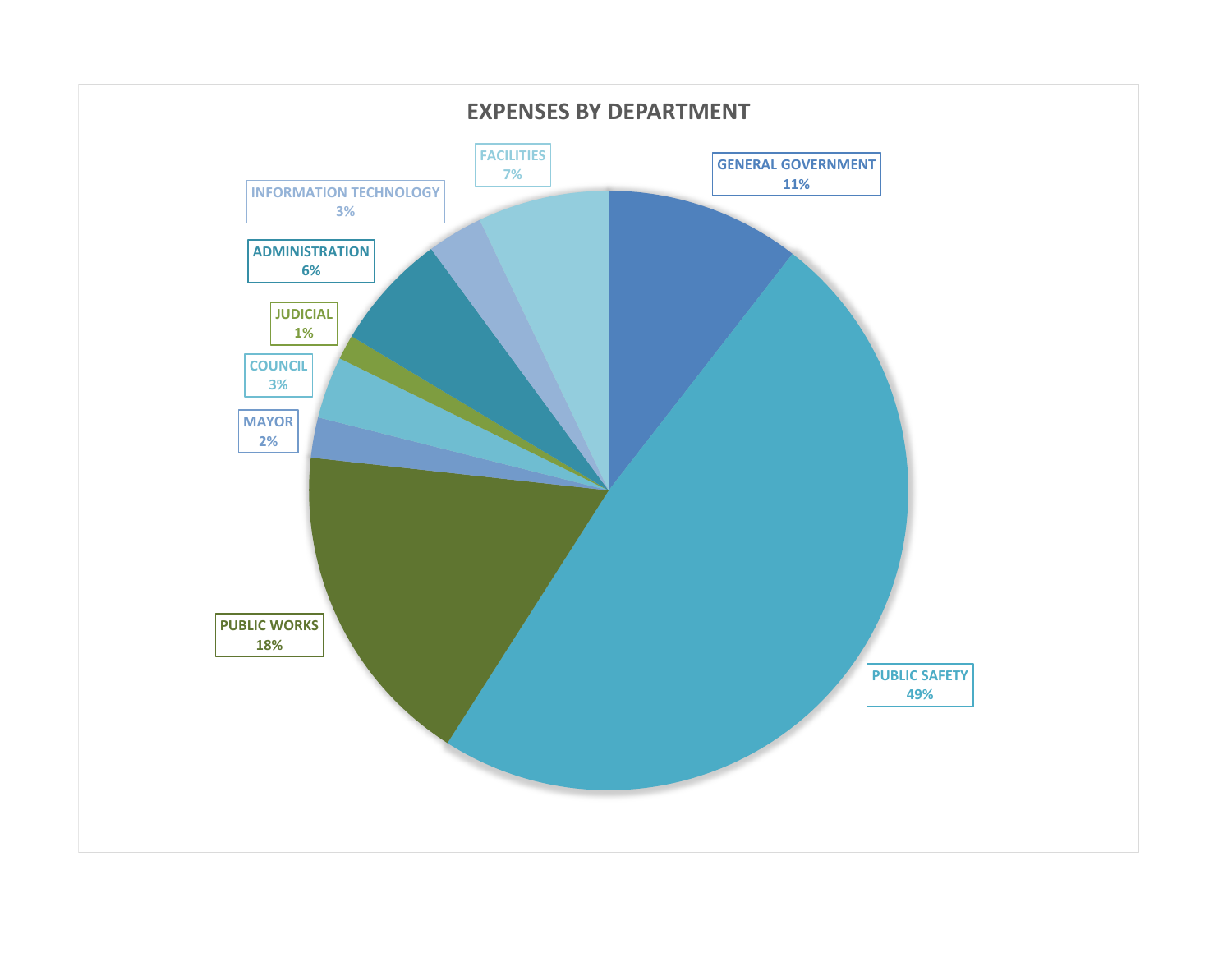|                 |                                       |                          |                 |                           |                 |                          |                          |                          | <b>DRAFT</b>              |
|-----------------|---------------------------------------|--------------------------|-----------------|---------------------------|-----------------|--------------------------|--------------------------|--------------------------|---------------------------|
|                 | <b>IGENERAL FUND REVENUES</b>         | 2016 BGT                 | <b>2016 ACT</b> | <b>2017 BGT</b>           | <b>2017 ACT</b> | <b>2018 BGT</b>          | 2019 BGT                 |                          | 2017 MAR ACT 2018 MAR ACT |
| 3500.0000       | <b>ACCOMMODATIONS TAX TRANSFER</b>    | Ś<br>255,000             | 255,000<br>\$.  | \$<br>255,000             | \$<br>255,000   | 255,000<br>\$            | 534,775<br>\$            | \$<br>255,000            | \$<br>255,000             |
| 3500.0000       | <b>HOSPITALITY TAX TRANSFER</b>       | 190,000                  | 190,000         | 335,000                   | 335,000         | 687,313                  | 788,087                  | 335,000                  | 687,313                   |
| <b>MULTIPLE</b> | <b>RESERVES USED</b>                  |                          | (140, 976)      | (8,000)                   | 71,400          | (5,000)                  | 30,000                   | 99,456                   | 198,286                   |
| 4000.1000       | <b>PROPERTY TAX</b>                   | 2,032,862                | 2,032,831       | 2,046,151                 | 2,049,919       | 2,125,588                | 2,088,412                | 2,047,099                | 2,024,346                 |
| 4000.1000       | PROPERTY TAX - MILLAGE INCREASE       | 164,665                  | 164,665         |                           | $\sim$          | $\overline{a}$           | 136,709                  | ×.                       | $\sim$                    |
| 4000.2000       | <b>DELINQUENT TAX</b>                 | 38.126                   | 92,056          | 41,758                    | 69,288          | 43.379                   | 42.621                   | 25,802                   | 8,538                     |
| 4000.3000       | <b>VEHICLE TAX</b>                    | 40,395                   | 50,672          | 46,183                    | 67,126          | 49,390                   | 49,390                   | 38,982                   | 32,564                    |
| 4000.4000       | PILOT - WATER                         | 120,000                  | 120,000         | 120,000                   | 120,000         | 120,000                  | 60,000                   | 120,000                  | 120,000                   |
| 4100.1000       | STATE AID TO SUBDIVISIONS             | 44,000                   | 60,790          | 50,000                    | 76,340          | 65,407                   | 59,115                   | 31,041                   | 29,554                    |
| 4100.1100       | ALCOHOL TAX                           | 35,000                   | 40,050          | 40,000                    | 43,250          | 40,000                   | 43,000                   | $\mathcal{L}$            | $\sim$                    |
| 4100.2000       | <b>LOAN PROCEEDS</b>                  | $\overline{a}$           | $\sim$          | $\sim$                    | 452,000         | $\sim$                   | $\sim$                   | 5,523                    | $\sim$                    |
| 4100.3000       | MERCHANTS INVENTORY TAX               | 2,700                    | 16,189          | 2,700                     | 2.768           | 2,700                    | 2,700                    | 2,076                    | 2,076                     |
| 4100.5000       | STATE ACCOMMODATIONS TAX              | 55,000                   | 59,513          | 57,000                    | 65,506          | 57,000                   | 69,000                   | 17,523                   | 6,747                     |
| 4100.7000       | BROKERS & INSURANCE PROGRAM TAX       | 185,000                  | 168,507         | 165,000                   | 174,838         | 165,000                  | 175,000                  | 113                      | $\overline{2}$            |
| 4100.8000       | 1% LOCAL OPTIONS SALES TAX            | 200,000                  | 212,335         | 202,253                   | 223,145         | 205,000                  | 229,298                  | 143,489                  | 149,642                   |
| 4100.8100       | MUNI LOCAL OPTIONS SALES TAX          | 165,000                  | 205,512         | 210,000                   | 213,317         | 215,000                  | 218,104                  | 140,621                  | 145,409                   |
| 4100.8200       | FEMA REIMBURSEMENTS                   | ÷                        | $\sim$          | $\sim$                    | 112,794         | $\sim$                   | 50,000                   | 10,061                   | 233,873                   |
| 4100.8610       | GRANT - 65% A.TAX                     | 210,000                  | 210,000         | 265,000                   | 285,000         | $\bar{a}$                | 125,000                  | 285,000                  | 55,750                    |
| 4100.9000       | <b>GRANT - FEDERAL</b>                | $\overline{a}$           | ٠               | $\sim$                    | ٠               | 30,000                   | $\overline{\phantom{a}}$ | $\sim$                   | $\sim$                    |
| 4100.9050       | <b>GRANT - STATE</b>                  | 13,000                   | 37,983          | 16,500                    | 44,719          | 6,000                    | 10,000                   | 48,780                   | 20,986                    |
| 4100.9100       | <b>GRANT - COUNTY</b>                 | 75,000                   | 15,737          | $\sim$                    | $\sim$          | ÷                        | $\overline{a}$           | $\sim$                   | 2,275                     |
| 4200.1000       | <b>BUSINESS LICENSE</b>               | 360,000                  | 515,685         | 450,000                   | 569,715         | 500,000                  | 575,000                  | 517,400                  | 566,758                   |
| 4200.3000       | <b>BUILDING/ELECT/GAS PERMITS</b>     | 195,000                  | 272,230         | 240,000                   | 313,603         | 260,000                  | 310,000                  | 235,429                  | 262,700                   |
| 4200.3300       | RENTAL REGISTRATION FEES              | 25,000                   | 33,865          | 30,000                    | 35,537          | 70,000                   | 85,000                   | 32,437                   | 78,390                    |
| 4200.4000       | <b>FRANCHISE FEES</b>                 | 370,000                  | 414,208         | 425,000                   | 446,034         | 445,000                  | 450,000                  | 77,662                   | 67,449                    |
| 4200.4100       | TELECOMMUNICATIONS TAX                | 8,000                    | 7,425           | 9,000                     | 6,255           | 9,000                    | 7,000                    | 5,734                    | 5,603                     |
| 4300.1000       | <b>PARKING TICKETS</b>                | 250,000                  | 426,595         | 160,000                   | 285,191         | 180,000                  | 200,000                  | 165,785                  | 134,846                   |
| 4300.2000       | <b>COURT FINES</b>                    | 65,000                   | 57,038          | 65,000                    | 70,300          | 55,000                   | 55,000                   | 36,056                   | 27,304                    |
| 4300.2200       | <b>COURT BOND COUNTY</b>              | 25,000                   | 14,162          | 25,000                    | 18,591          | 20,000                   | 20,000                   | 19,098                   | 19,439                    |
| 4300.2500       | <b>VICTIM FINES</b>                   | 20,000                   | 16,932          | 18,000                    | 14,556          | 15,000                   | 15,000                   | 7,887                    | 11,632                    |
| 4400.1000       | <b>PARK RENT</b>                      | 10,000                   | 4,200           | 5,000                     | 4,010           | 4,000                    | 2,000                    | 2,410                    | 1,900                     |
| 4400.2000       | <b>COMMUNITY CENTER RENT</b>          | ÷.                       | 2,700           | 2,000                     | 2,198           | 3,000                    | 5,000                    | 1,898                    | 3,905                     |
| 4400.5000       | LOCAL ASSESSMENT FEE (RIDE SHARE TAX) | $\overline{\phantom{a}}$ | 962             | 5,000                     | 4,128           | 5,000                    | 7,000                    | 3,257                    | 5,176                     |
| 4400.6000       | <b>PAID PARKING</b>                   | 170,000                  | 181,053         | 130,000                   | 179,434         | 150,000                  | 210,000                  | 104,413                  | 117,920                   |
| 4400.7000       | <b>TOWER RENTAL</b>                   | 76,250                   | 76,250          | 76,250                    | 76,250          | 76,250                   | 76,250                   | 76,250                   | 76,250                    |
| 4600.1000       | <b>INSURANCE PROCEEDS</b>             | $\sim$                   | 707             | $\overline{\phantom{a}}$  | 26,623          | $\sim$                   | 15,000                   | 13,020                   | 50,320                    |
| 4600.3500       | <b>ELECTION INCOME</b>                | $\overline{\phantom{a}}$ | 175             | $\sim$                    |                 | $\overline{\phantom{a}}$ |                          |                          | 225                       |
| 4600.4000       | MISCELLANEOUS INCOME                  | 25,000                   | 2,308           | 5,000                     | 24,306          | 10,000                   | 10,000                   | 11,989                   | 12,815                    |
| 4600.5000       | SALE OF ASSETS                        | 7,500                    | 7,334           | 3,600                     | 7,881           | $\overline{a}$           | 5,000                    | 3,650                    | 5,206                     |
| 4600.8520       | TREE PRESERVATION PERMITS             | $\frac{1}{2}$            | $\sim$          | $\overline{\phantom{a}}$  | 10              | $\overline{a}$           | $\sim$                   | 4,909                    | 4,552                     |
| 4700.0000       | <b>GENERAL DONATIONS</b>              | 2,000                    | 8,360           | 2,000                     | 4,909           | 2,000                    | $\sim$                   | 24,610                   | 2,400                     |
| 4710.0000       | <b>CENTER STREET DONATIONS</b>        | $\overline{\phantom{a}}$ | 26,231          | 8,000                     | 25,010          | 5,000                    | ÷.                       | $\sim$                   | 7,809                     |
| 4800.0000       | <b>CITIZENS RELIEF</b>                | $\overline{\phantom{a}}$ | 84              | $\overline{\phantom{a}}$  | $\sim$          | $\overline{\phantom{a}}$ | $\overline{\phantom{a}}$ | $\overline{\phantom{a}}$ | $\sim$                    |
| 4900.1000       | <b>INTEREST</b>                       |                          |                 |                           |                 |                          |                          |                          |                           |
|                 | <b>TOTAL REVENUES</b>                 | \$5.244.499              |                 | $$5,859,369$ $$5,503,395$ | \$<br>6,775,951 | \$5,871,027              | 6,758,461<br>\$          | 4.949.460<br>\$          | 5,434,960<br>\$           |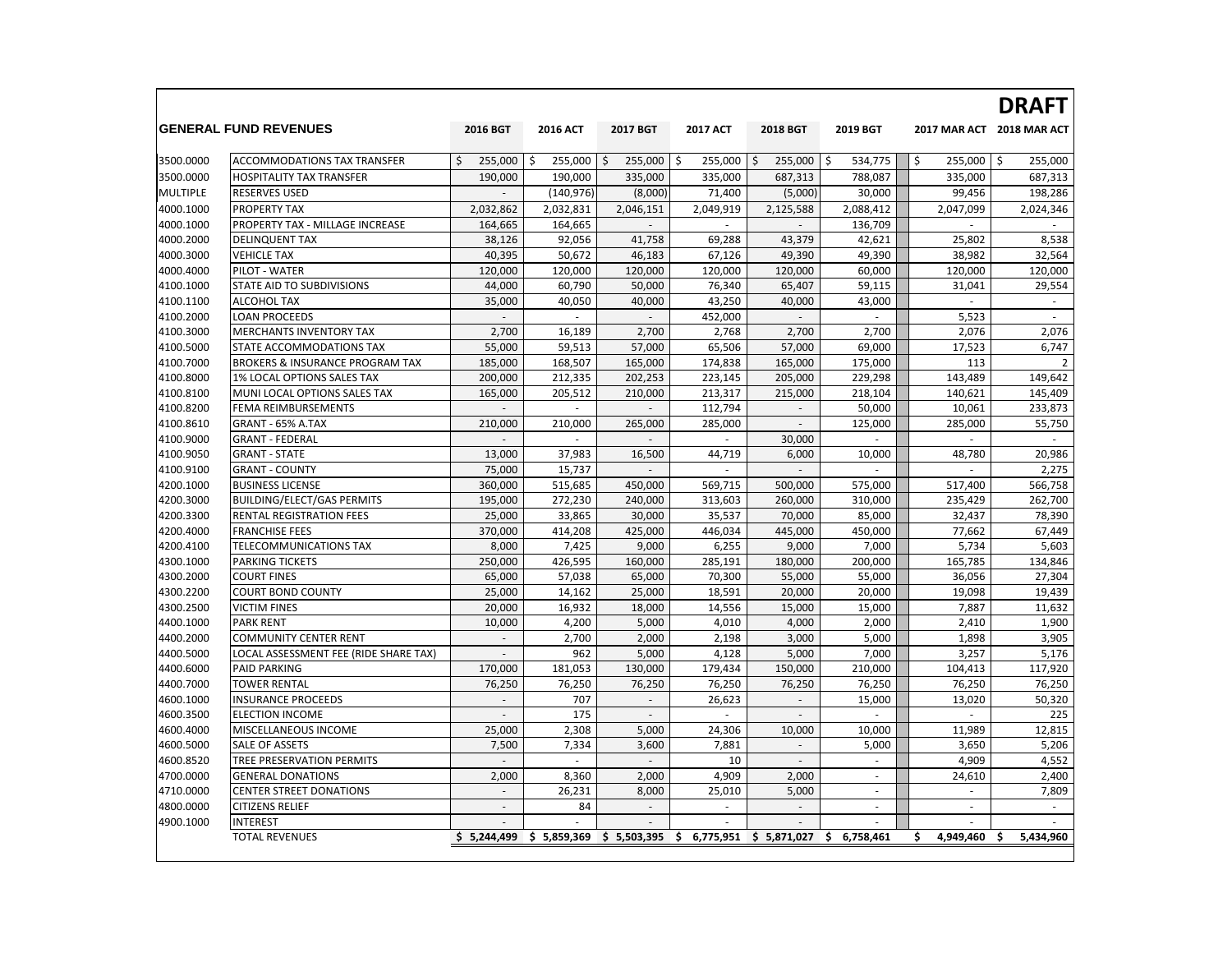

### **GENERAL FUND OPERATING REVENUES (CONSOLIDATED)**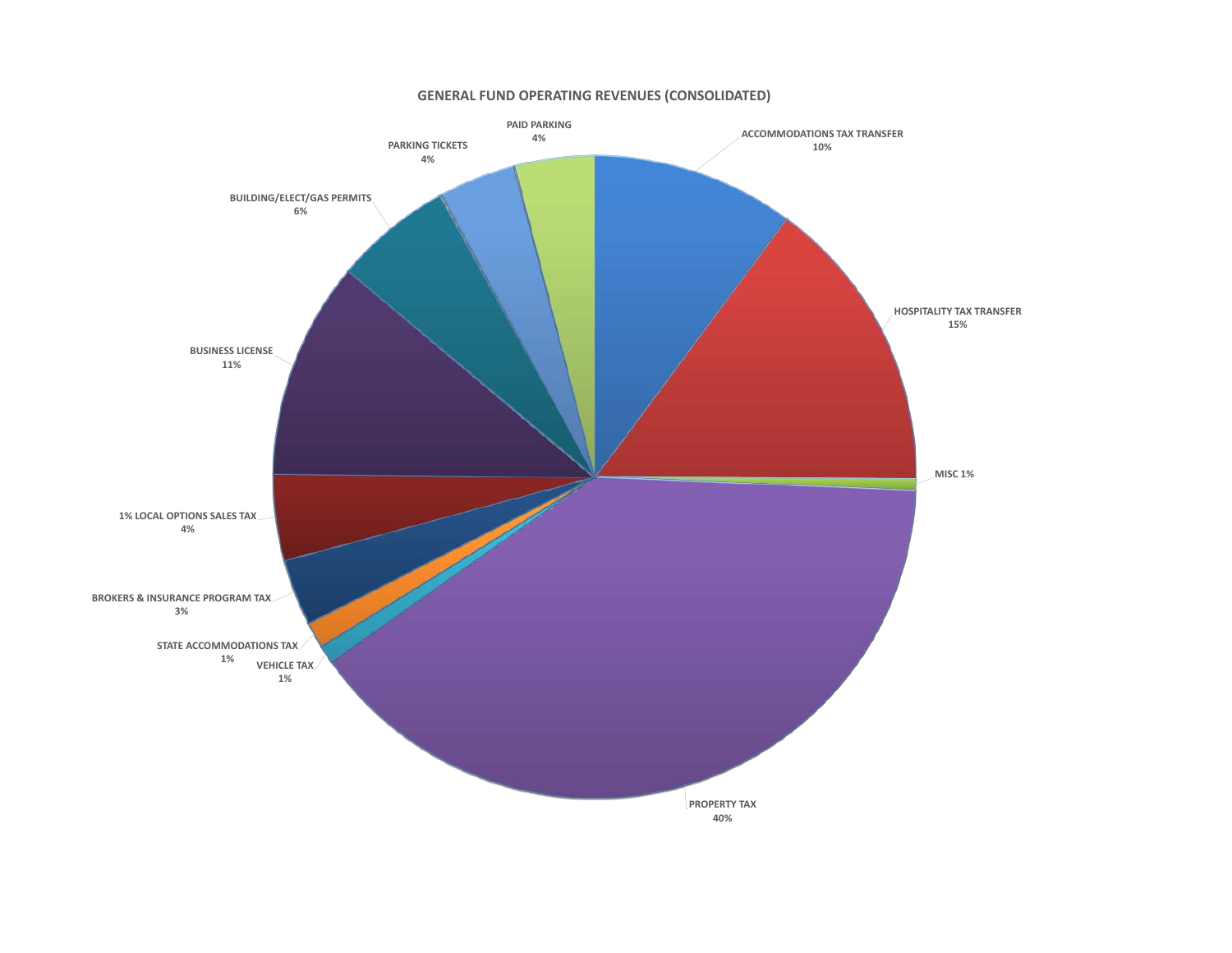| <b>GENERAL FUND RESERVE ACCOUNTS</b> |           |                                       |                           | <b>DRAFT</b>              |
|--------------------------------------|-----------|---------------------------------------|---------------------------|---------------------------|
|                                      |           |                                       | <b>MARCH 2017 BALANCE</b> | <b>APRIL 2018 BALANCE</b> |
| 1050.0100                            | 5200.6900 | <b>RESERVE-PUBLIC SAFETY VEHICLES</b> | \$                        | \$<br>500.00              |
| 1050.0150                            | 5300.6900 | <b>RESERVE-PUBLIC WORKS VEHICLES</b>  | 100,000.00                | 100,000.00                |
| 1050.0200                            | 5100.5010 | RESERVE-SCE&G LIGHTING SP             | 69,197.14                 | 21,112.30                 |
| 1050.0220                            | 5100.9002 | <b>RESERVE-CENTER STREET</b>          | 18,084.72                 | 2,852.88                  |
| 1050.0250                            | 5100.8250 | <b>RESERVE-CITY HALL RENOVATION</b>   | 7,000.00                  |                           |
| 1050.0350                            | 5100.8350 | RESERVE-CRS CERTIFICATION             | 873.31                    | 346.43                    |
| 1050.0450                            | 5200.7450 | RESERVE-RECORDS MGMT/CENTRAL DISPATCH | 89,631.68                 | 57,671.68                 |
| 1050.0550                            | 5100.8550 | RESERVE-SPECIAL PROJECTS              | 22,222.12                 |                           |
| 1050.0600                            | 5100.9011 | <b>RESERVE- CHRISTMAS COMMITTEE</b>   | 6,680.21                  |                           |
| 1050.0650                            | 5100.7900 | <b>RESERVE- CITIZENS RELIEF</b>       | 5,550.17                  | 5,700.17                  |
| 1050.0700                            | 5100.9023 | RESERVE-CITY CELEBRATIONS             | 10,000.00                 | 10,000.00                 |
| 1050.0750                            | 5100.8750 | RESERVE-VICTIMS ADVOCACY              | 56,864.65                 | 51,420.02                 |
| 1050.1000                            | 6000.6900 | <b>RESERVE-PARK &amp; REC FUND</b>    | 1,000.00                  | 14,260.00                 |
| 1050.2000                            | 6000.7100 | <b>RESERVE-WALKOVER GRANT</b>         | 10,345.00                 |                           |
| 1050.4000                            | 5100.8450 | RESERVE-CAPT PROP IMP/ GRANT MATCH    | 121,544.31                | 193,527.31                |
| 1050.6000                            | 5100.8900 | RESERVE-CLAIMS/JUDGEMENTS             | 60,277.77                 | 60,277.77                 |
| 1050.6000WC                          | 5100.8900 | RESERVE - WORKERS COMP CLAIMS         | 50,000.00                 | 50,000.00                 |
| 1050.7000                            | 5500.6900 | RESERVE-COUNCIL DISCRETIONARY         | 12,310.37                 | 12,267.20                 |
| 1050.7100                            | 6000.7300 | RESERVE-HISTORY                       | 12,000.00                 | 12,000.00                 |
| 1050.7730                            | 5100.9024 | RESERVE-ADA COMPLIANCE                | 17,591.10                 | 17,591.10                 |
| 1050.7731                            | 6000.7200 | <b>RESERVE-COMMUNITY CENTER</b>       | 63,499.48                 | 63,499.48                 |
| 1050.8430                            | 5200.7000 | <b>RESERVE-PUBLIC SAFETY RADIOS</b>   | 18,000.00                 | 180,000.00                |
| 1050.8520                            | 5100.8520 | RESERVE-TREE PRESERVATION             |                           | 3,721.60                  |
| 1050.8560                            | 5800.8560 | RESERVE-FINANCIAL SOFTWARE            |                           | 104,913.16                |
| 1050.8570                            | 6000.8570 | RESERVE-FOLLY RIVER PIER              | $\overline{\phantom{a}}$  | 6,000.00                  |
| 1050.8580                            | 5200.8580 | <b>RESERVE-PUBLIC SAFETY HOUSING</b>  |                           | 9,600.00                  |
| 1050.8590                            | 5100.8590 | <b>RESERVE-EMERGENCY PREPAREDNESS</b> |                           | 3,500.00                  |
| 1050.9300                            | 5100.9022 | RESERVE - R70-07 CAP AQUISITION       | 180,000.00                | 180,000.00                |
|                                      |           | <b>TOTAL</b>                          | \$<br>932,672.03          | \$<br>1,160,761.10        |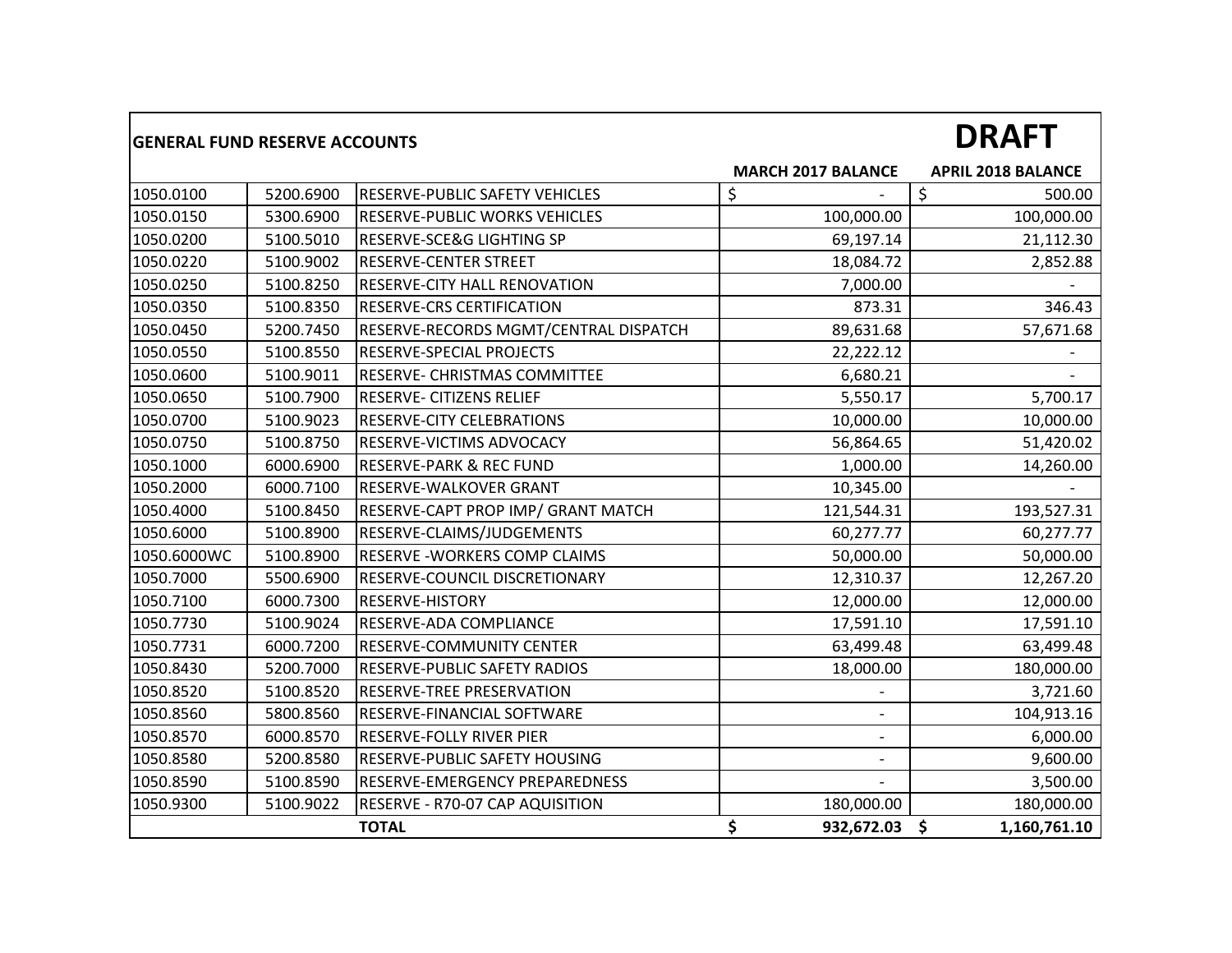### **Accomodations/Local Options Sales/Hospitality Tax Collections & Distributions**

**DRAFT**

|                                                                                                                        | LA                           | LA                | L1                              | LO                        | SX               | HT                 |  |
|------------------------------------------------------------------------------------------------------------------------|------------------------------|-------------------|---------------------------------|---------------------------|------------------|--------------------|--|
|                                                                                                                        | 45.4100.5000                 | 45.4100.500       | 10.4100.8100                    | 10.4100.8000              | 40.4100.5000     | 50.4100.5000       |  |
| <b>ACTIVITY DATE</b>                                                                                                   | <b>LOCAL ATAX</b>            | <b>LOCAL ATAX</b> | <b>LOST-MUNI REV</b>            | LOST-1%TAX                | 65% STATE ATAX   | <b>HOSPITALITY</b> |  |
|                                                                                                                        |                              | (County Portion)  |                                 |                           |                  |                    |  |
| JULY 17                                                                                                                | 166,491.29                   |                   | 24,742.48                       | 19,608.54                 |                  | 96,275.88          |  |
| AUG <sub>17</sub>                                                                                                      | 124,915.37                   |                   | 29,034.36                       | 19,042.32                 | 12,036.18        | 78,077.10          |  |
| SEPT <sub>17</sub>                                                                                                     | 73,900.89                    |                   | 23,473.25                       | 18,737.76                 |                  | 57,937.47          |  |
| OCT <sub>17</sub>                                                                                                      | 48,543.87                    |                   | 17,232.95                       | 18,161.08                 | 236,791.00       | 45,599.77          |  |
| <b>NOV 17</b>                                                                                                          | 21,164.03                    |                   | 15,454.98                       | 19,365.75                 |                  | 40,944.29          |  |
| <b>DEC 17</b>                                                                                                          | 24,773.49                    |                   | 11,721.48                       | 17,579.28                 | 79,611.00        | 32,466.40          |  |
| <b>JAN 18</b>                                                                                                          | 19,938.95                    |                   | 12,802.10                       | 21,123.97                 |                  | 21,511.77          |  |
| $8/1 - 1/31$                                                                                                           |                              | 274,500.00        |                                 |                           |                  |                    |  |
| <b>FEB 18</b>                                                                                                          | 23,720.95                    |                   | 10,947.34                       | 16,023.46                 |                  | 40,825.81          |  |
| <b>MAR 18</b>                                                                                                          | 44,262.43                    |                   | 12,163.16                       | 16,762.77                 | 44,675.84        | 55,876.32          |  |
| <b>APR 18</b>                                                                                                          | 81,392.86                    |                   | 16,242.73                       | 19,507.21                 |                  | 86,690.04          |  |
| <b>MAY 18</b>                                                                                                          | 79,355.46                    |                   | 23,265.85                       | 22,836.61                 |                  | 66,612.02          |  |
| ACC J/18                                                                                                               | 131,112.53                   |                   | 21,023.49                       | 20,549.25                 | 198,500.75       | 93,625.64          |  |
| $2/1 - 7/31$                                                                                                           |                              | 91,500.00         |                                 |                           |                  |                    |  |
| <b>TOTAL</b>                                                                                                           | 881,550.73 \$<br>\$          | 366,000.00 \$     | 218,104.17 \$                   | 229,298.00 \$             | 571,614.77 \$    | 788,086.76         |  |
|                                                                                                                        |                              |                   |                                 |                           |                  |                    |  |
| 6/30/2017 ACTUAL                                                                                                       | 832,072.67                   | 347,000.00        | 213,316.52                      | 223,144.73                | 526,582.64       | 705,623.87         |  |
|                                                                                                                        |                              |                   |                                 |                           |                  |                    |  |
| PROJECTED \$ CHANGE FROM FY17                                                                                          | 49,478.06                    | 19,000.00         | 4,787.65                        | 6,153.27                  | 45,032.13        | 82,462.89          |  |
|                                                                                                                        |                              |                   |                                 |                           |                  |                    |  |
| PROJECTED % CHANGE FROM FY17                                                                                           | 6%                           | 5%                | 2%                              | 3%                        | 8%               | 10%                |  |
|                                                                                                                        |                              |                   |                                 |                           |                  |                    |  |
| <b>GENERAL FUND - PUBLIC SAFETY</b>                                                                                    |                              |                   |                                 |                           | 125,000.00       | 788,086.76         |  |
| <b>GENERAL FUND - UNRESTRICTED</b>                                                                                     | 440,775.36                   | 94,000.00         | 218,104.17                      | 229,298.00                |                  |                    |  |
| <b>DISTRIB TO GENERAL FUND</b>                                                                                         | 440,775.36<br>\$             | \$<br>94,000.00   | $\mathbf{s}$<br>218,104.17      | \$<br>$229,298.00$ \$     | 125,000.00       | 788,086.76<br>l \$ |  |
|                                                                                                                        |                              |                   |                                 |                           |                  |                    |  |
| <b>DISTRIB TO BEACH PRESERVATION</b>                                                                                   | 440,775.37<br>\$             | 272,000.00<br>\$  | $\sqrt[6]{2}$<br>$\blacksquare$ | \$                        | 325,000.00<br>\$ | $\sqrt{5}$         |  |
|                                                                                                                        |                              |                   |                                 |                           |                  |                    |  |
|                                                                                                                        |                              |                   |                                 |                           |                  |                    |  |
| <b>LOCAL ATAX TO BEACH PRESERVATION \$</b>                                                                             |                              | 712,775.37        |                                 | <b>A-TAX COMMITTEE \$</b> | 121,614.77       |                    |  |
|                                                                                                                        | + 65% STATE ATAX APPLICATION | 325,000.00        |                                 |                           |                  |                    |  |
| + H-TAX TO BEACH PRESERVATION                                                                                          |                              |                   |                                 |                           |                  |                    |  |
| - \$<br>1,037,775.37<br><b>FY19 DISTRIBUTION TO BEACH PRESERVATION</b><br>(Does not include CCPRC Annual Contribution) |                              |                   |                                 |                           |                  |                    |  |
|                                                                                                                        |                              |                   |                                 |                           |                  |                    |  |

**Notes:** FY17 Actuals Used for Projections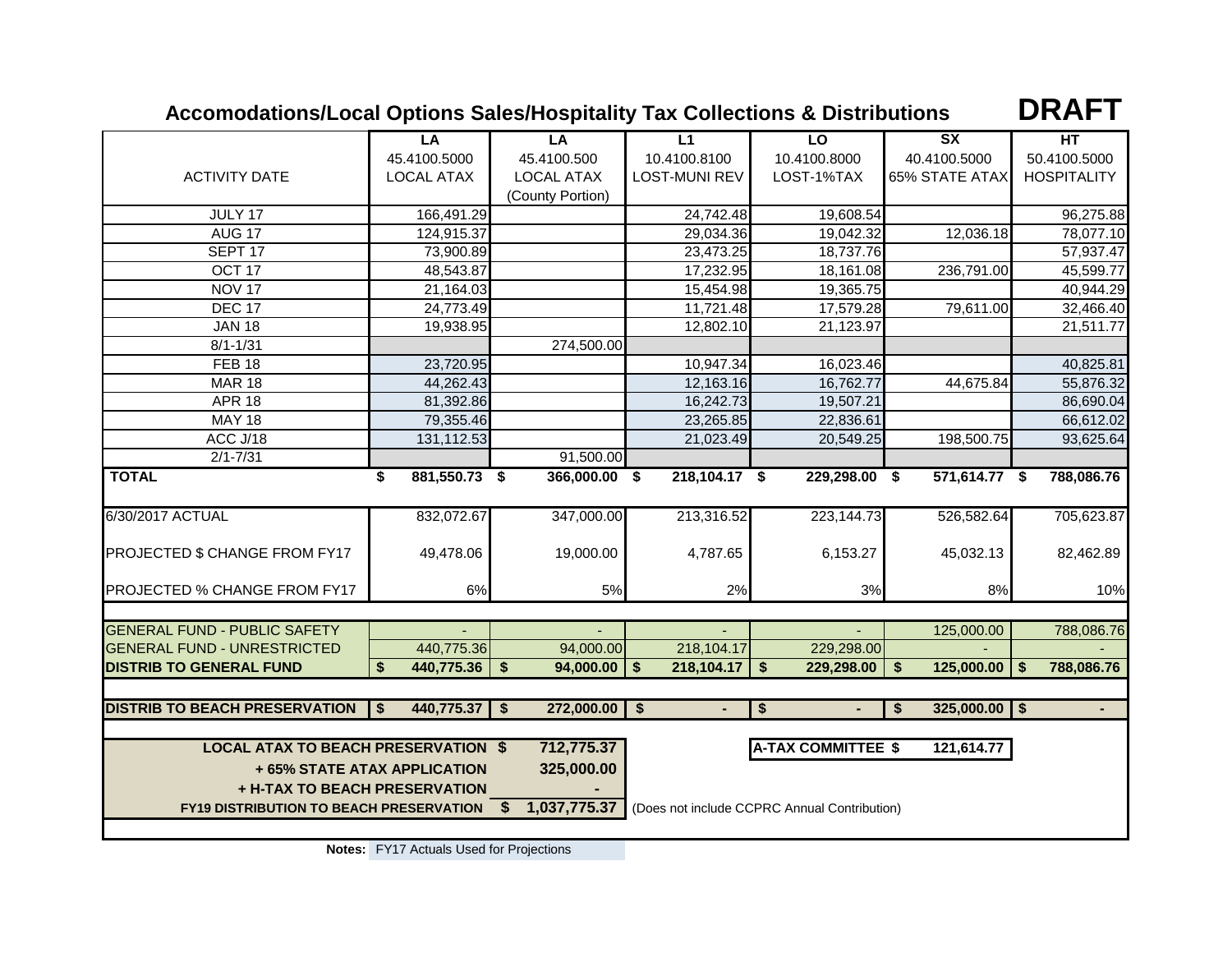|      |                                    |                          |                 |                          |                          |                          |                          |                          | <b>DRAFT</b>             |
|------|------------------------------------|--------------------------|-----------------|--------------------------|--------------------------|--------------------------|--------------------------|--------------------------|--------------------------|
| 5100 | <b>GENERAL GOVERNMENT</b>          | 2016 BGT                 | <b>2016 ACT</b> | 2017 BGT                 | <b>2017 ACT</b>          | <b>2018 BGT</b>          | 2019 BGT                 | <b>2017 MAR ACT</b>      | 2018 MAR ACT             |
| 3150 | <b>POSTAGE &amp; MAILINGS</b>      | Ś.<br>6,500              | \$<br>4,130     | \$<br>5,000              | \$<br>5,567              | \$<br>6,000              | \$<br>8,000              | \$<br>5,078              | \$<br>4,950              |
| 3300 | <b>OPERATING SUPPLIES</b>          | 12,000                   | 9.807           | 10,000                   | 10,619                   | 10,000                   | 10,000                   | 6,631                    | 7,476                    |
| 3800 | UTILITIES                          | 64,700                   | 109,033         | 120,500                  | 105,045                  | 116,926                  | 132,426                  | 61,560                   | 78,384                   |
| 3900 | <b>ADVERTISING</b>                 | 9,000                    | 4,272           | 5,000                    | 2,603                    | 6,000                    | 5,000                    | 1,360                    | 3,365                    |
| 4000 | <b>CAPITAL - PARKING MACHINES</b>  |                          | 33,743          |                          | 56,827                   |                          | 26,000                   | 17,284                   | 22,484                   |
| 4900 | <b>BANK CHARGES</b>                | $\mathbb{Z}^+$           | 529             | 800                      | 62                       | 1,000                    | 1,000                    | 62                       | 420                      |
| 5010 | <b>RESERVE - SCEG GRANT MATCH</b>  | 5,000                    | $\sim$          | $\overline{\phantom{a}}$ | 48,085                   | 5,000                    | 5,000                    | $\overline{\phantom{a}}$ | $\sim$                   |
| 5100 | <b>CONTRACTS</b>                   | 87,004                   | 102,641         | 95,124                   | 109,542                  | 123,621                  | 160,050                  | 74,329                   | 121,191                  |
| 5810 | <b>EMPLOYEE RELATIONS</b>          | 10,500                   | 10,790          | 11,550                   | 11,673                   | 11,450                   | 11,183                   | 5,976                    | 7,359                    |
| 6100 | <b>GENERAL INSURANCE</b>           | 9,157                    | 9,128           | 9,155                    | 9,158                    | 9,792                    | 12,318                   | 9,158                    | 9,135                    |
| 7300 | <b>BEACH MANAGEMENT</b>            | 2,000                    |                 |                          | $\overline{\phantom{a}}$ |                          |                          |                          | $\sim$                   |
| 7400 | PET HELPERS                        | 6,500                    | 6,500           | 8,250                    | 8,255                    | 5,000                    | 6,500                    | 4,130                    | 2,500                    |
| 7600 | <b>CELEBRATIONS</b>                | 12,500                   | 9,787           | 10,975                   | 10,558                   | 14,075                   | 11,200                   | 10,558                   | 12,127                   |
| 7700 | <b>SANDSPUR</b>                    | 3,900                    | 3,900           | 3,900                    | 3,900                    | 3,900                    | 3,900                    | 2,925                    | 3,900                    |
| 7725 | <b>COMMUNITY PROMOTIONS</b>        | 6,000                    | 5,200           | 6,000                    | 3,500                    | 6,000                    | 6,000                    | 2,500                    | 3,850                    |
| 7850 | DECLARED EMERGENCY                 | $\sim$                   | $\sim$          | $\sim$                   | 995                      | $\sim$                   | $\sim$                   | 995                      | $\sim$                   |
| 7870 | <b>DONATIONS</b>                   |                          | $\sim$          |                          |                          | $\overline{\phantom{a}}$ |                          |                          | $\blacksquare$           |
| 7900 | RESERVE - CITIZENS RELIEF          | $\sim$                   | 224             | 1,000                    | 290                      | $\overline{\phantom{a}}$ | 570                      | 290                      | 500                      |
| 8250 | RESERVE - CITY HALL RENOVATION     | $\overline{\phantom{a}}$ | $\sim$          |                          | 7,000                    | 15,000                   | 125,000                  | $\overline{\phantom{a}}$ | 10,000                   |
| 8350 | RESERVE - CRS CERTIFICATION        | $\blacksquare$           | $\sim$          | $\blacksquare$           | 8.127                    | $\sim$                   | ÷                        | 8,127                    | 527                      |
| 8450 | RESERVE - CAP IMP/GRANT MATCH      | 15,000                   | $\blacksquare$  | 5,000                    | $\Box$                   |                          | 10.000                   | $\Box$                   | $\overline{\phantom{a}}$ |
| 8510 | <b>RESERVE - TREE PRESERVATION</b> | $\mathbb{L}^2$           | $\sim$          | $\omega$                 | $\sim$                   | $\sim$                   | $\mathcal{L}$            | $\blacksquare$           | 800                      |
| 8550 | <b>RESERVE - SPECIAL PROJECTS</b>  | $\overline{\phantom{a}}$ | $\sim$          | $\overline{\phantom{a}}$ | 16.625                   | $\blacksquare$           | 5,000                    | 2.778                    | 8,375                    |
| 8750 | RESERVE - VICTIMS ADVOCACY         | $\sim$                   | $\sim$          | $\overline{\phantom{a}}$ | 40.562                   | $\sim$                   | $\sim$                   | 40.000                   | 20,000                   |
| 8900 | RESERVE - CLAIMS/JUDGEMENTS        | $\sim$                   |                 | $\overline{\phantom{a}}$ |                          | $\sim$                   | $\sim$                   |                          |                          |
| 9002 | RESERVE - CENTER STREET            | $\sim$                   | 31,809          | $\blacksquare$           | 125,077                  | $\sim$                   | $\sim$                   | 105,247                  | 3,611                    |
| 9009 | RESERVE - EMPLOYEE DEVELOPMENT     | $\overline{\phantom{a}}$ |                 | $\sim$                   |                          | $\sim$                   | 7,200                    |                          |                          |
| 9011 | RESERVE - CHRISTMAS COMMITTEE      | $\overline{\phantom{a}}$ | $\sim$          | $\overline{\phantom{a}}$ | 4,000                    | $\overline{\phantom{a}}$ | $\sim$                   | 4,000                    | 6,680                    |
| 9018 | FIRE TRUCK - PRINCIPAL             | 63,002                   | 63,002          | 65,321                   | 65,321                   | 67,725                   | 70,217                   | 65,321                   | 67,725                   |
| 9021 | <b>FIRE TRUCK - INTEREST</b>       | 9,799                    | 9,799           | 7,480                    | 7,480                    | 5,076                    | 2,584                    | 7,480                    | 5,076                    |
| 9022 | RESERVE - R70-07 CAP ACQUISITION   |                          |                 | $\overline{\phantom{a}}$ | $\overline{a}$           |                          | $\blacksquare$           | $\overline{\phantom{a}}$ | $\sim$                   |
| 9023 | <b>RESERVE - CITY CELEBRATIONS</b> | $\overline{\phantom{a}}$ | $\sim$          | $\overline{\phantom{a}}$ | $\sim$                   | $\overline{\phantom{a}}$ | $\overline{\phantom{a}}$ | $\sim$                   | $\sim$                   |
| 9024 | RESERVE - ADA COMPLIANCE           | $\mathbb{Z}^2$           | $\sim$          |                          | 3,355                    | $\sim$                   |                          | 3,355                    | $\sim$                   |
| 9400 | PS BUILDING - PRINCIPAL            | 101,320                  | 101,320         | 105,282                  | 446,477                  | 110,000                  | 112,000                  | $\sim$                   | 110,000                  |
| 9500 | PS BUILDING - INTEREST             | 21,419                   | 21,419          | 17,457                   |                          | 5,695                    | 4,309                    |                          | 5,695                    |
| 9900 | RIVER PARK - PRINCIPAL             | 95,726                   | 95,726          | 100,732                  | 100,732                  | 106,000                  | $\overline{\phantom{a}}$ | 100,732                  | 106,000                  |
| 9950 | <b>RIVER PARK - INTEREST</b>       | 15,819                   | 15,819          | 10,812                   | 10,812                   | 5,544                    |                          | 10,812                   | 5,544                    |
|      | <b>TOTAL GENERAL GOVERNMENT</b>    | \$556,846                | \$652,262       | \$599,338                | \$1,222,247              | \$633,805                | \$735,458                | Ś.<br>550,686            | 627,674<br>\$.           |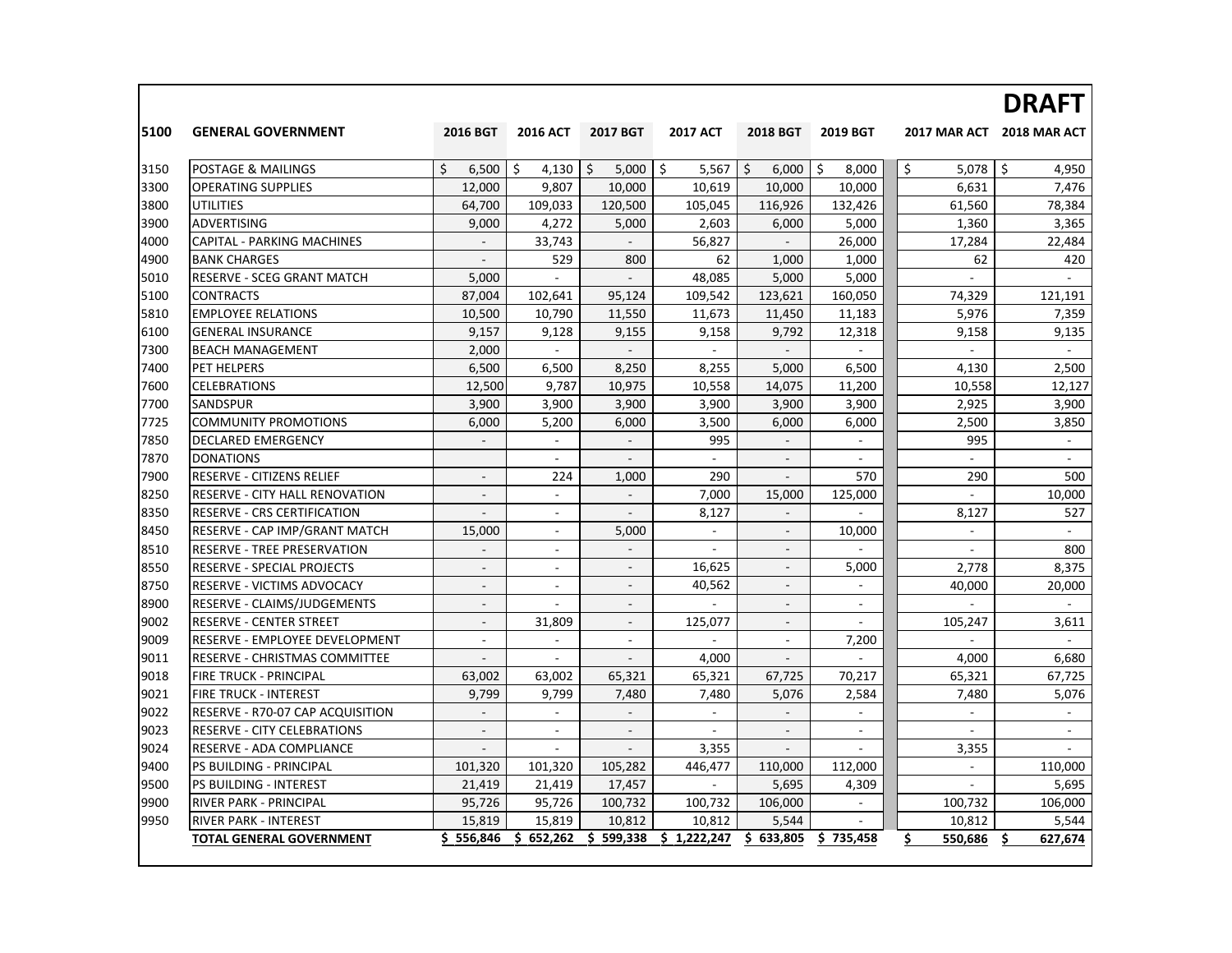| DEPT. | <b>DESCRIPTION</b>      | <b>FY18 BGT</b> |        | <b>FY19 BGT</b> |
|-------|-------------------------|-----------------|--------|-----------------|
| 5100  | <b>IOFFICE SUPPLIES</b> |                 | 10.450 | 10,450          |
|       | ICOMPLIANCE POSTERS     |                 | 300    | 300             |
|       | <b>TOTAL</b>            |                 | 10,750 | \$10.750        |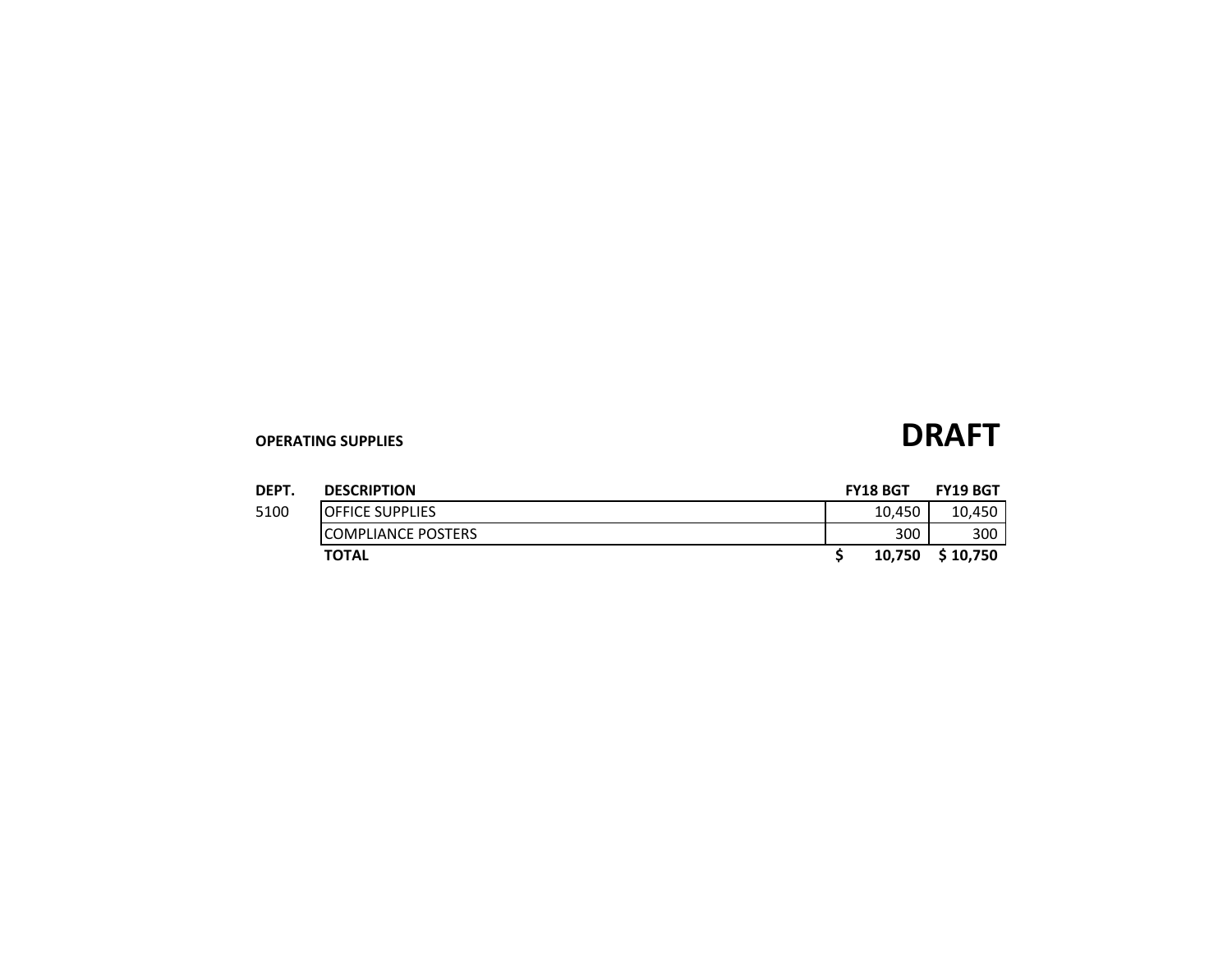### **CONTRACTS DRAFT**

| <b>DEPT</b><br><b>VENDOR</b>                        | <b>DESCRIPTION</b>                                  | <b>FY18 BGT</b> | <b>FY19 BGT</b>          |
|-----------------------------------------------------|-----------------------------------------------------|-----------------|--------------------------|
| <b>JOUTSIDE LEGAL &amp; INDEMNIFICATION</b><br>5100 | <b>ATTORNEY SERVICES</b>                            | 21,500          | 20,000                   |
| IGREEN FINNEY                                       | ANNUAL AUDIT                                        | 21,500          | 21,000                   |
| TBD                                                 | MINUTES: UAB, PLANNING                              | 7,200           | 3,000                    |
| <b>FIRST SUN</b>                                    | <b>EMPLOYEE ASSISTANCE PROGRAM</b>                  | 3,624           | 3,625                    |
| <b>AMERICAN LEGAL</b>                               | <b>CODIFICATION</b>                                 | 5,600           | 6,100                    |
| CODE RED NOTIFICATION SYSTEM                        | <b>COMMINITY NOTIFICATION SYSTEM</b>                | 2,500           | 2,500                    |
| <b>MICROBILT (BB&amp;T)</b>                         | <b>CREDIT CHECK SERVICE</b>                         | 800             | 800                      |
| <b>JOHN F MERRITT</b>                               | <b>CAMERA OPERATION FOR MEETINGS</b>                | 1,000           | $\overline{\phantom{a}}$ |
| ICLEVELAND LAW FIRM                                 | <b>LABOR ATTORNEY</b>                               | 4,000           | 4,000                    |
| <b>JOE WILSON</b>                                   | <b>CITY ATTORNEY</b>                                | 36,000          | 52,500                   |
| <b>ATLANTIC BUSINESS CONTINUITY</b>                 | CITY DISTASTER PREPAREDNESS TABLETOP DRILL          | 3,400           | 3,400                    |
| ADAM YOUNG                                          | <b>PROSECUTING ATTORNEY</b>                         | 19,500          | 25,000                   |
| <b>TBD</b>                                          | <b>PUBLIC DEFENDER</b>                              |                 | 2,000                    |
| IARTHUR J GALLAGHER                                 | <b>COMMERCIAL CRIME &amp; CYBER INSURANCE</b>       |                 | 1,125                    |
| TBD                                                 | PROFESSIONAL CITY WIDE PERSONNEL COMPENSATION STUDY |                 | 15,000                   |
|                                                     | <b>TOTAL</b>                                        | \$<br>126,624   | \$.<br>160,050           |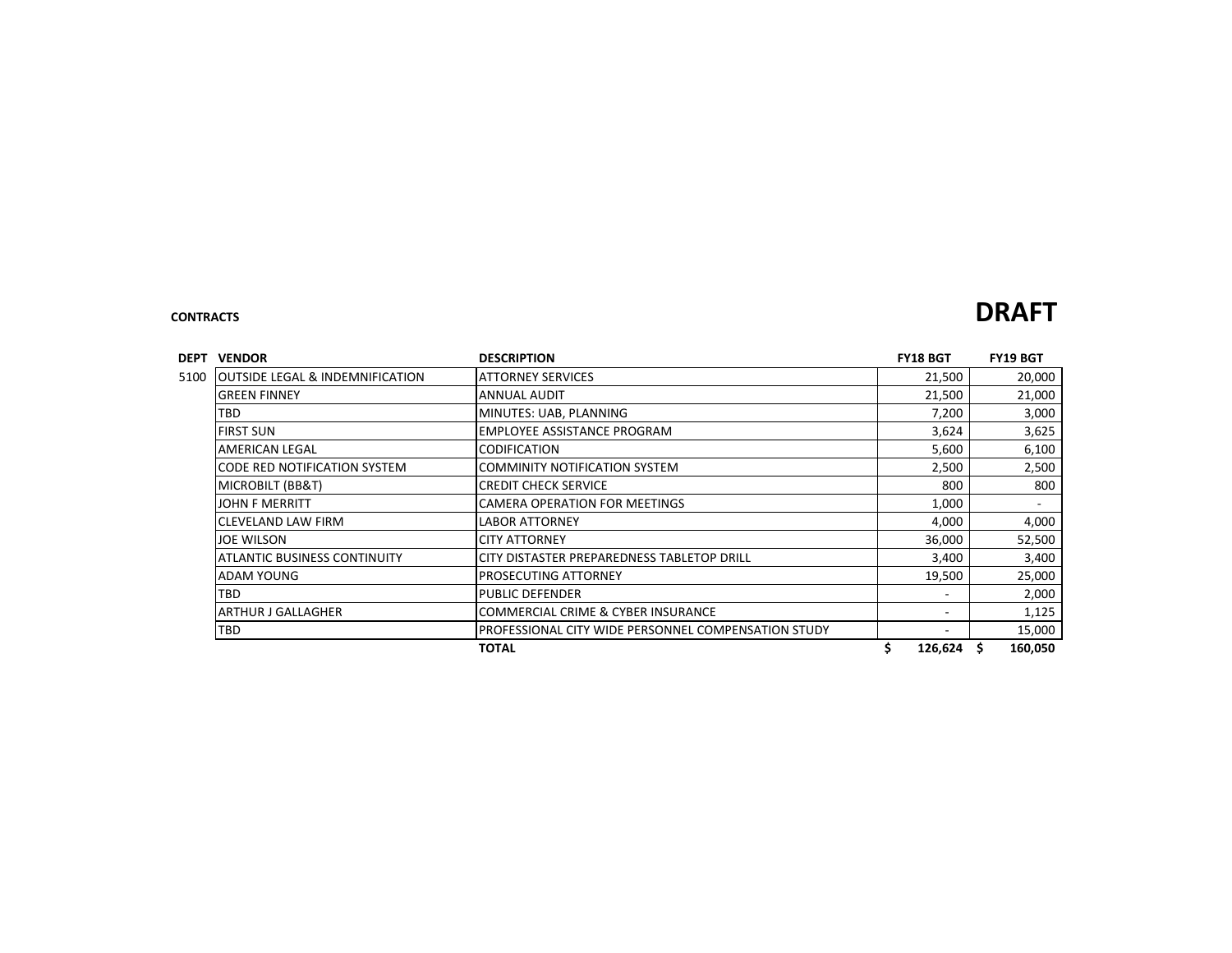|      |                                     |                          |                           |             |                 |                          |                            |                      | <b>DRAFT</b>              |
|------|-------------------------------------|--------------------------|---------------------------|-------------|-----------------|--------------------------|----------------------------|----------------------|---------------------------|
| 5200 | <b>PUBLIC SAFETY</b>                | 2016 BGT                 | <b>2016 ACT</b>           | 2017 BGT    | <b>2017 ACT</b> | <b>2018 BGT</b>          | 2019 BGT                   |                      | 2017 MAR ACT 2018 MAR ACT |
| 1100 | <b>SALARIES</b>                     |                          | $$1,345,006$ $$1,333,567$ | \$1,419,664 | \$1,434,366     | \$1,451,242              | $\frac{1}{2}$ \$ 1,484,673 | Ŝ.<br>$1,059,797$ \$ | 1,038,266                 |
| 1101 | <b>AUGMENTATION</b>                 | 35,990                   | 20,713                    | 29,994      | 29,103          | 29,994                   | 34,763                     | 19,978               | 19,697                    |
| 1102 | PART-TIME HOLIDAY INCENTIVE         | 2,600                    | 1,278                     | 1,300       |                 |                          |                            |                      |                           |
| 1110 | <b>VICTIM SALARY</b>                | 9,500                    | 4,877                     | 3,221       | 2,838           | 3,221                    | 3,500                      | 2,111                | 2,264                     |
| 1120 | <b>BEACH PATROL</b>                 | 30,900                   | 30,828                    | 52,000      | 45,084          | 64,000                   | 73,000                     | 33,049               | 39,579                    |
| 1300 | <b>OVERTIME</b>                     | 70,713                   | 72,679                    | 70,684      | 143,494         | 71,167                   | 89,004                     | 110,704              | 130,928                   |
| 1400 | <b>HOUSING ALLOWANCE</b>            | 14,400                   | 4,800                     | 14,400      | 4,800           | 14,400                   | 21,600                     | 3,600                | 10,800                    |
| 1500 | <b>BONUS POINTS</b>                 | 8,000                    | 5,551                     | 5,000       | 1,970           | 2,500                    | 5,000                      | 1,970                | 1,500                     |
| 1600 | <b>CERTIFICATION BONUSES</b>        |                          |                           |             |                 |                          | 92,731                     |                      |                           |
| 2100 | <b>HEALTH INSURANCE</b>             | 229,976                  | 179,055                   | 224,672     | 200,414         | 245,864                  | 256,194                    | 145,027              | 158,770                   |
| 2300 | <b>FICA</b>                         | 106,480                  | 108,315                   | 119,519     | 121,371         | 122,790                  | 127,460                    | 90,061               | 90,208                    |
| 2400 | <b>RETIREMENT - SCRS</b>            | 66,136                   | 81,046                    | 34,130      | 61,447          | 61,277                   | 109,008                    | 45,149               | 68,854                    |
| 2500 | <b>RETIREMENT - PORS</b>            | 108,624                  | 100,101                   | 179,794     | 152,337         | 188,325                  | 156,817                    | 112,573              | 126,742                   |
| 3200 | REPAIRS/MAINTENANCE                 | 9,000                    | 6,124                     | 10,000      | 8,786           | 10,000                   | 10,050                     | 3,782                | 3,520                     |
| 3300 | <b>OPERATING SUPPLIES</b>           | 35,000                   | 34,252                    | 68,000      | 69,480          | 70,000                   | 76,900                     | 54,598               | 55,444                    |
| 3305 | <b>POSTAGE</b>                      | 1,500                    | 21                        | 500         |                 | 500                      | $\blacksquare$             |                      | 108                       |
| 3310 | <b>VICTIMS EXPENSES</b>             |                          |                           |             |                 |                          |                            |                      | 580                       |
| 3400 | DUES, TRNG, & PROF DEV              | 29,813                   | 29,013                    | 30,700      | 32,657          | 33,000                   | 47,665                     | 17,822               | 21,390                    |
| 3500 | <b>FUEL</b>                         | 58,639                   | 44,829                    | 52,000      | 51,298          | 52,000                   | 58,000                     | 32,924               | 45,477                    |
| 3550 | <b>VEHICLE REPAIRS</b>              | 45,000                   | 38,838                    | 50,000      | 53,618          | 50,000                   | 55,000                     | 24,990               | 45,171                    |
| 3700 | <b>UNIFORMS</b>                     | 17,000                   | 17,443                    | 22,000      | 21,933          | 24,500                   | 24,500                     | 15,027               | 22,193                    |
| 3800 | <b>UTILITIES</b>                    | 36,885                   | 37,290                    | 32,480      | 27,373          | 33,480                   | 31,714                     | 18,862               | 21,140                    |
| 4000 | <b>CAPITAL</b>                      | 164,664                  | 228,122                   | 113,000     | 113,410         | 112,000                  | 112,000                    | 94,000               | 96,884                    |
| 5100 | <b>CONTRACTS</b>                    | 70,040                   | 67,622                    | 64,150      | 65,644          | 64,098                   | 65,184                     | 33,837               | 39,685                    |
| 6100 | <b>GENERAL INSURANCE</b>            | 51,614                   | 52,054                    | 51,614      | 51,969          | 49,022                   | 50,957                     | 51,631               | 49,023                    |
| 6800 | <b>WORKERS COMP INSURANCE</b>       | 22,353                   | 17,324                    | 21,052      | 15,834          | 22,726                   | 24,261                     | 15,834               | 43,609                    |
| 6900 | RESERVE-PUBLIC SAFETY VEHICLE       | $\overline{\phantom{a}}$ | $\sim$                    |             |                 | $\overline{\phantom{a}}$ |                            |                      |                           |
| 7000 | <b>RESERVE-PUBLIC SAFETY RADIOS</b> | $\overline{a}$           |                           | 18,000      |                 | $\sim$                   |                            |                      |                           |
| 7450 | RESERVE - RECORD MGMT/CENTRAL DISP  | $\overline{a}$           |                           |             | 48,858          | $\overline{\phantom{a}}$ |                            | 40,368               |                           |
| 7850 | <b>DECLARED EMERGENCY</b>           |                          |                           |             |                 |                          |                            |                      | 1,879                     |
|      | <b>TOTAL PUBLIC SAFETY</b>          |                          | $$2,569,834 \t$2,515,743$ | \$2,687,874 | \$2,758,084     | \$2,776,106              | \$3,009,981                | Ś.<br>2,027,692      | 2,133,711                 |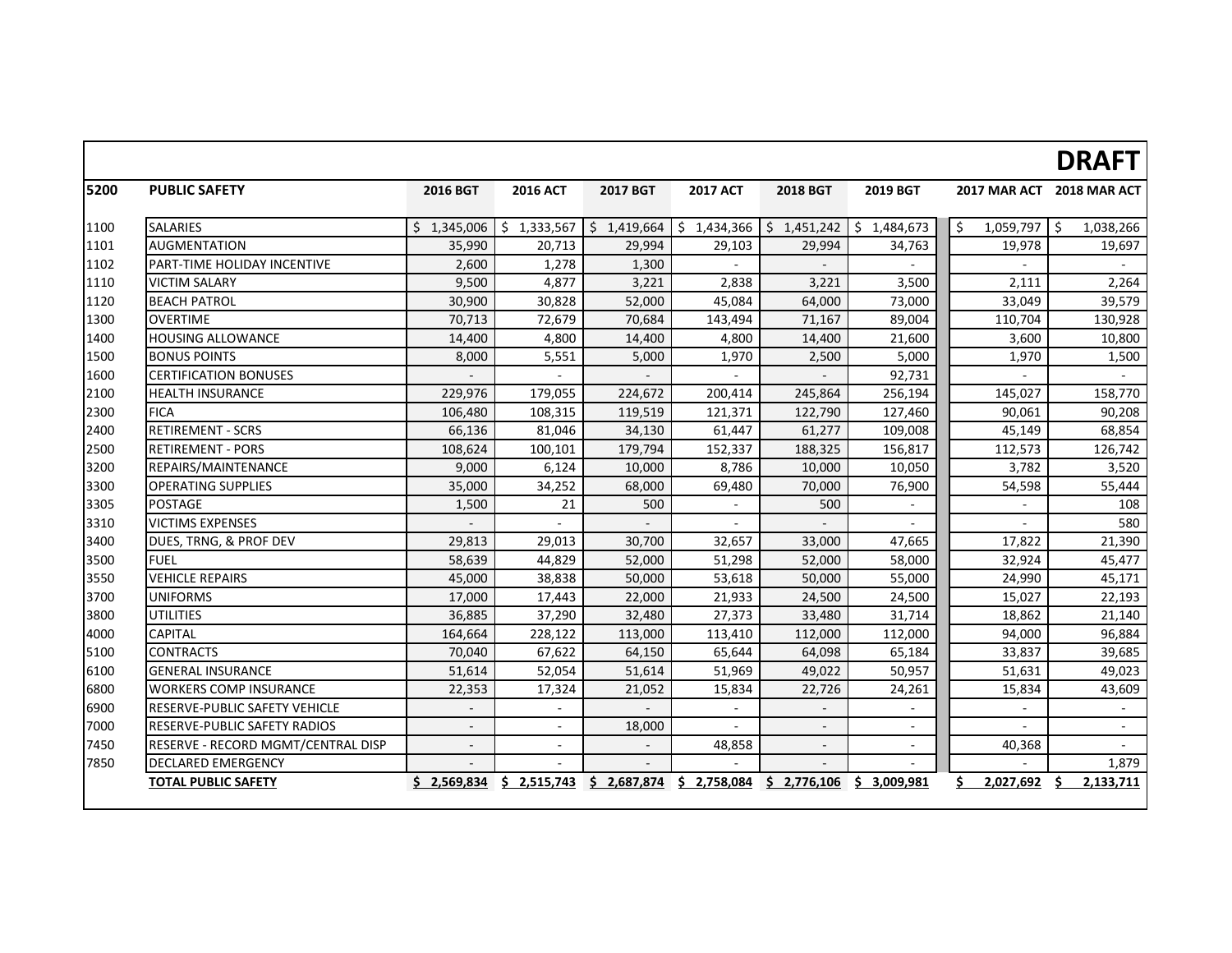# **REPAIR & MAINTENANCE DRAFT**

| DEPT. | <b>DESCRIPTION</b>                         | FY18 BGT FY19 BGT    |       |
|-------|--------------------------------------------|----------------------|-------|
| 5200  | SMALL ENGINE REPAIR/MAINTENANCE            | 5.000                | 5,025 |
|       | <b>SMALL ELECTRONIC REPAIR/MAINTENANCE</b> | 5.000                | 5,025 |
|       |                                            | $$10,000$$ $$10,050$ |       |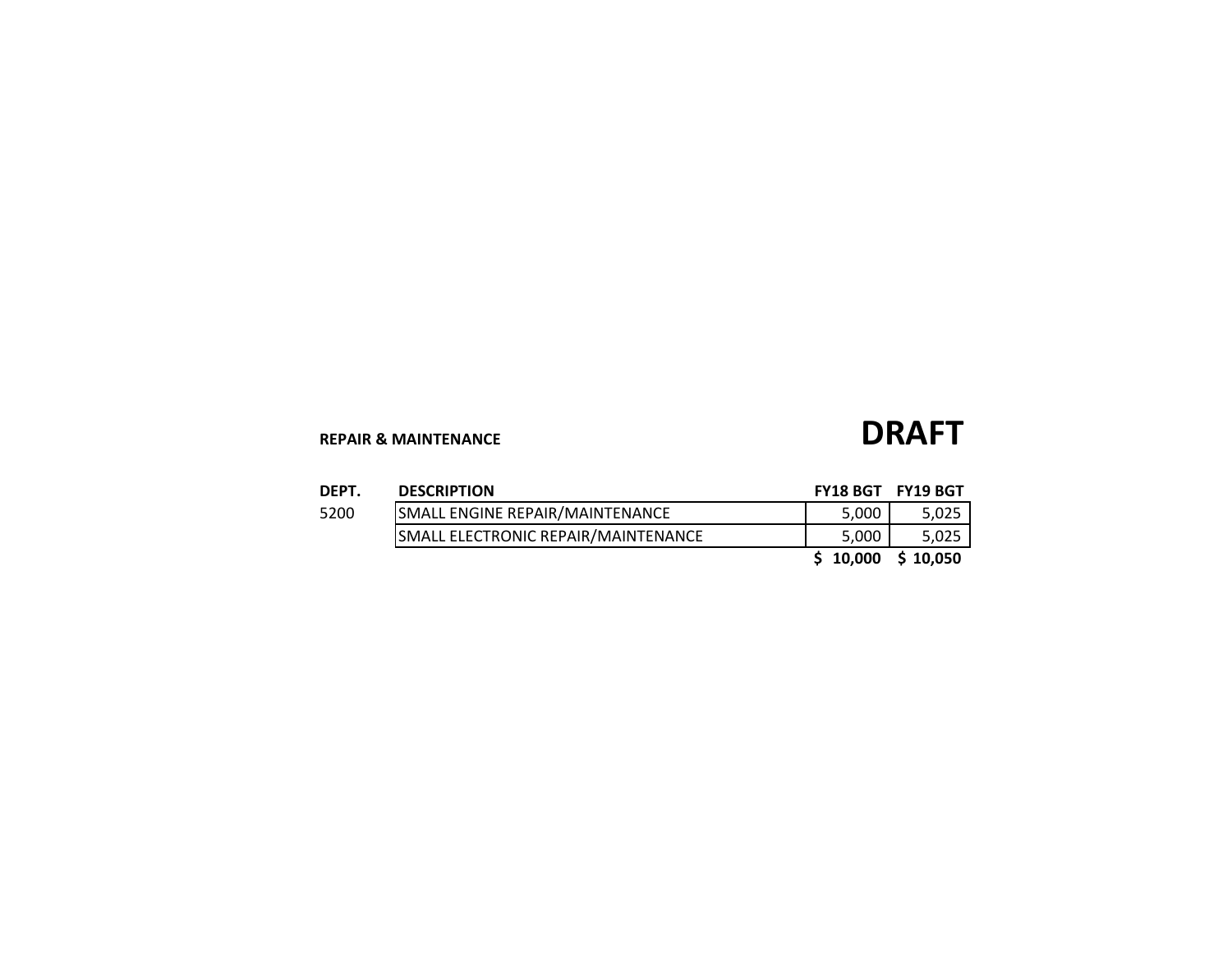### **DEPT. DESCRIPTION FY18 BGT FY19 BGT** 5200 OFFICE SUPPLIES 7,000 7,000 EVIDENCE PROCESSING 1,500 1,500 SPECIAL EVENTS 4,000 4,000 EMPLOYEE RECOGNITION 1,000 1,000 ANIMAL CONTROL SUPPLIES 1,000 1,000 | PSO/STAFF EQUIPMENT | 12,000 | 12,000 | 12,000 | 12,000 | 12,000 | 12,000 | 12,000 | 12,000 | 12,000 | 12,000 PUBLIC RELATIONS/OUTREACH 1,000 1,000 OSHA COMPLIANCE SUPPLIES  $\begin{array}{|c|c|c|c|c|}\n\hline\n&4,400 & 4,400 \\
\hline\n\end{array}$ NON-CATEGORIZED INCIDENTALS 1,000 1,000 1,000 |IN CAR CAMERAS (3 SYSTEMS) | 12,000 | 12,000 12,000 | 12,000 | 12,000 | 12,000 | 12,000 | 12,000 | 12,000 | 12,000 | 12,000 | 12,000 | 12,000 | 12,000 | 12,000 | 12,000 | 12,000 | 12,000 | 12,000 | 12,000 | 12,000 | 12,00 RADAR SYSTEMS (3 SYSTEMS) 4,900 4,900 MEDICAL EQUIPMENT 7,500 7,500 FIRE HOSE REPLACEMENT THE SERIES OF THE STATE STATE STATES AND STATES AND STATES AND STATES AND STATES AND STATES AND STATES AND STATES AND STATES AND STATES AND STATES AND STATES AND STATES AND STATES AND STATES AND STATE FIREFIGHTING GEAR (3 SETS BUNKER GEAR) THE RESOLUTION OF THE RESOLUTION OF THE RESOLUTION OF THE RESOLUTION OF THE RESOLUTION OF THE RESOLUTION OF THE RESOLUTION OF THE RESOLUTION OF THE RESOLUTION OF THE RESOLUTION OF THE MUTT-MIT BAGS 2,000 - PORTABLE FIRE PUMP  $\begin{bmatrix} 1 & 0 & 0 & 0 \\ 0 & 1 & 0 & 0 \\ 0 & 0 & 0 & 1 \end{bmatrix}$ TRAF-O-TERIA PARKING TICKETS - 1,500 MARINE 1101 WATER RESCUE EQUIPMENT FOR THE RESCUE EQUIPMENT THE RESCUE OF A SET OF A SAME RESCUE EQUIPMENT **TOTAL \$ 70,000 76,900\$**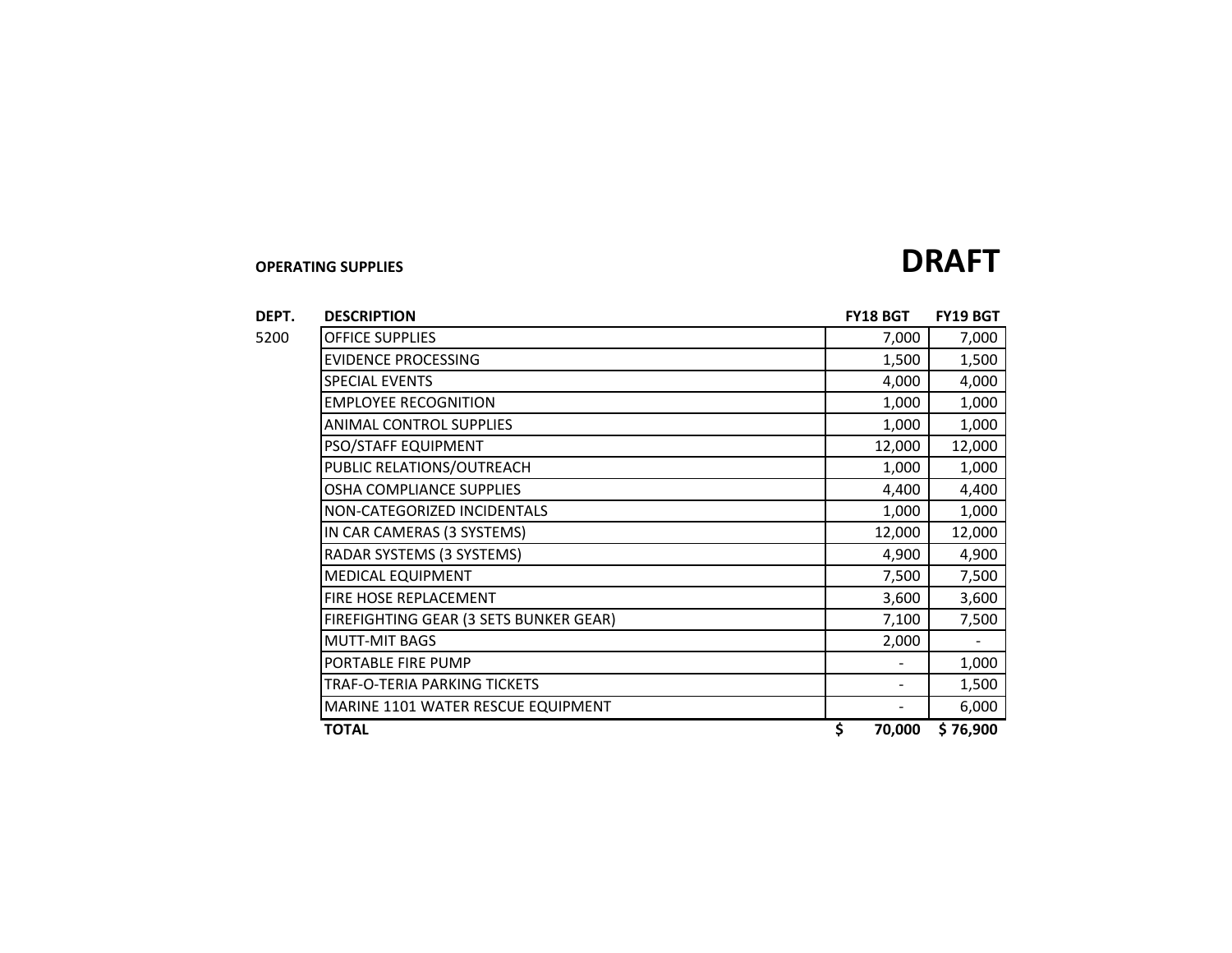# **DUES, TRAINING, & PROFESSIONAL DEVELOPMENT**

| DEPT. | <b>EMPLOYEE</b>   | <b>DESCRIPTION</b>                                     | <b>FY18 BGT</b> | <b>FY19 BGT</b> |
|-------|-------------------|--------------------------------------------------------|-----------------|-----------------|
| 5200  | <b>ALL</b>        | AMMUNITION FOR TRAINING & QUALIFICATION                | 4.000           | 3,865           |
|       | ALL               | <b>DEPARTMENT RANGE MEMBERSHIP</b>                     | 2,500           | 3,000           |
|       | <b>SELECT</b>     | FIRE ACADEMY (2 PERSONNEL)                             | 7,300           | 4,000           |
|       | ALL               | WATER RESCUE & FIRST RESPONDER TRAINING                | 3,000           | 3,000           |
|       | ALL               | HOSTED TRAINING (NCIC, FIRE PUMP OPS, EVDT, INTERVIEW) | 3,500           | 3,500           |
|       | <b>FIRE</b>       | <b>FIRE TRAINING MANAGEMENT SOFTWARE</b>               | 2,700           | 3,800           |
|       | <b>SELECT</b>     | TRAINING (SCCJA, VA, CSI, PIO, SUPERVISOR, DISPATCH)   | 4,000           | 4,000           |
|       | <b>SELECT</b>     | TRAVEL & BOARDING FOR TRAINING                         | 4.000           | 4,000           |
|       | <b>CONSTABLES</b> | <b>ANNUAL APPRECIATION DINNER</b>                      | 2,000           | 2,000           |
|       | <b>SELECT</b>     | <b>EMT BASIC LIFE SUPPORT TRAINING</b>                 |                 | 16,500          |
|       |                   | <b>TOTAL</b>                                           | 33,000          | 47,665          |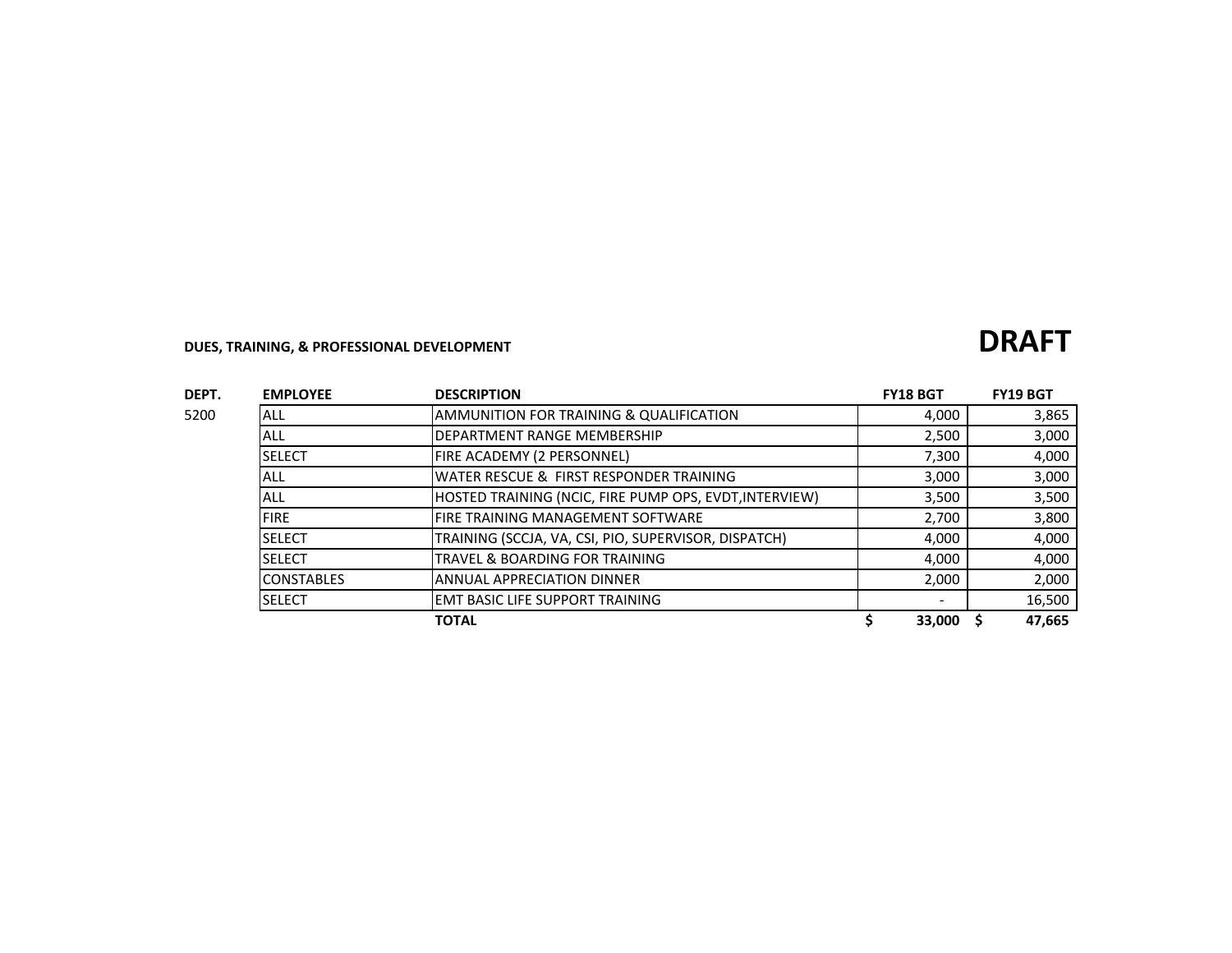| CAPITAL     |                                            |  |                 | <b>DRAFT</b>    |  |  |
|-------------|--------------------------------------------|--|-----------------|-----------------|--|--|
| <b>DEPT</b> | <b>DESCRIPTION</b>                         |  | <b>FY18 BGT</b> | <b>FY19 BGT</b> |  |  |
| 5200        | ITHREE POLICE FLEET VEHICLES AND UPFITTING |  | 96,000          | 96,000          |  |  |
|             | THREE IN CAR RADIOS                        |  | 16,000          | 16,000          |  |  |
|             | <b>TOTAL</b>                               |  | 112.000         | 112,000         |  |  |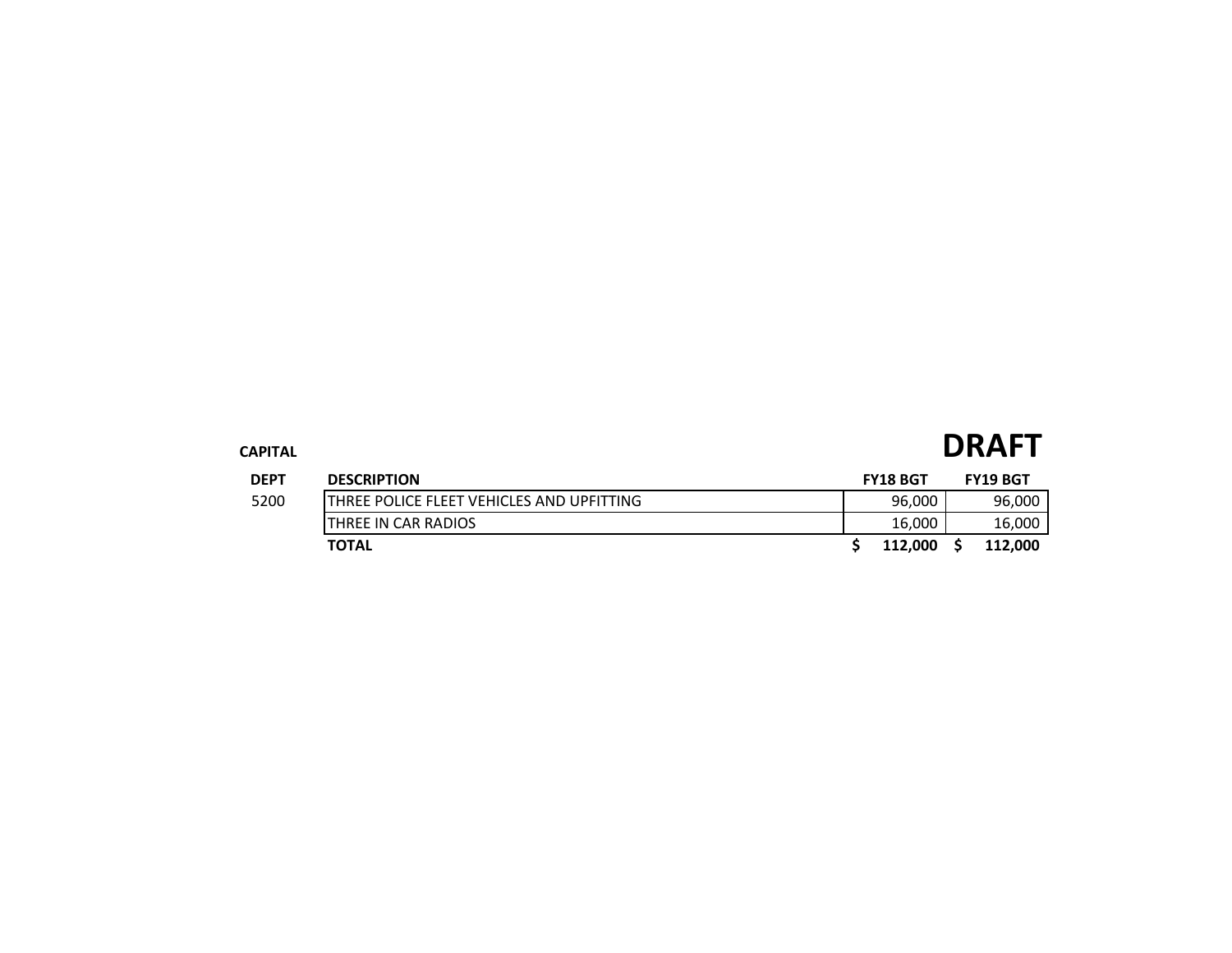### **CONTRACTS DRAFT**

| <b>DEPT</b> | <b>VENDOR</b>                              | <b>DESCRIPTION</b>                    | <b>FY18 BGT</b> | <b>FY19 BGT</b>          |
|-------------|--------------------------------------------|---------------------------------------|-----------------|--------------------------|
| 5200        | AT&T                                       | DEDICATED BREATHALIZER & SLED LINES   | 3,250           | $\overline{\phantom{a}}$ |
|             | <b>SC POLICE CHIEFS/POLYGRAPH SERVICES</b> | <b>HIRING COSTS</b>                   | 3,250           | 3,000                    |
|             | LOW COUNTRY DRUG SCREENING                 | IDRUG TESTING                         | 1,000           | 1,000                    |
|             | <b>ICHARLESTON COUNTY</b>                  | <b>DIGITAL RADIO USER FEE</b>         | 25,100          | 29,184                   |
|             | <b>IMOBILE COMMUNICATIONS</b>              | 4,000                                 | 4,000           |                          |
|             | <b>ROBERTS OXYGEN</b>                      | IMEDICAL OXYGEN                       |                 | 1,200                    |
|             | <b>ISPARTAN FIRE APPARATUS</b>             | IFIRE TRUCKS PREVENTATIVE MAINTENANCE | 7,000           | 7,000                    |
|             | ANDERSON, AMERICAN, LESLIE, STAR AIR       | MASK FIT, LADDER, PUMP, AIR TESTING   | 9,000           | 9,000                    |
|             | ICAROLINA CENTER FOR OCCUPATION            | FIREFIGHTER PHYSICALS                 | 10,000          | 10,000                   |
|             | <b>ISC SURPLUS PROPERTY</b>                | IANNUAL AUCTION SUBSCRIPTION          | -               | 800                      |
|             | <b>MARINER'S CAY</b>                       | DOCKING FEE (Marine 1101)             | ٠               | $\overline{\phantom{a}}$ |
|             |                                            | <b>TOTAL</b>                          | 64,098          | 65,184                   |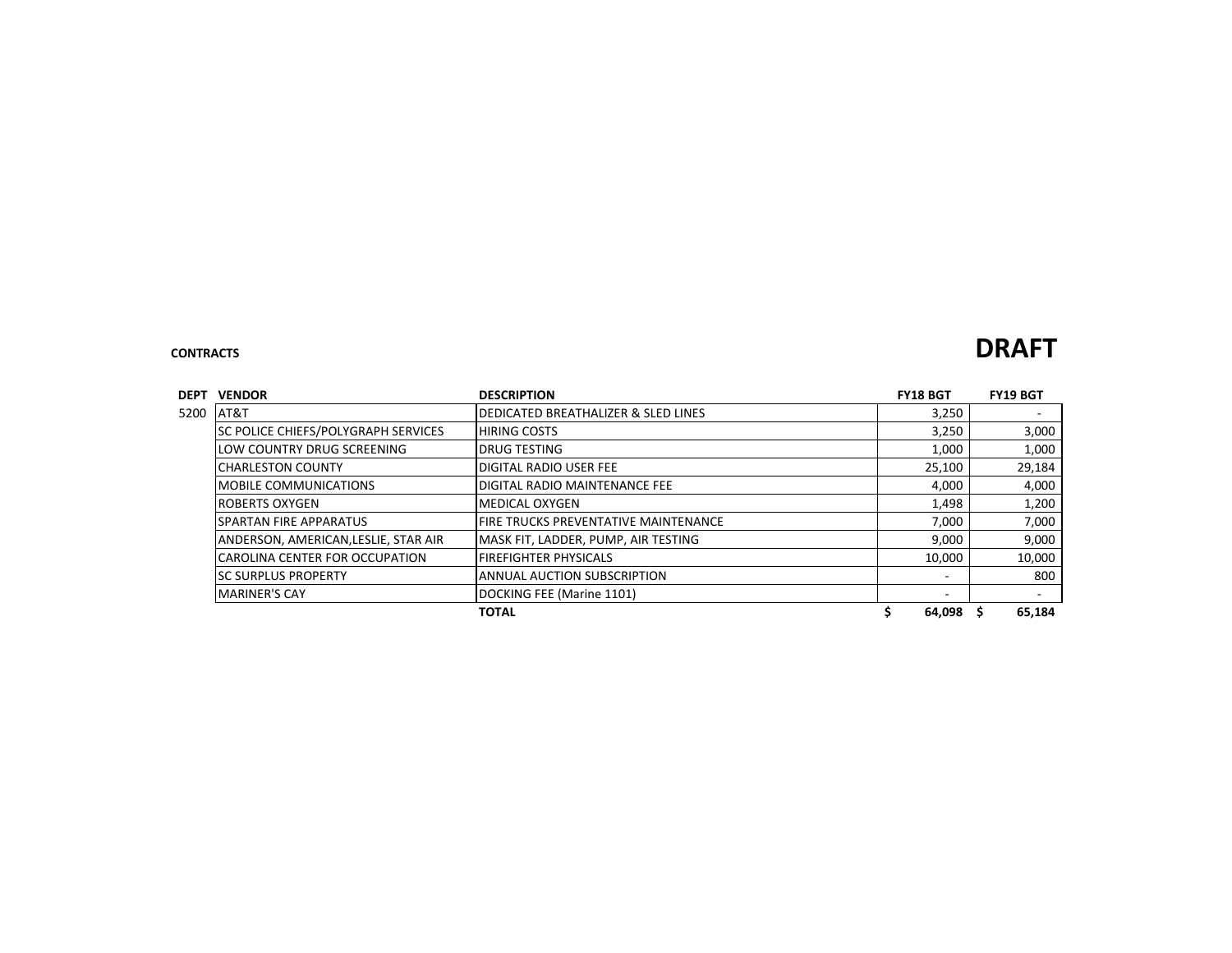## **DRAFT**

| 5300 | <b>PUBLIC WORKS</b>                    | <b>2016 BGT</b> | <b>2016 ACT</b>          | <b>2017 BGT</b> | <b>2017 ACT</b> | <b>2018 BGT</b> | <b>2019 BGT</b> |               | 2017 MAR ACT 2018 MAR ACT |
|------|----------------------------------------|-----------------|--------------------------|-----------------|-----------------|-----------------|-----------------|---------------|---------------------------|
| 1100 | <b>SALARIES</b>                        | \$374,725       | \$383,018                | \$372,641       | \$366,616       | \$<br>381,897   | \$<br>395,412   | \$<br>274,946 | $\zeta$<br>262,217        |
| 1300 | <b>OVERTIME</b>                        | 7,826           | 5,002                    | 7,114           | 16,570          | 6,607           | 10,755          | 13,824        | 11,106                    |
| 2100 | <b>HEALTH INSURANCE</b>                | 80,586          | 84,358                   | 99,948          | 93,203          | 90,751          | 98,562          | 69,714        | 62,390                    |
| 2300 | <b>FICA</b>                            | 28,648          | 26,172                   | 29,051          | 28,251          | 29,721          | 31,072          | 21,279        | 20,226                    |
| 2400 | RETIREMENT                             | 41,097          | 34,431                   | 43,501          | 39,568          | 52,200          | 58,687          | 29,664        | 35,925                    |
| 3200 | REPAIRS/MAINTENANCE                    | 5,000           | 5,775                    | 4,500           | 5,429           | 4,500           | 4,500           | 3,259         | 2,253                     |
| 3300 | <b>OPERATING SUPPLIES</b>              | 6,975           | 9,136                    | 17,000          | 23,820          | 23,300          | 47,000          | 18,174        | 15,523                    |
| 3400 | DUES, TRNG, & PROF DEV                 | 3,125           | 979                      | 1,400           | 1,013           | 1,400           | 1,825           | 584           | 545                       |
| 3500 | <b>FUEL</b>                            | 49,777          | 35,528                   | 50,000          | 34,290          | 50,000          | 50,000          | 19,091        | 20,700                    |
| 3550 | <b>VEHICLE REPAIRS</b>                 | 40,000          | 76,883                   | 70,000          | 99,097          | 80,000          | 80,000          | 82,792        | 38,546                    |
| 3600 | ROAD MAINTENANCE & STRIPING            | 15,000          | 15,275                   | 30,000          | 30,633          | 30,000          | 30,000          | 19,576        | 20,234                    |
| 3610 | PEDESTRIAN RIGHTS OF WAY & SIDEWALKS   | 7,000           | 5,685                    | 7,000           | 4,512           | 25,000          | 25,000          | 1,525         | 12,986                    |
| 3620 | <b>CROSSWALKS</b>                      |                 |                          |                 |                 |                 | 30,000          |               |                           |
| 3700 | <b>UNIFORMS</b>                        | 10,400          | 9,214                    | 10,400          | 8,713           | 10,400          | 10,400          | 6,572         | 4,811                     |
| 3710 | PROTECTIVE EQUIPMENT                   | 4,600           | 4,367                    | 6,500           | 7,146           | 7,500           | 7,500           | 5,337         | 5,605                     |
| 3800 | UTILITIES                              | 1,385           | 885                      | 650             | 733             | 1,050           | 1,080           | 553           | 560                       |
| 4000 | <b>CAPITAL</b>                         | 76,308          | 48,973                   | 10,000          | 9,724           | 57,000          | 37,500          | 9,724         |                           |
| 5100 | <b>CONTRACTS</b>                       | 102,900         | 35,594                   | 117,344         | 105,018         | 86,150          | 95,600          | 65,786        | 77,214                    |
| 6100 | <b>GENERAL INSURANCE</b>               | 14,798          | 14,948                   | 14,798          | 14,890          | 11,440          | 11,484          | 14,890        | 11,440                    |
| 6800 | <b>WORKERS COMP INSURANCE</b>          | 7,482           | 9,579                    | 7,433           | 11,301          | 7,607           | 7,800           | 11,275        | 11,165                    |
| 6900 | <b>RESERVE - PUBLIC WORKS VEHICLES</b> | 50,000          | $\overline{\phantom{0}}$ | 50,000          |                 | 90,000          | 65,000          |               |                           |
| 7000 | FOLLY GREEN TEAM OPERATING             | 10,000          | 10,000                   | 8,000           | 8,000           |                 |                 | 8,000         | $ \,$                     |
| 7200 | <b>RESERVE - PEDESTRIAN PATHS</b>      |                 |                          |                 |                 | $\frac{1}{2}$   | 60,000          |               |                           |
| 7850 | <b>DECLARED EMERGENCY</b>              |                 |                          |                 | 49,426          |                 |                 | 47,042        | 53,859                    |
|      | <b>TOTAL PUBLIC WORKS</b>              | \$937,632       | \$815,803                | \$957,280       | \$957,953       | \$1,046,523     | \$1,159,176     | 723,607       | 667,305                   |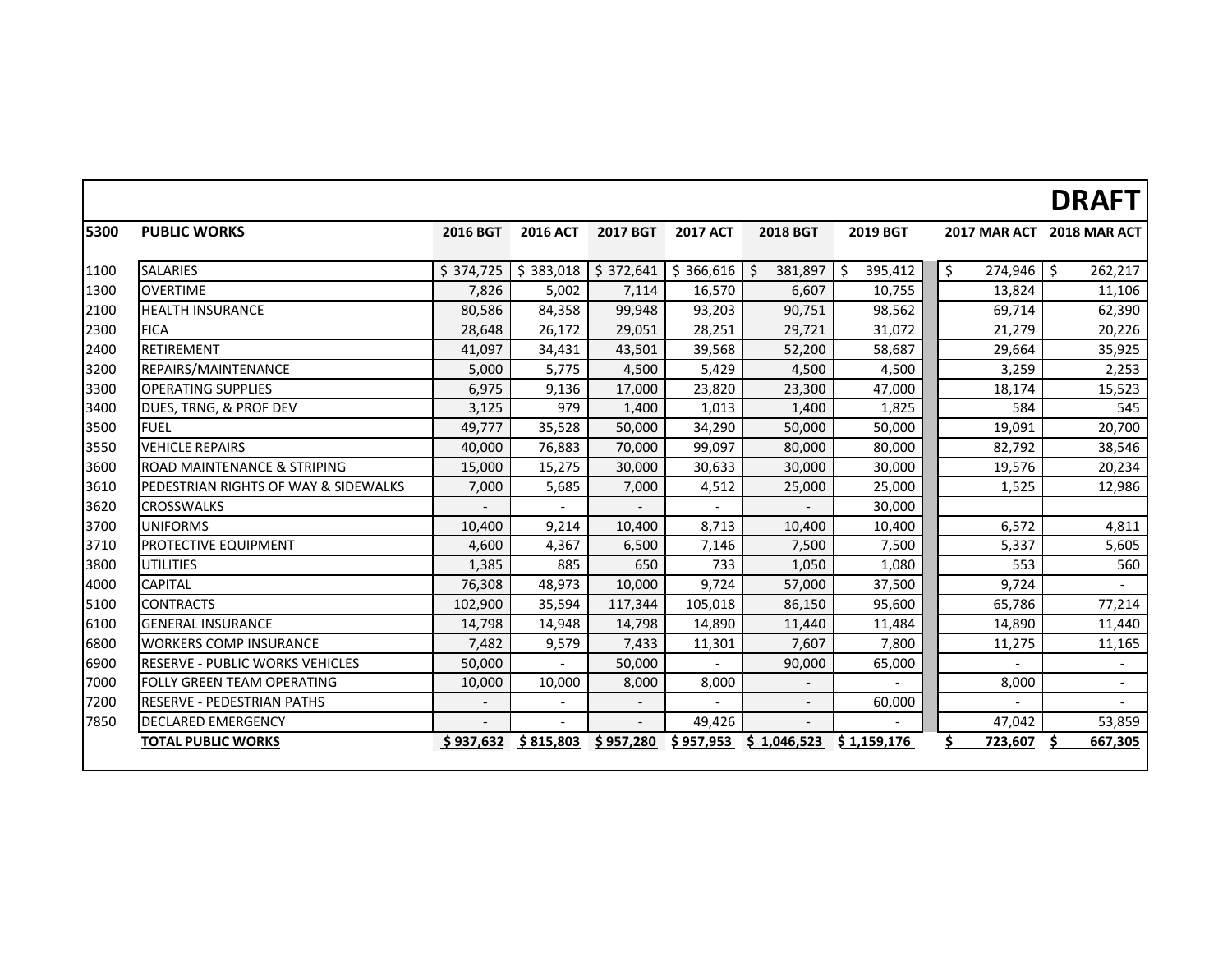# **REPAIR & MAINTENANCE DRAFT**

| DEPT. | <b>DESCRIPTION</b>                   | FY18 BGT FY19 BGT |       |
|-------|--------------------------------------|-------------------|-------|
| 5300  | LANDSCAPING EQUIP/RIDING MOWER MAINT | 4.500             | 4.500 |
|       | <b>TOTAL</b>                         | 4.500 S 4.500     |       |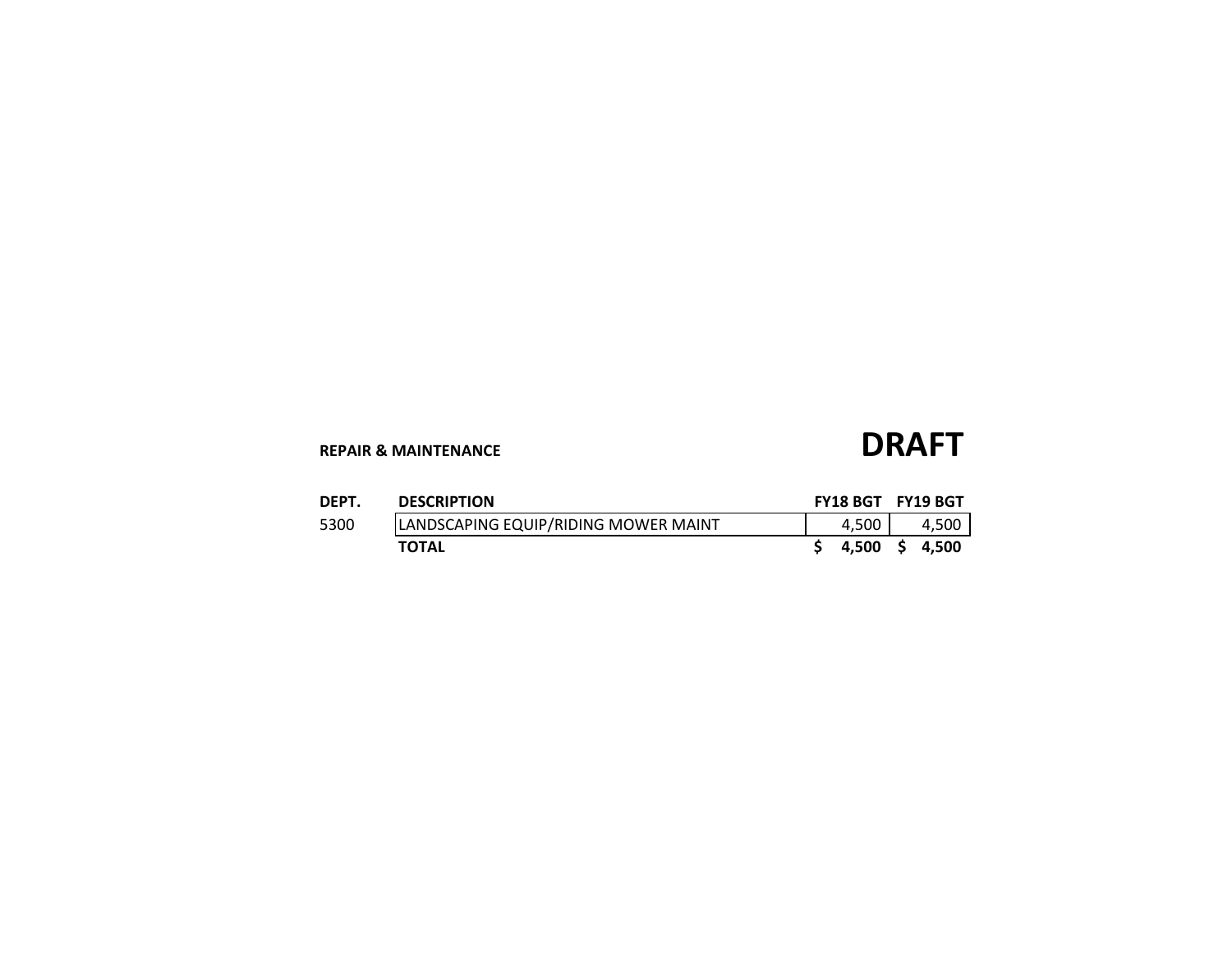| DEPT. | <b>DESCRIPTION</b>                                         | <b>FY18 BGT</b> | <b>FY19 BGT</b> |
|-------|------------------------------------------------------------|-----------------|-----------------|
| 5300  | <b>OFFICE SUPPLIES &amp; HAND TOOLS</b>                    | 4,000           | 4,500           |
|       | MISC - STENCILS, PAINT, ETC.                               | 1,000           |                 |
|       | LANDSCAPING - CHAIN SAW, TRIMMER, EDGER, WEED EATER, TOOLS | 2,000           |                 |
|       | 90 GALLON ROLL CARTS                                       | 8,500           | 9,000           |
|       | <b>VARIOUS SIGNAGE</b>                                     | 6,000           | 6,000           |
|       | <b>DUMP TRAILER</b>                                        | 1,800           |                 |
|       | EIGHT MOTOROLA RADIOS (COUNTY SYSTEM)                      |                 | 27,500          |
|       | <b>TOTAL</b>                                               | 23.300          | \$47,000        |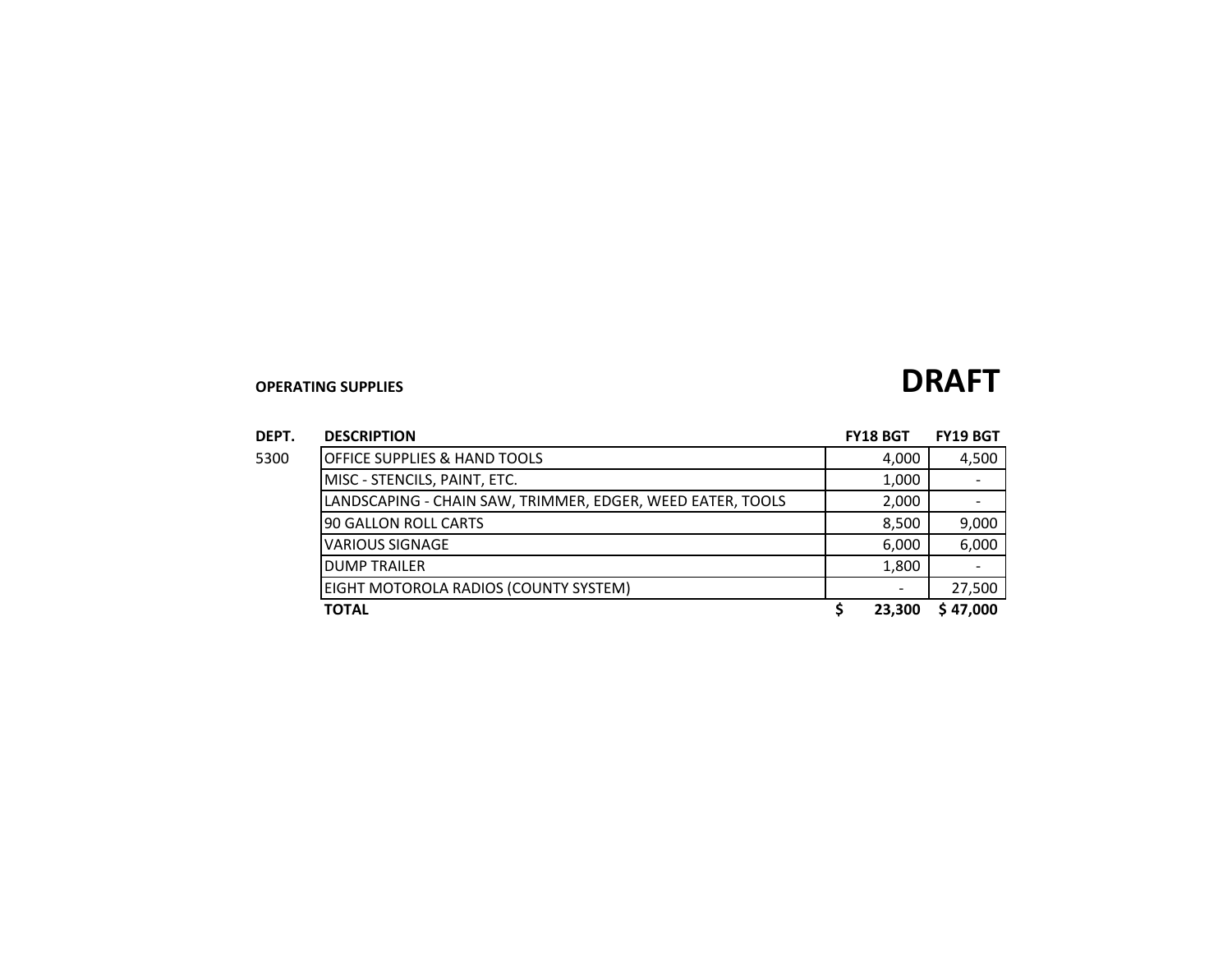## **DUES, TRAINING, & PROFESSIONAL DEVELOPMENT**

| DEPT. | <b>EMPLOYEE</b>           | <b>DESCRIPTION</b>                                  | <b>FY18 BGT</b>          | <b>FY19 BGT</b> |
|-------|---------------------------|-----------------------------------------------------|--------------------------|-----------------|
| 5300  | <b>ALL DEPT PERSONNEL</b> | <b>OSHA SAFETY TRAINING</b>                         | 300                      | 300             |
|       |                           | <b>ICDL TRAINING</b>                                | 500                      | 250             |
|       |                           | <b>CDL SCDOT PHYSICALS, DOT TESTING, URINALYSIS</b> | 250                      | 1.050           |
|       |                           | <b>ISPRAYER CERT</b>                                | 350                      | 50              |
|       |                           | <b>IMASC - SC ASSOC OF STORM WATER MANAGERS</b>     | $\overline{\phantom{0}}$ | 175             |
|       |                           | <b>TOTAL</b>                                        | 1.400                    | 1,825           |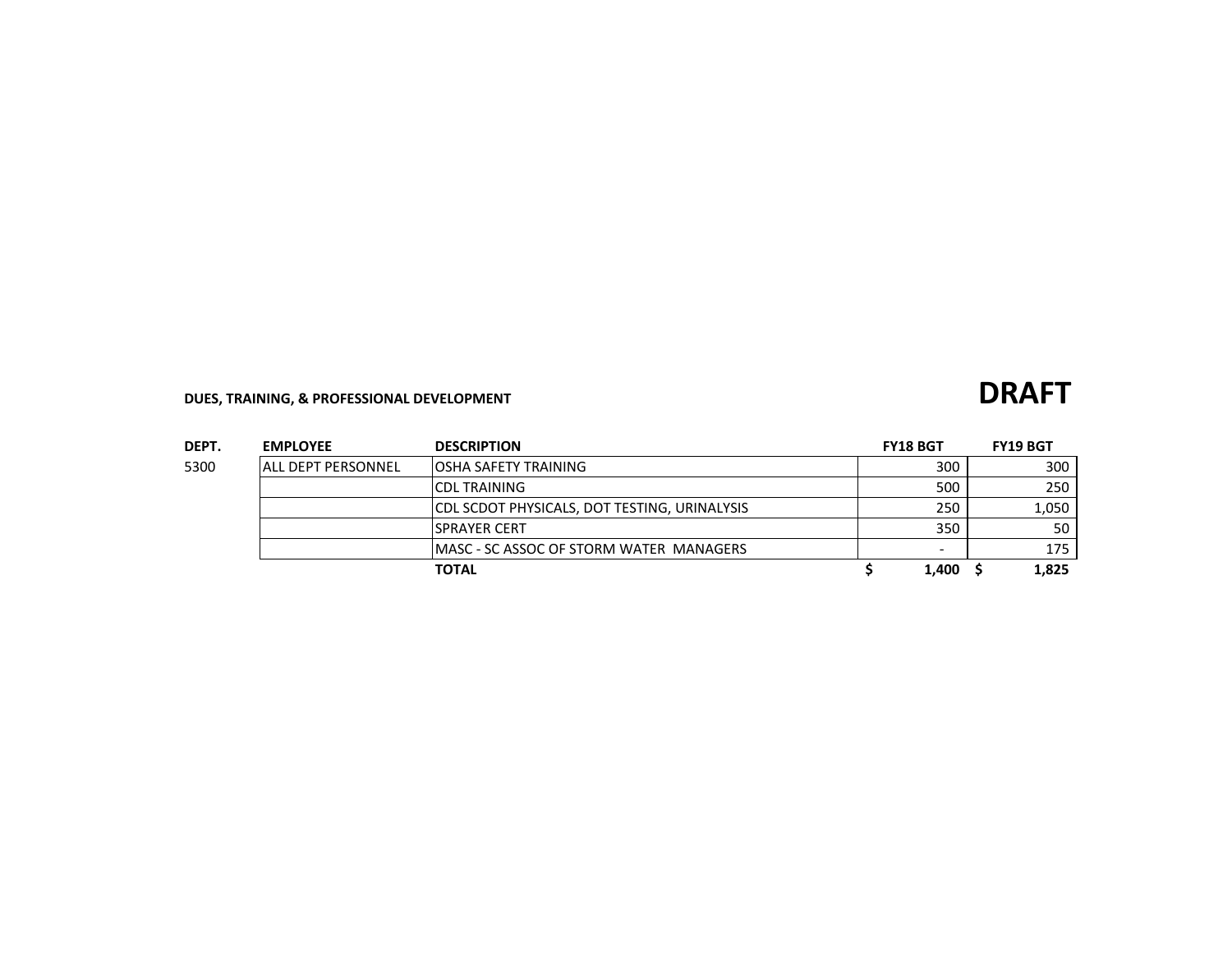### **CAPITAL DRAFT DEPT DESCRIPTION FY18 BGT FY19 BGT** The S300 WHEELED LOADER/BACKHOE **1999 120,000** 57,000 20,000 **50% PICK UP TRUCK** 17,500 **TOTAL \$ 57,000 \$ 37,500**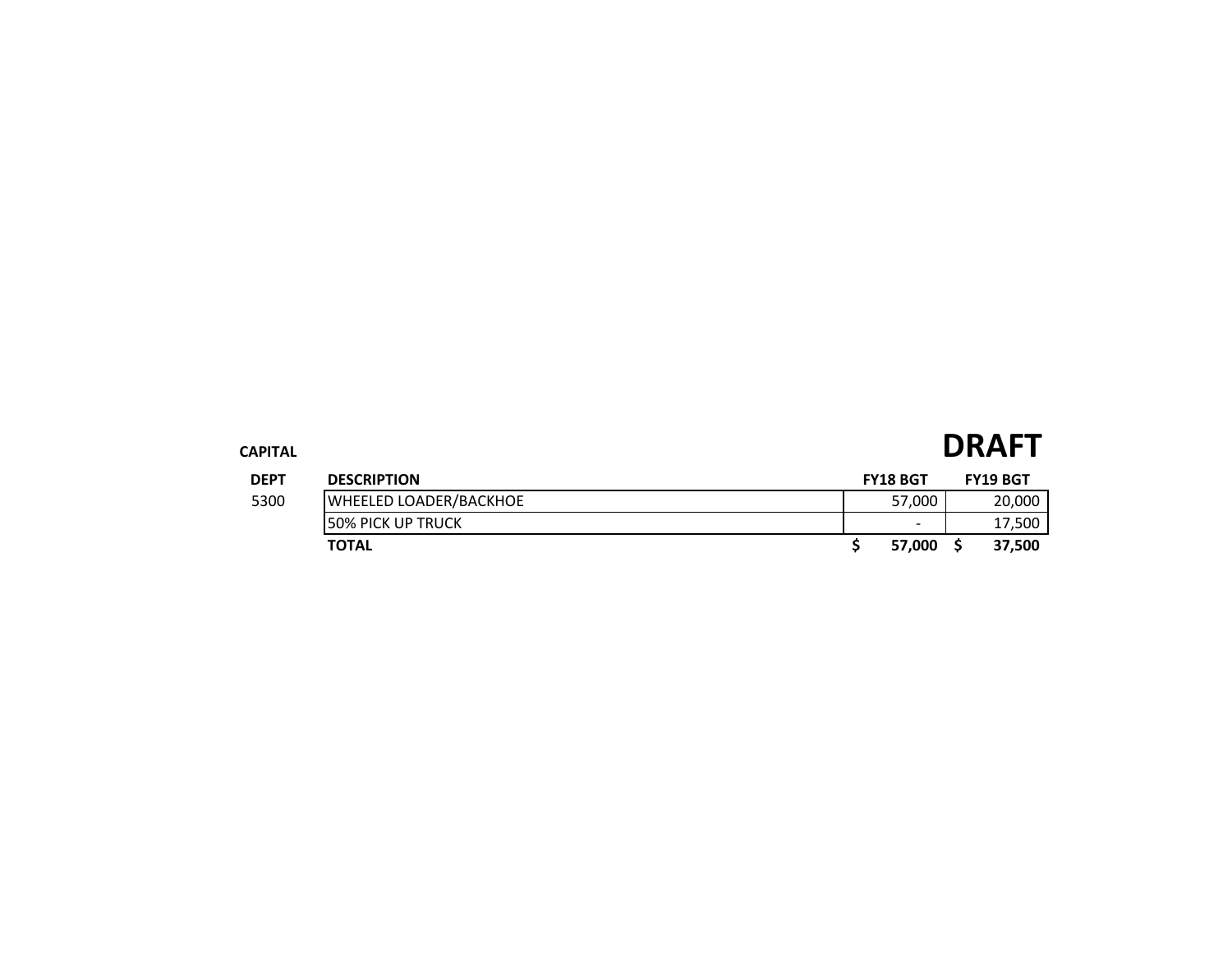### **CONTRACTS DRAFT**

| <b>DEPT</b> | <b>VENDOR</b>             | <b>DESCRIPTION</b>                                     | <b>FY18 BGT</b> |        | <b>FY19 BGT</b>          |
|-------------|---------------------------|--------------------------------------------------------|-----------------|--------|--------------------------|
| 5300        | ISWEEPING SOUTH           | IQUARTERLY STREET CLEANING & FESTIVALS                 | 16,000          |        | 20,000                   |
|             | <b>JIPSD</b>              | <b>TRUCK PARKING</b>                                   |                 | 4,450  | 7,200                    |
|             | <b>ICONTRACTOR TBD</b>    | TREE TRIMMING                                          |                 | 3,000  | 3,400                    |
|             | ISTAFF ZONE               | 45,000                                                 |                 | 46,000 |                          |
|             | <b>NATURES CALLING</b>    | ICOMMERCIAL DUMPSTER SERVICE 1PER WEEK 8YD MULTIFAMILY | 15,000          |        | 15,000                   |
|             | TBD                       | ENGINEER & DESIGN PEDESTRIAN PATH MASTER PLAN          |                 | -      | $\overline{\phantom{a}}$ |
|             | <b>ICHARLESTON COUNTY</b> |                                                        |                 | 4,000  |                          |
|             |                           | 83,450                                                 |                 | 95,600 |                          |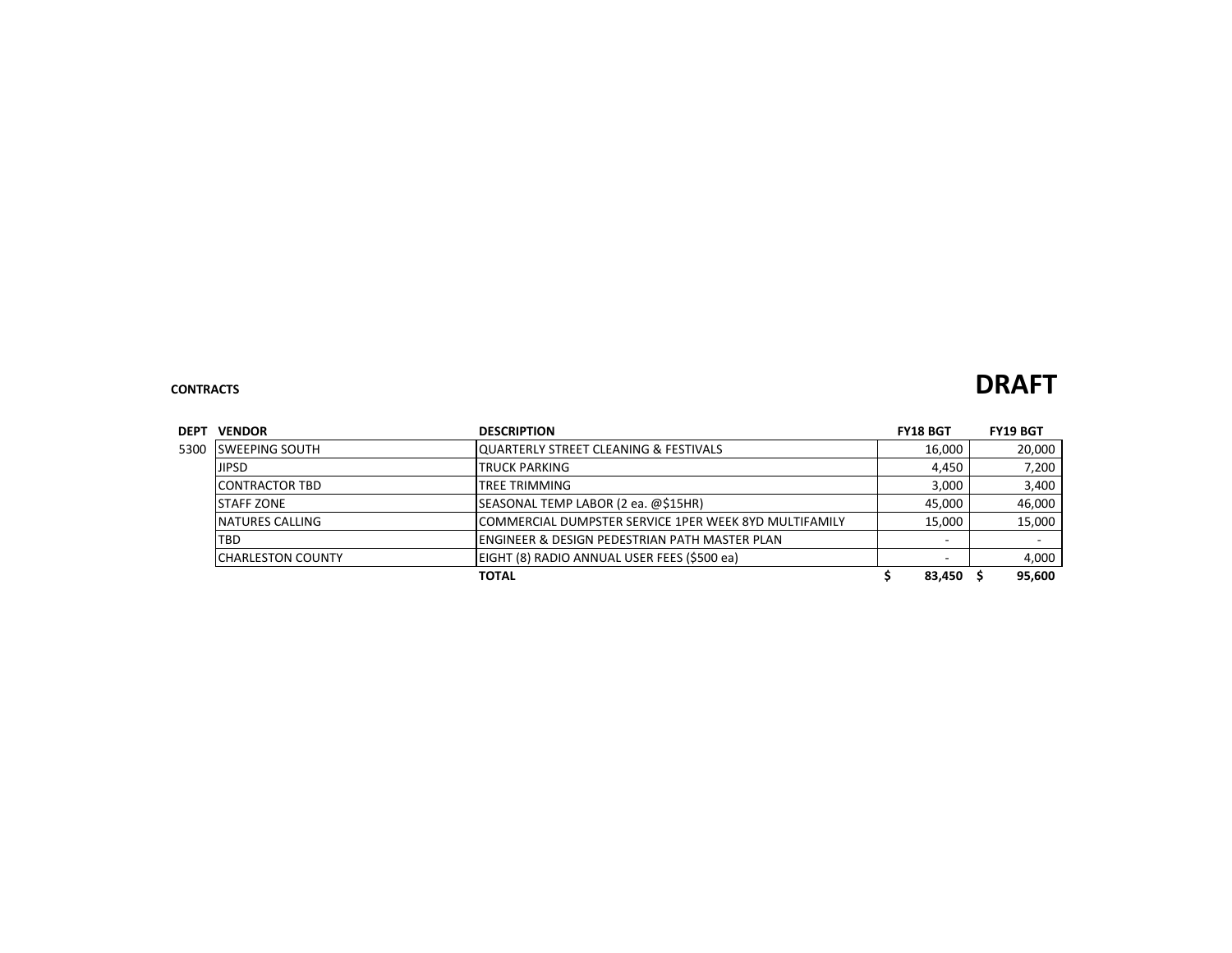|      |                            |                          |                 |                 |                          |                          |                          |                     | <b>DRAFT</b>        |
|------|----------------------------|--------------------------|-----------------|-----------------|--------------------------|--------------------------|--------------------------|---------------------|---------------------|
| 5400 | <b>MAYOR</b>               | <b>2016 BGT</b>          | <b>2016 ACT</b> | <b>2017 BGT</b> | <b>2017 ACT</b>          | <b>2018 BGT</b>          | <b>2019 BGT</b>          | <b>2017 MAR ACT</b> | <b>2018 MAR ACT</b> |
| 1100 | <b>MAYOR SALARY</b>        | \$<br>9,600              | 9,600<br>\$     | \$15,000        | \$15,000                 | \$15,000                 | \$15,000                 | $\zeta$<br>11,250   | \$<br>11,250        |
| 2100 | IHEALTH INSURANCE          | 11,246                   | 11,032          | 5,729           | 5,757                    | 5,826                    | 6,139                    | 4,307               | 4,378               |
| 2300 | <b>FICA</b>                | 5,291                    | 5,198           | 1,148           | 1,122                    | 1,148                    | 1,148                    | 842                 | 833                 |
| 2400 | RETIREMENT                 | 7,644                    | 7,794           | 1,733           | 1,734                    | 2,034                    | 2,184                    | 1,301               | 1,662               |
| 3300 | <b>OPERATING SUPPLIES</b>  | 3,000                    | 2,281           | 2,000           | 1,109                    | 2,000                    | 2,000                    | 339                 | 1,086               |
| 3400 | DUES, TRNG, & PROF DEV     | 11,510                   | 11,384          | 6,875           | 7,090                    | 7,375                    | 6,875                    | 3,932               | 1,543               |
| 3600 | <b>MAYOR DISCRETIONARY</b> | 3,000                    | 2,972           | 3,000           | 2,345                    | 3,000                    | 6,613                    | 449                 | 1,610               |
| 3800 | <b>UTILITIES</b>           | 2,042                    | 2,207           | 1,560           | 1,363                    | 1,700                    | 1,700                    | 1,008               | 872                 |
| 4000 | <b>CAPITAL</b>             |                          | -               |                 | $\overline{\phantom{a}}$ | $\overline{\phantom{a}}$ | $\overline{\phantom{a}}$ |                     |                     |
| 5300 | <b>LEGISLATIVE</b>         | 2,000                    | 325             | 1,000           | 104                      | 5,000                    | 3,500                    | 104                 | 2,452               |
| 7850 | <b>DECLARED EMERGENCY</b>  | $\overline{\phantom{0}}$ |                 |                 |                          | $\qquad \qquad$          | $\overline{\phantom{a}}$ |                     | 54                  |
|      | <b>TOTAL MAYOR</b>         | \$55,333                 | \$ 52,794       | \$38,044        | \$35,624                 | \$43,083                 | \$45,159                 | Ś<br>23,531         | 25,740              |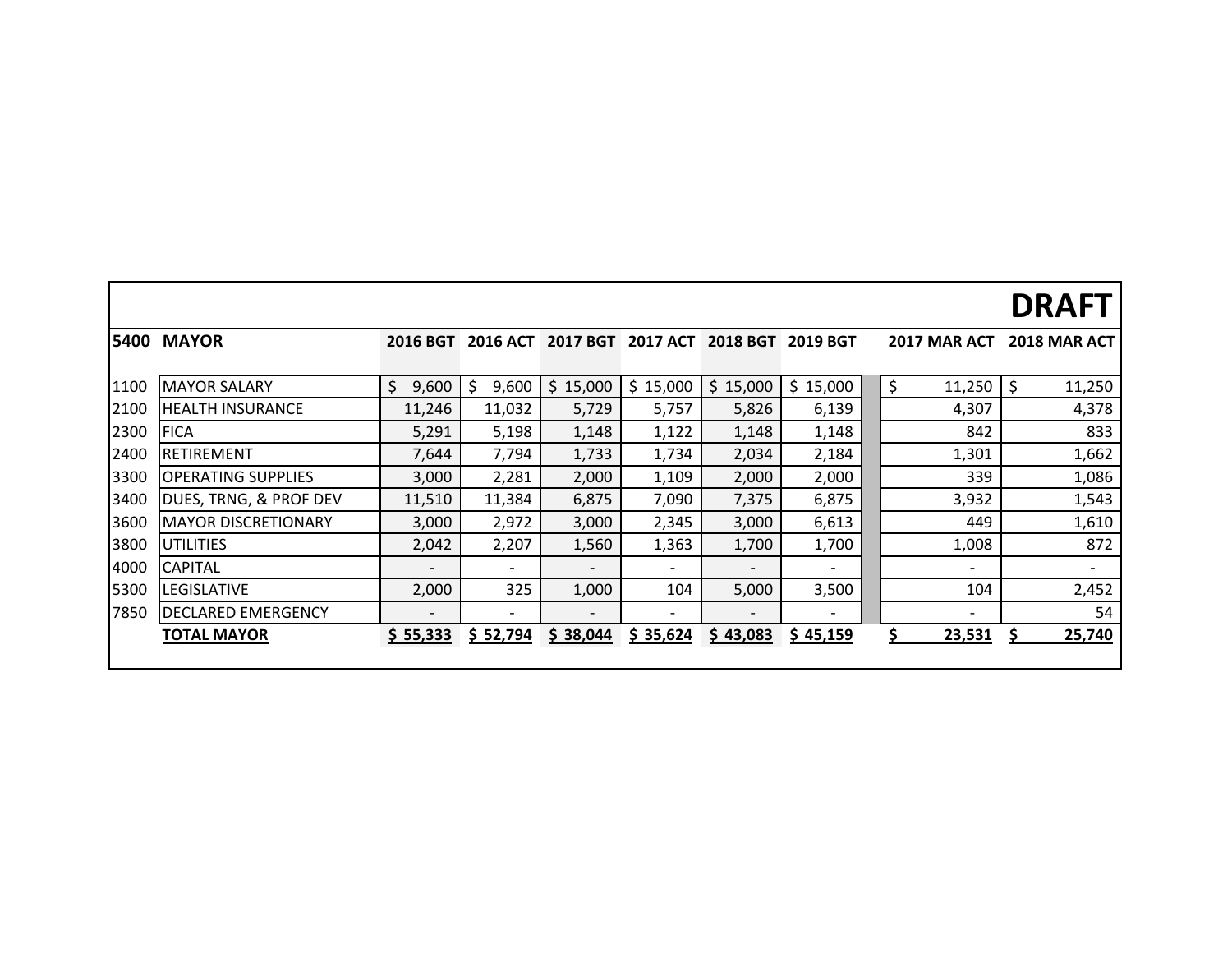| DEPT. | <b>DESCRIPTION</b>      | <b>FY18 BGT</b> | <b>FY19 BGT</b> |
|-------|-------------------------|-----------------|-----------------|
| 5400  | <b>IOFFICE SUPPLIES</b> | 2,000           | 2000            |
|       |                         | 2,000           | 2.000           |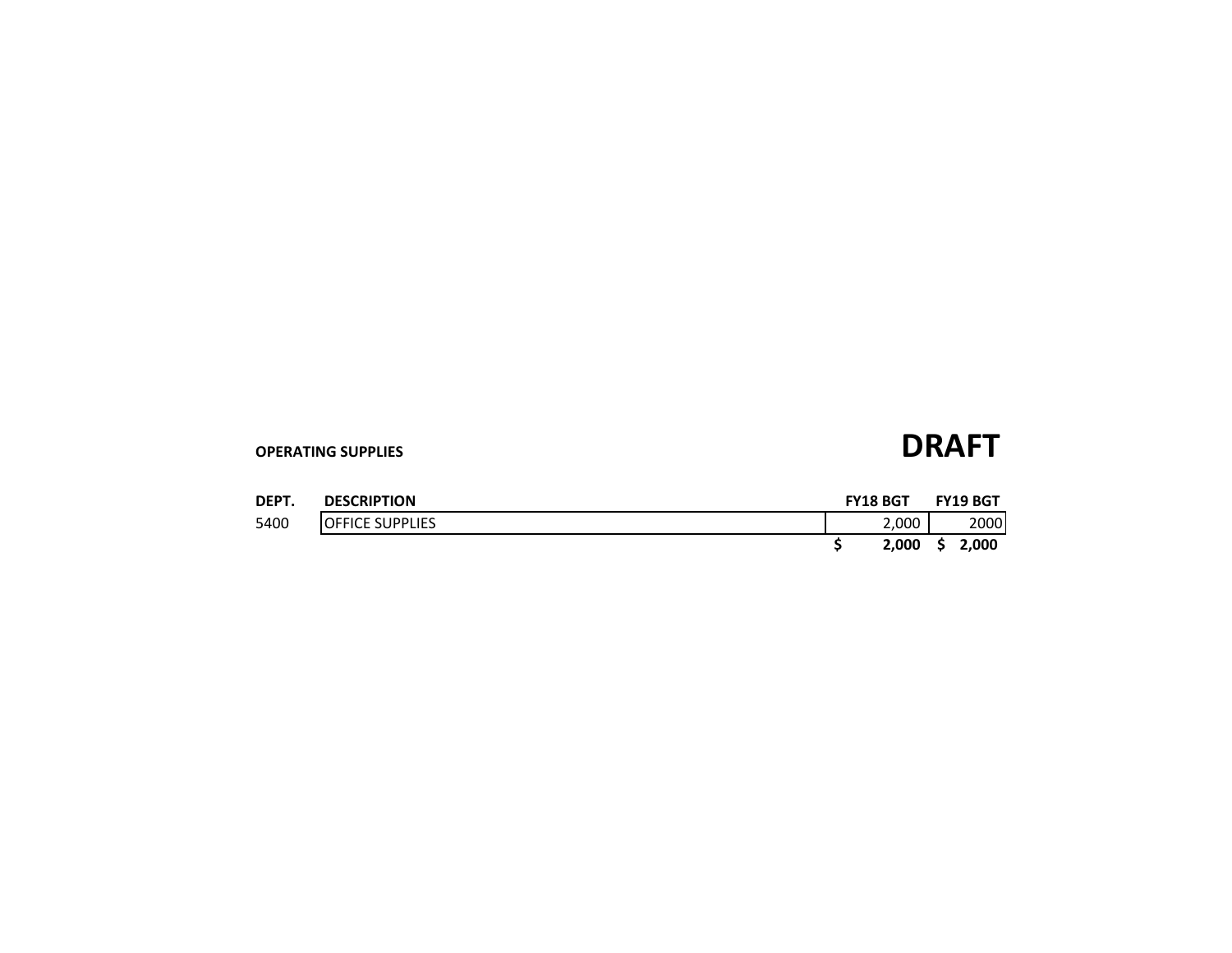## **DUES, TRAINING, & PROFESSIONAL DEVELOPMENT DRAFT**

| DEPT. | <b>EMPLOYEE</b>    | <b>DESCRIPTION</b>                     | <b>FY18 BGT</b> | <b>FY19 BGT</b> |
|-------|--------------------|----------------------------------------|-----------------|-----------------|
| 5400  | <b>TIM GOODWIN</b> | IMASC ANNUAL MEETING                   | 500             | 500             |
|       |                    | <b>IMASC COURSE</b>                    | 75              | 75              |
|       |                    | ASSOC OF SC MAYORS (MASC)              | 500             | 500             |
|       |                    | <b>HURRICANE CONFERENCE</b>            | 1,900           | 1,900           |
|       |                    | <b>IMASC LEGISLATIVE ACTION</b>        | 900             | 900             |
|       |                    | ISC BEACH ADVOCATES                    | 2,000           | 1,500           |
|       |                    | IAMERICAN SHORE AND BEACH PRESERVATION | 1,500           | 1,500           |
|       |                    | <b>TOTAL</b>                           | 7,375           | 6,875           |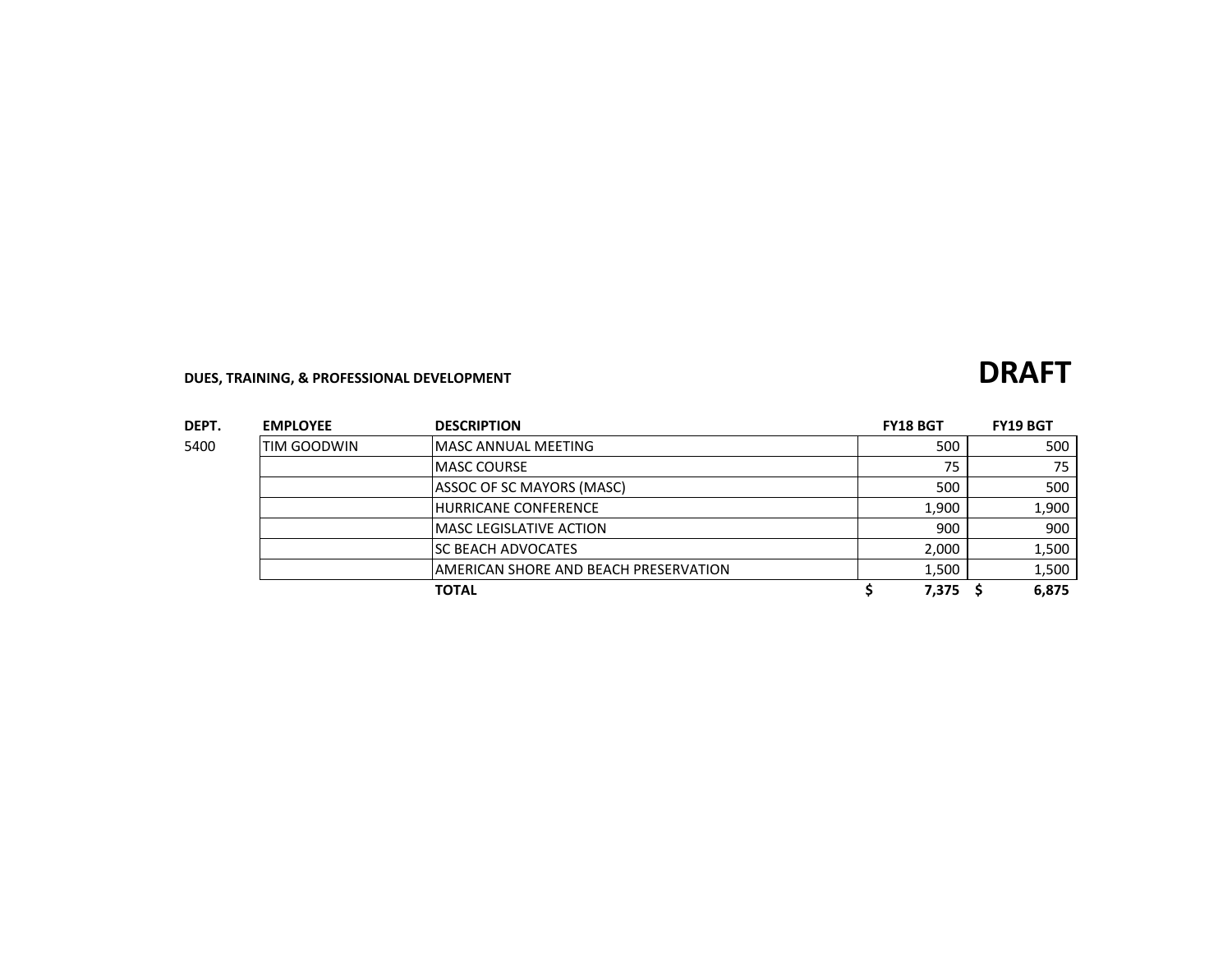|      |                                        |                          |                          |                          |                          |                          |                          |                          | <b>DRAFT</b>             |
|------|----------------------------------------|--------------------------|--------------------------|--------------------------|--------------------------|--------------------------|--------------------------|--------------------------|--------------------------|
|      | <b>5500 COUNCIL</b>                    | <b>2016 BGT</b>          | <b>2016 ACT</b>          | <b>2017 BGT</b>          | <b>2017 ACT</b>          | <b>2018 BGT</b>          | 2019 BGT                 | 2017 MAR ACT             | 2018 MAR ACT             |
| 1100 | <b>COUNCIL SALARIES</b>                | \$<br>14,400             | Ś<br>14,400              | 28,800<br>Ś              | \$.<br>28,992            | 28,800                   | 28,800<br>\$             | \$<br>21,792             | \$<br>21,600             |
| 1200 | COUNCIL STAFF SPT SALARIES             | 84,094                   | 66,966                   | 40,100                   | 40,337                   | 40,763                   | 40,220                   | 29,593                   | 30,058                   |
| 1300 | <b>OVERTIME</b>                        | $\qquad \qquad -$        | $\overline{\phantom{a}}$ | $\qquad \qquad -$        | 57                       | 1,500                    | 1,500                    | $\overline{\phantom{0}}$ | 1,094                    |
| 2100 | <b>HEALTH INSURANCE</b>                | 38,519                   | 39,411                   | 41,357                   | 41,662                   | 42,078                   | 38,245                   | 30,993                   | 31,498                   |
| 2300 | <b>FICA</b>                            | 7,512                    | 4,940                    | 5,271                    | 4,815                    | 5,436                    | 5,395                    | 3,563                    | 3,676                    |
| 2400 | <b>RETIREMENT</b>                      | 10,893                   | 7,573                    | 7,953                    | 6,913                    | 9,623                    | 10,239                   | 5,082                    | 6,747                    |
| 3300 | <b>IOPERATING SUPPLIES</b>             | 1,500                    | 1,513                    | 2,000                    | 1,543                    | 8,000                    | 1,900                    | 316                      | 764                      |
| 3400 | DUES, TRNG, & PROF DEV                 | 11,645                   | 6,381                    | 12,420                   | 5,335                    | 13,260                   | 14,085                   | 4,345                    | 6,252                    |
| 3600 | <b>ICOUNCIL DISCRETIONARY</b>          | 500                      | 438                      | 300                      | 260                      | 3,000                    | 2,113                    | 260                      | 21                       |
| 3800 | <b>UTILITIES</b>                       | 7,983                    | 7,547                    | 8,496                    | 6,902                    | 8,900                    | 10,145                   | 4,898                    | 5,142                    |
| 6100 | <b>GENERAL INSURANCE</b>               | $\overline{\phantom{a}}$ | $\overline{\phantom{a}}$ | $\overline{\phantom{a}}$ | $\overline{\phantom{a}}$ | 6,760                    | 6,760                    | $\overline{\phantom{a}}$ | 6,760                    |
| 6800 | <b>WORKERS COMP INSURANCE</b>          | $\overline{\phantom{a}}$ | $\overline{\phantom{a}}$ | 186                      | $\overline{\phantom{a}}$ | 186                      | 186                      | $\overline{\phantom{0}}$ | $\overline{\phantom{a}}$ |
| 6900 | <b>RESERVE - COUNCIL DISCRETIONARY</b> | $\overline{\phantom{a}}$ | 1,000                    | $\overline{\phantom{a}}$ | 3,152                    | $\overline{\phantom{a}}$ | $\overline{\phantom{a}}$ | 3,108                    | $\overline{\phantom{a}}$ |
| 7850 | <b>DECLARED EMERGENCY</b>              | $\overline{\phantom{a}}$ | $\overline{\phantom{a}}$ | $\overline{\phantom{a}}$ | $\overline{\phantom{a}}$ | $\overline{\phantom{a}}$ | $\overline{\phantom{a}}$ | $\overline{\phantom{0}}$ | $\overline{\phantom{0}}$ |
|      | <b>TOTAL COUNCIL</b>                   | \$177,046                | 150,170<br>S             | S.<br>146,883            | 139,968<br>S             | \$168,306                | \$159,588                | \$<br>103,951            | 113,612                  |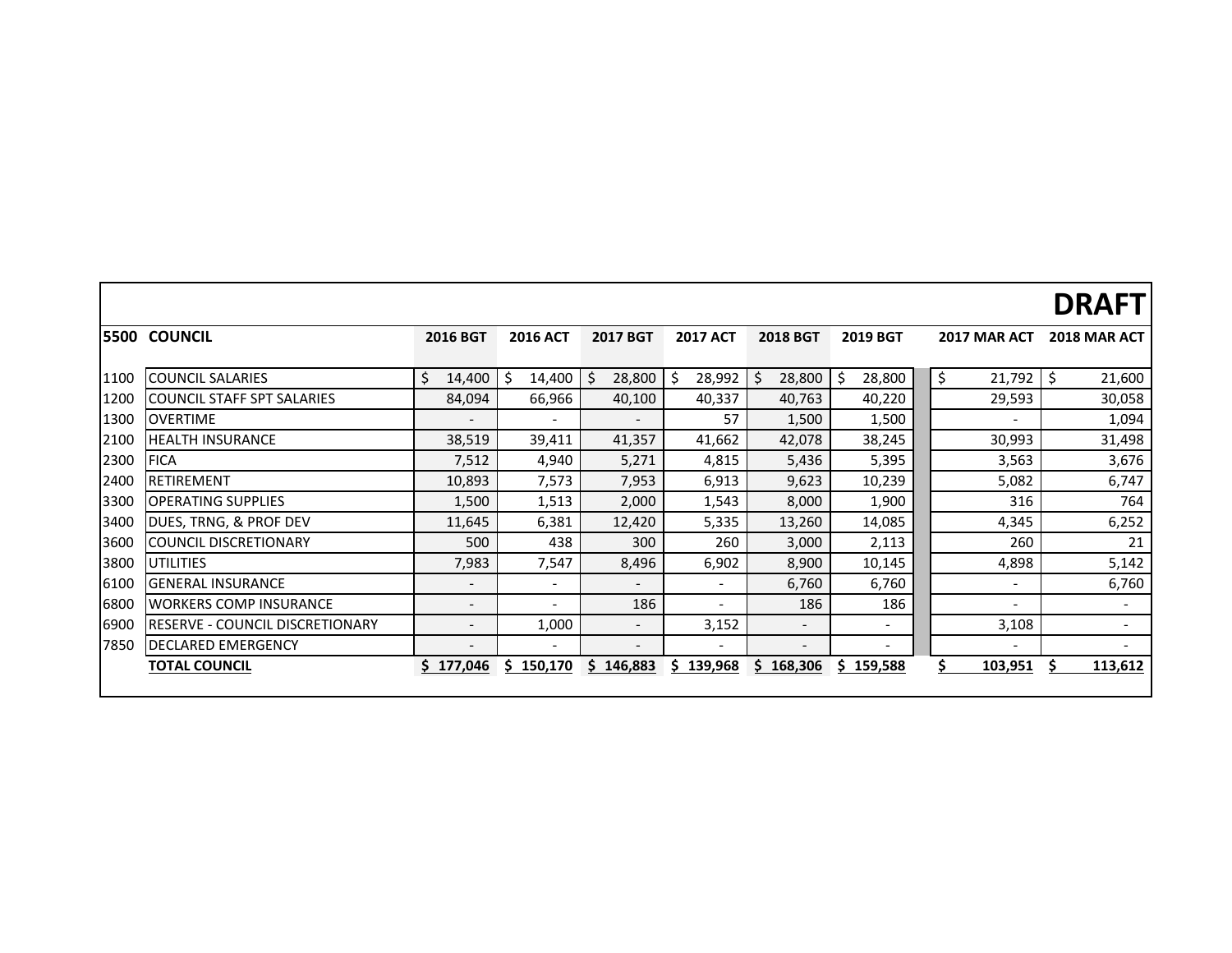| <b>DEPT</b> | <b>DESCRIPTION</b>              | <b>FY18 BGT</b> | <b>FY19 BGT</b>          |
|-------------|---------------------------------|-----------------|--------------------------|
| 5500        | <b>IOFFICE SUPPLIES</b>         | 2,000           | 1400                     |
|             | ICOUNCIL CHAMBERS PUBLIC CHAIRS | 6,000           | $\overline{\phantom{0}}$ |
|             | <b>IPRINTER TONER</b>           | -               | 500                      |
|             |                                 | 8.000           | 1.900                    |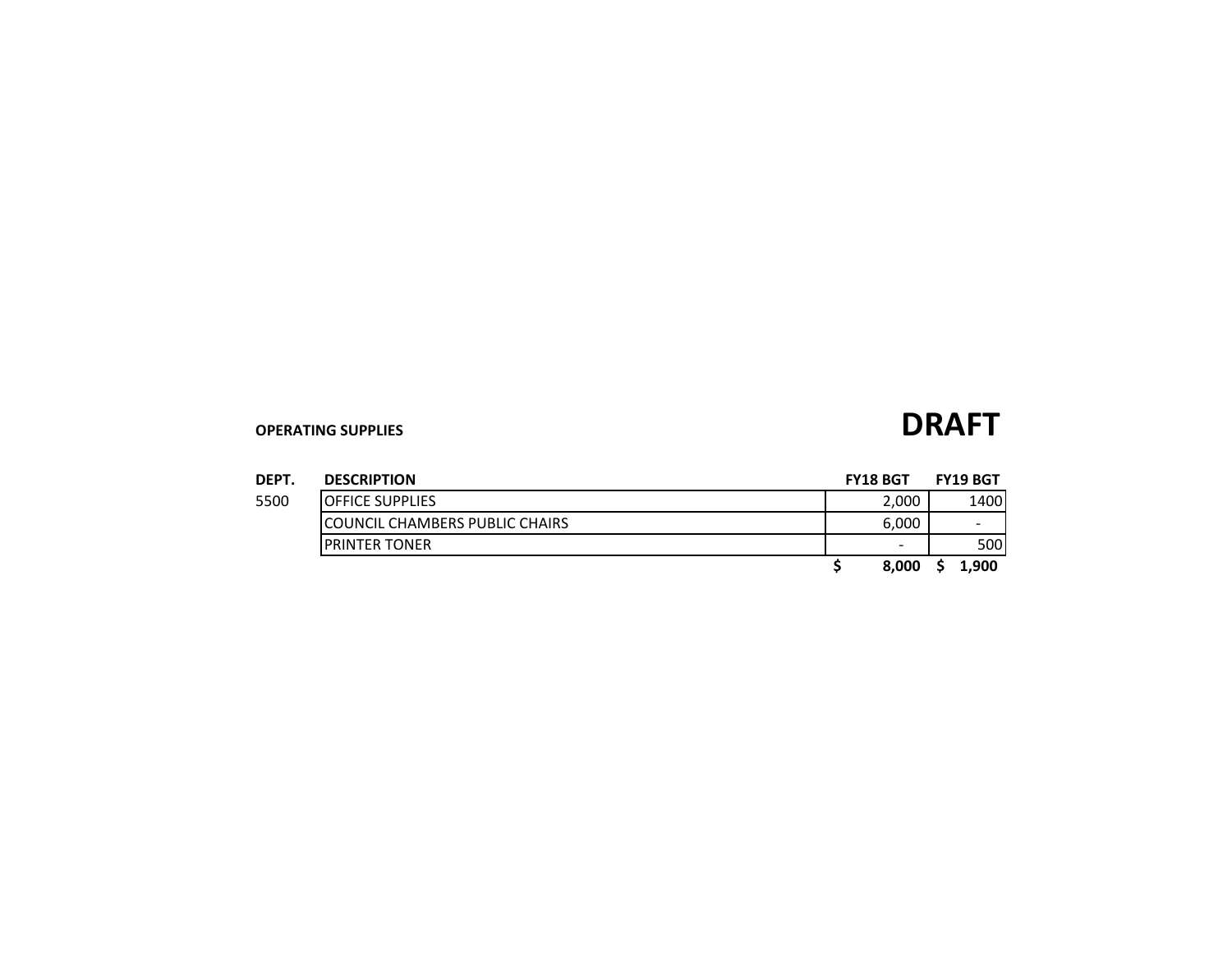### **DUES, TRAINING, & PROFESSIONAL DEVELOPMENT DRAFT**

### **DEPT. EMPLOYEE DESCRIPTION FY18 BGT FY19 BGT** 5500 EDDIE ELLIS MASC ANNUAL, LEGISLATIVE 1,500 1,500 1,500 1,600 LAURENE HULL MASC ANNUAL, LEGISLATIVE 1,500 1,500 1,600 TERESA MARSHALL MASC ANNUAL, LEGISLATIVE 1,500 1,600 AMY RAY **MASC ANNUAL, LEGISLATIVE 1,600** DJ RICH MASC ANNUAL, LEGISLATIVE 1,000 1,600 1,600 WILLIAM FARLEY MASC ANNUAL, LEGISLATIVE **1,600 1,600** COUNCIL MASC DUES 810 810 COUNCIL CHARLESTON METRO CHAMBER OF COMMERCE DUES 25 950 KATHERINE EICH MASC MISC TRAINING NEXT CONTROLLED TO A 1,500 1,000 1,000 KATHERINE EICH IIMC ANNUAL DUES AND ANNEXEMENT AND ALL CHANNEL OUTS KATHERINE EICH **MFOCTA ANNUAL DUES (MASC)** 25 25 JOE WILSON MASC MEETING & ILA DUES 800 700 COUNCIL ANNUAL LONG TERM STRATEGIC PLANNING SESSION 1,500 1,000 **TOTAL \$ 14,260 \$ 14,085**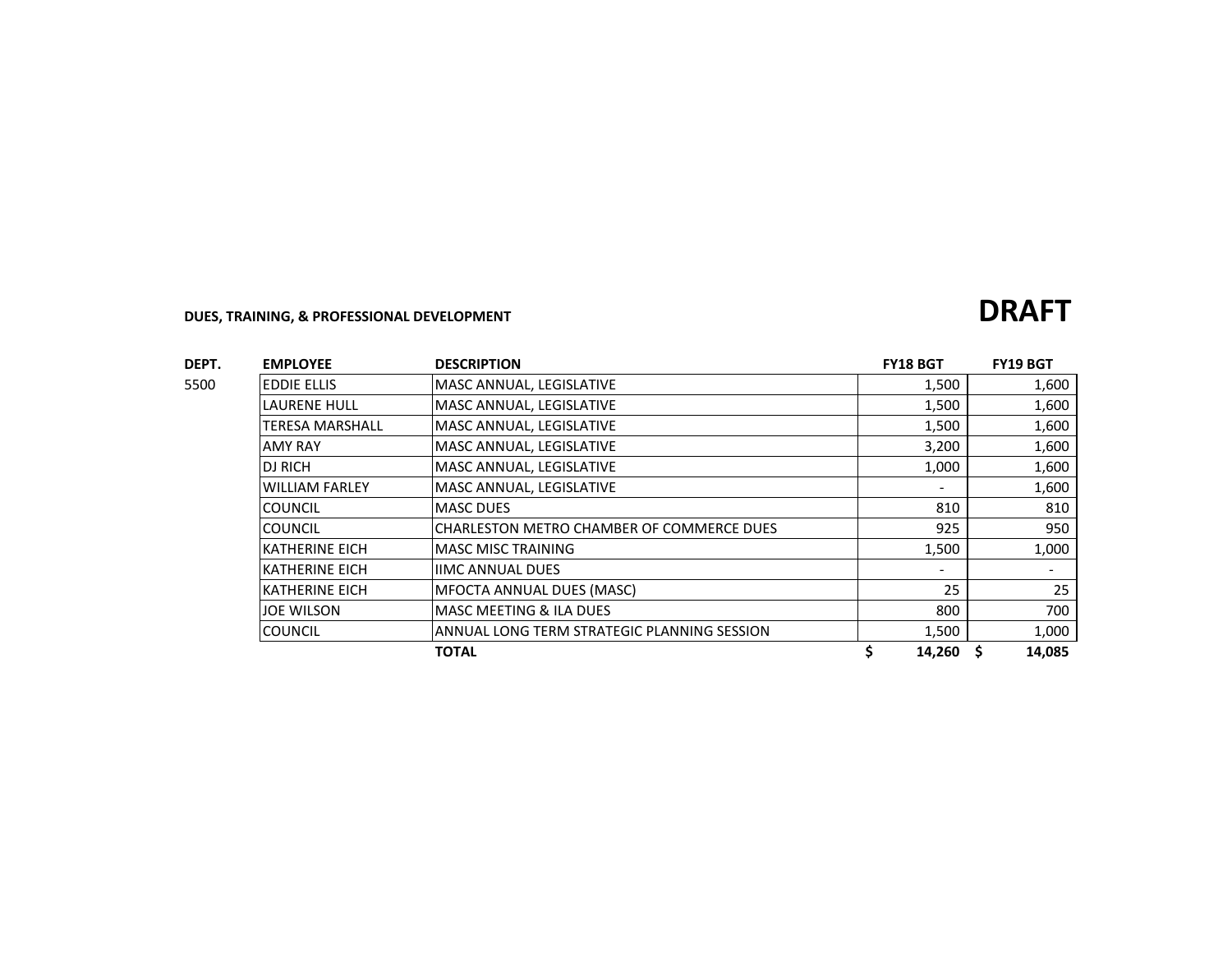# **DRAFT**

| 5600 | <b>JUDICIAL</b>                   | <b>2016 BGT</b> | <b>2016 ACT</b> | <b>2017 BGT</b> | <b>2017 ACT</b> | <b>2018 BGT</b> | <b>2019 BGT</b> | <b>2017 MAR ACT</b> |        | 2018 MAR ACT             |
|------|-----------------------------------|-----------------|-----------------|-----------------|-----------------|-----------------|-----------------|---------------------|--------|--------------------------|
|      |                                   |                 |                 |                 |                 |                 |                 |                     |        |                          |
| 1100 | <b>ISALARIES</b>                  | 39,300<br>S.    | 39,300<br>S     | 39,300<br>S.    | 39,350<br>S     | 41,300<br>S.    | 39,110          |                     | 29,600 | 29,539                   |
| 2300 | <b>FICA</b>                       | 3,006           | 3,006           | 3,006           | 3,010           | 3,159           | 2,992           |                     | 2,264  | 2,260                    |
| 2400 | <b>RETIREMENT</b>                 | 4,313           | 4,313           | 4,508           | 4,508           | 5,560           | 5,673           |                     | 3,381  | 4,328                    |
| 3300 | <b>OPERATING SUPPLIES</b>         | 800             | 410             | 800             | 615             | 800             | 800             |                     | 227    | 93                       |
| 3400 | <b>DUES, TRNG, &amp; PROF DEV</b> | 3,700           | 3,699           | 3,700           | 3,645           | 3,900           | 3,900           |                     | 3,484  | 2,247                    |
| 4000 | <b>ICAPITAL</b>                   |                 |                 |                 |                 |                 |                 |                     |        | $\overline{\phantom{a}}$ |
| 5100 | <b>CONTRACTS</b>                  | 19,500          | 17,899          | 19,500          | 17,372          | 2,000           |                 |                     | 12,334 | 465                      |
|      | <b>TOTAL JUDICIAL</b>             | \$70,620        | 68,627<br>S.    | \$70,815        | 68,500<br>S.    | \$56,719        | 52,474<br>S.    |                     | 51,291 | 38,932                   |
|      |                                   |                 |                 |                 |                 |                 |                 |                     |        |                          |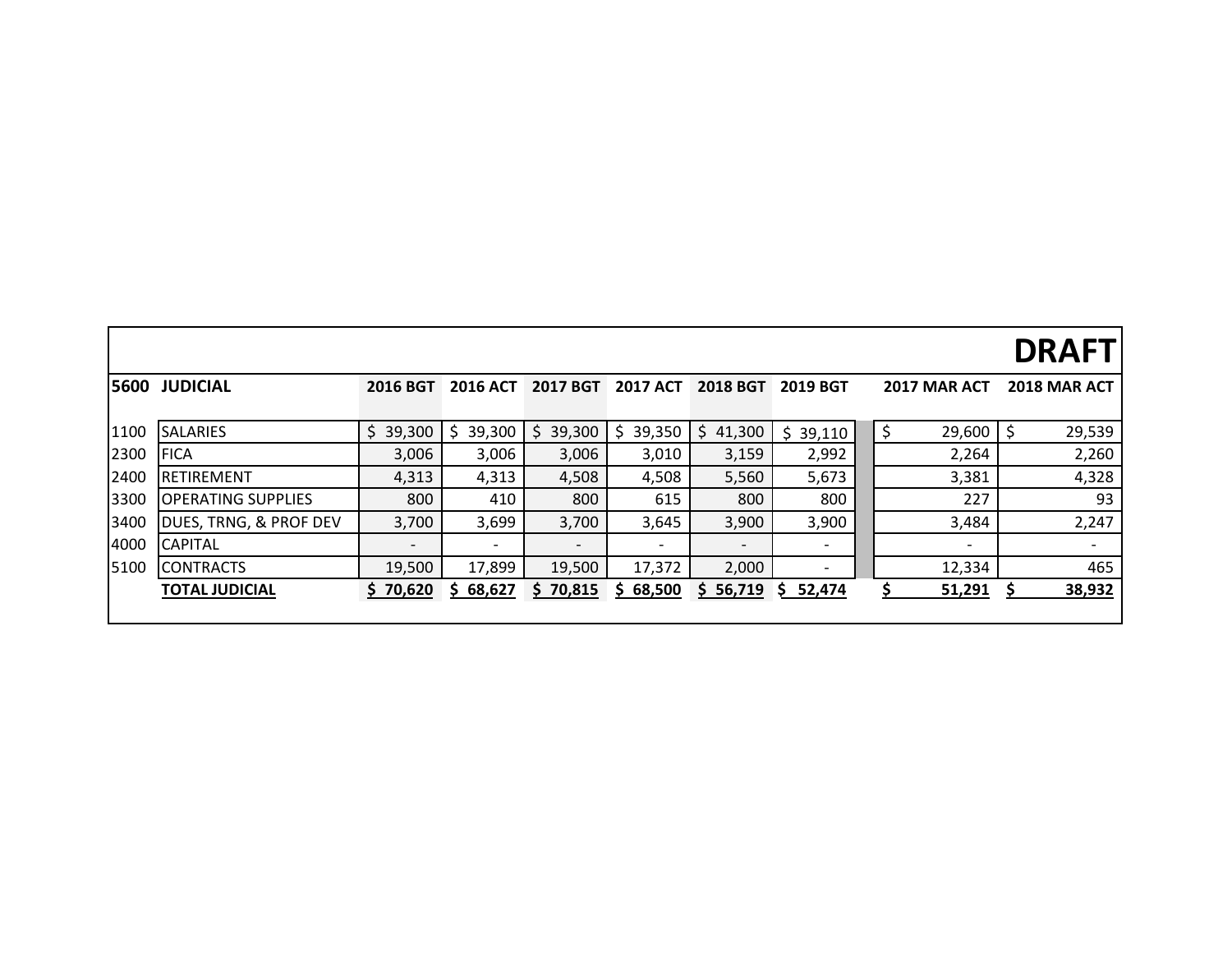| DEPT. | <b>DESCRIPTION</b>      | <b>FY18 BGT</b> |     | <b>FY19 BGT</b> |
|-------|-------------------------|-----------------|-----|-----------------|
| 5600  | <b>IOFFICE SUPPLIES</b> |                 | 800 | 800             |
|       |                         |                 | 800 | 800             |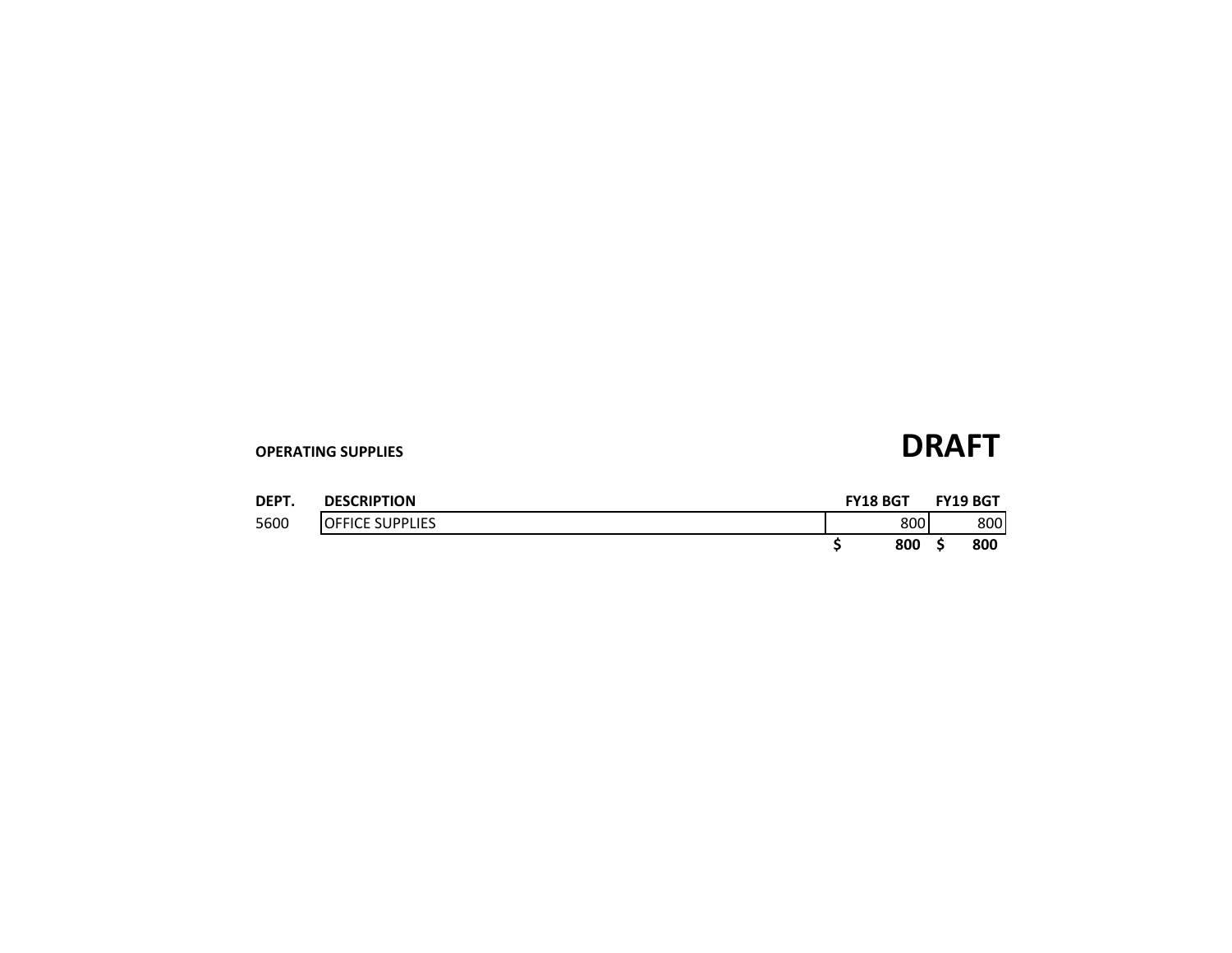## **DUES, TRAINING, & PROFESSIONAL DEVELOPMENT DRAFT**

| DEPT. | <b>EMPLOYEE</b>      | <b>DESCRIPTION</b>         | <b>FY18 BGT</b> | <b>FY19 BGT</b> |
|-------|----------------------|----------------------------|-----------------|-----------------|
| 5600  | <b>STAFF TBD</b>     | SCSCJA ANNUAL SEMINAR      | 1,300           | 1,300           |
|       |                      | MCAA ANNUAL MEETING (MASC) | 850             | 850             |
|       |                      | MCAA ANNUAL DUES (MASC)    | 65              | 65              |
|       | <b>BENTLEY PRICE</b> | ISCSCJA ANNUAL CONVENTION  | 820             | 820             |
|       |                      | <b>SCSCJA ANNUAL DUES</b>  | 50              | 50              |
|       | <b>CHRIS SKIPPER</b> | ISCSCJA ANNUAL CONVENTION  | 765             | 765             |
|       |                      | ISCSCJA ANNUAL DUES        | 50              | 50              |
|       |                      | <b>TOTAL</b>               | 3,900           | 3.900           |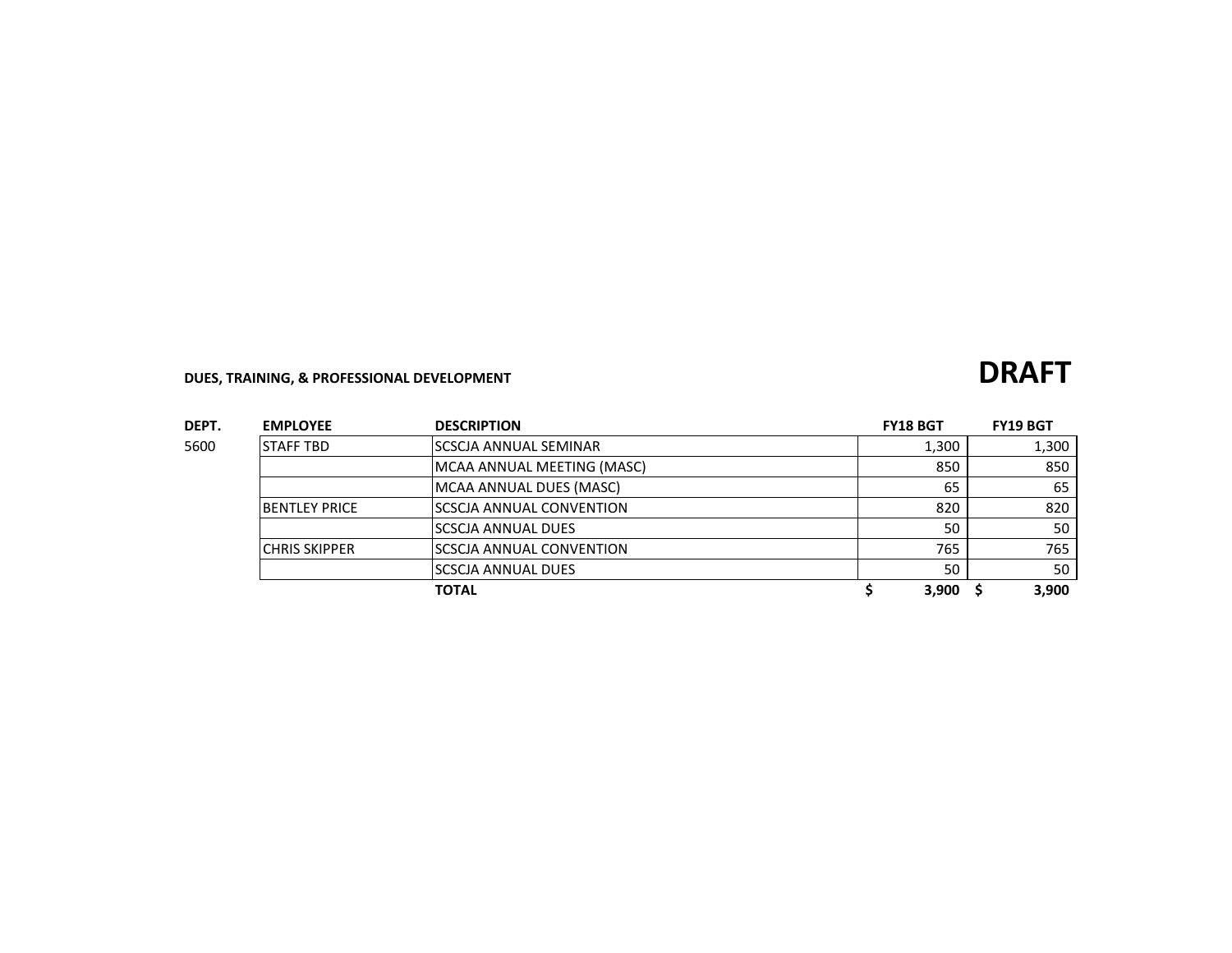### **CONTRACTS DRAFT**

| DEP <sup>-</sup> | <b>VENDOR</b> | <b>DESCRIPTION</b> | <b>FY18 BGT</b> | FY19 BGT |
|------------------|---------------|--------------------|-----------------|----------|
| 5600             | <b>TBD</b>    | DEFENDER<br>UBLIC  | 2.000           |          |
|                  |               | <b>TOTAL</b>       | 2,000           |          |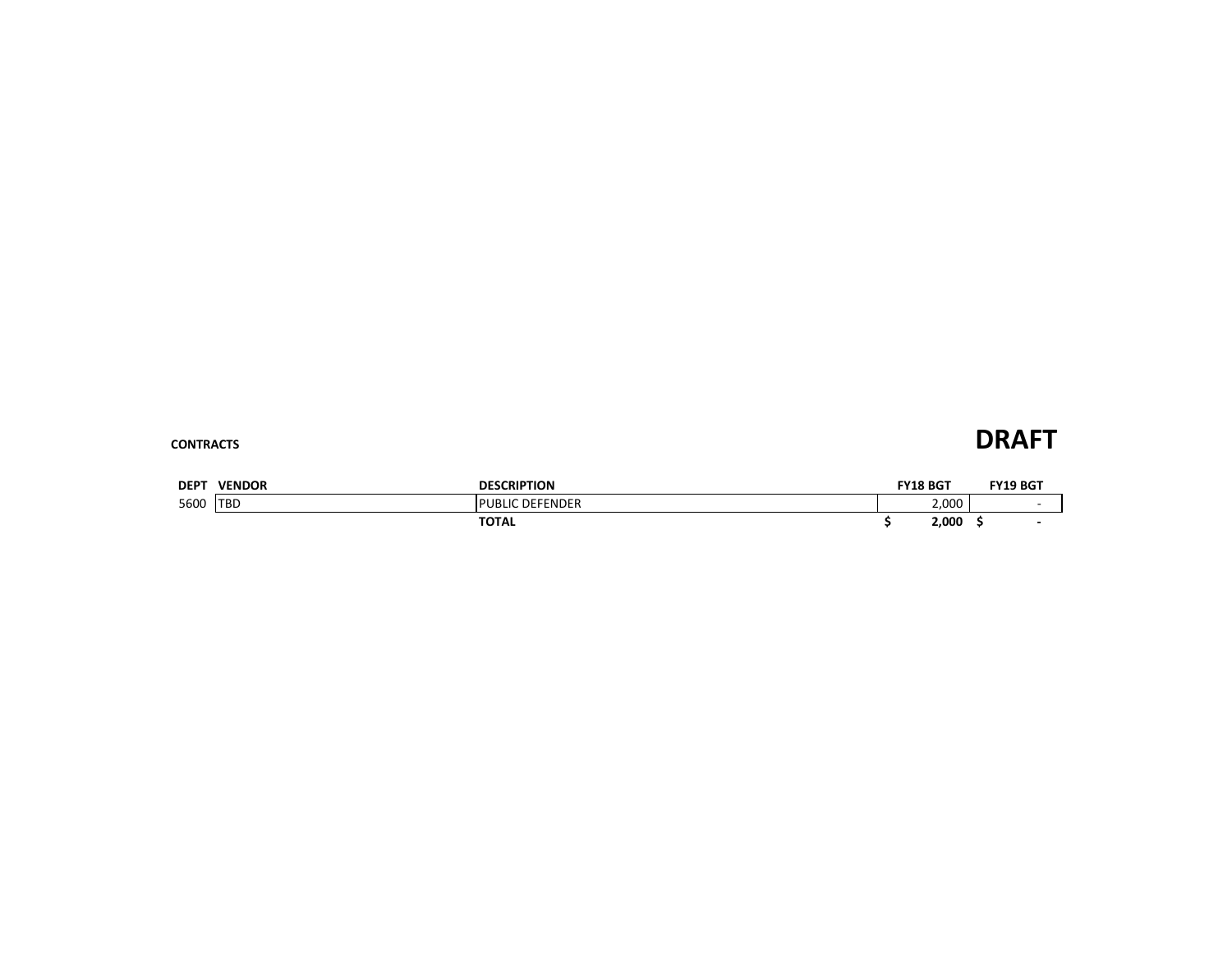|      |                           |                          |   |                          |   |                          |                          |                                              |                              |  |                          | <b>DRAFT</b> |
|------|---------------------------|--------------------------|---|--------------------------|---|--------------------------|--------------------------|----------------------------------------------|------------------------------|--|--------------------------|--------------|
|      | <b>5700 ELECTIONS</b>     |                          |   |                          |   |                          |                          | 2016 BGT 2016 ACT 2017 BGT 2017 ACT 2018 BGT | 2019 BGT                     |  | 2017 MAR ACT             | 2018 MAR ACT |
| 1100 | <b>SALARIES</b>           |                          |   | 1,340                    |   |                          |                          | \$<br>1,500                                  |                              |  | 375                      |              |
| 2300 | <b>FICA</b>               | $\overline{\phantom{a}}$ |   | $\overline{\phantom{a}}$ |   | $\overline{\phantom{0}}$ | $\overline{\phantom{a}}$ | $\overline{\phantom{0}}$                     | $\overline{\phantom{0}}$     |  | $\overline{\phantom{a}}$ |              |
| 3300 | <b>OPERATING SUPPLIES</b> | $\overline{\phantom{a}}$ |   | $\overline{\phantom{a}}$ |   | $\overline{\phantom{0}}$ | $\overline{\phantom{a}}$ | $\overline{\phantom{0}}$                     | $\overline{\phantom{0}}$     |  | $\overline{\phantom{a}}$ |              |
| 3400 | DUES, TRNG, & PROF DEV    | $\overline{\phantom{0}}$ |   | $\overline{\phantom{a}}$ |   | $\overline{\phantom{a}}$ | $\overline{\phantom{a}}$ | $\overline{\phantom{0}}$                     |                              |  | $\overline{\phantom{0}}$ |              |
| 3600 | <b>ADVERTISING</b>        | $\overline{\phantom{0}}$ |   | $\overline{\phantom{0}}$ |   | $\overline{\phantom{0}}$ |                          | 500                                          |                              |  | $\overline{\phantom{a}}$ |              |
|      | <b>TOTAL ELECTIONS</b>    | $\overline{\phantom{a}}$ | S | 1,340                    | S | $\blacksquare$           |                          | 2,000                                        | $\qquad \qquad \blacksquare$ |  | 375                      |              |
|      |                           |                          |   |                          |   |                          |                          |                                              |                              |  |                          |              |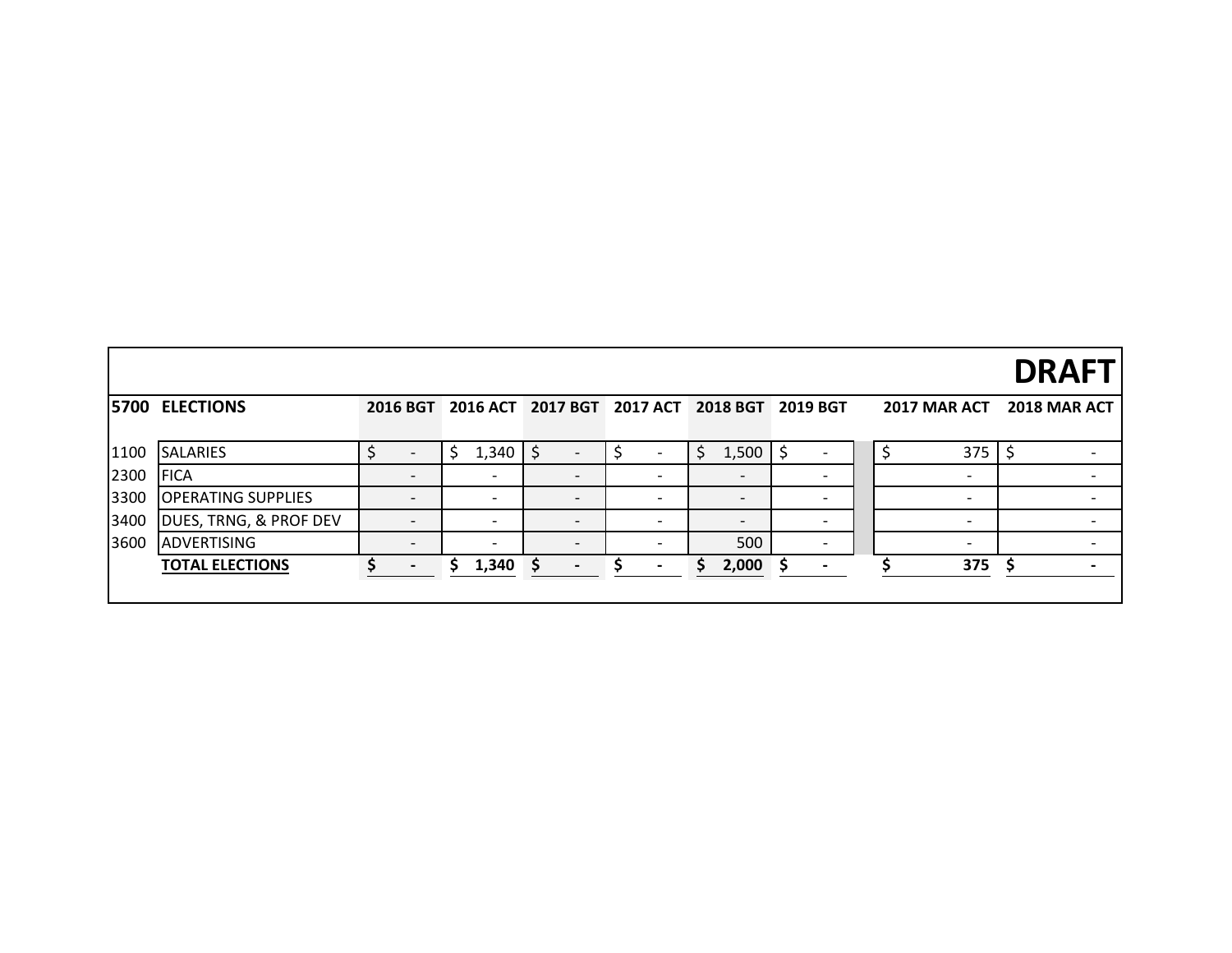## **DRAFT**

| <b>COMB</b> | <b>ADMINISTRATION</b>         | <b>2016 BGT</b>          | <b>2016 ACT</b>          | 2017 BGT                 | <b>2017 ACT</b> | <b>2018 BGT</b> | <b>2019 BGT</b>          | 2017 MAR ACT             | <b>2018 MAR ACT</b> |
|-------------|-------------------------------|--------------------------|--------------------------|--------------------------|-----------------|-----------------|--------------------------|--------------------------|---------------------|
|             |                               |                          |                          |                          |                 |                 |                          |                          |                     |
| 1100        | <b>SALARIES</b>               | \$280,410                | \$260,625                | \$299,706                | \$301,834       | \$323,831       | \$405,751                | \$<br>222,411            | 242,340<br>\$       |
| 1300        | <b>OVERTIME</b>               | $\overline{\phantom{a}}$ | 425                      |                          | 569             | 1,100           | 1,400                    | 469                      | 1,337               |
| 2100        | <b>HEALTH INSURANCE</b>       | 37,233                   | 17,481                   | 27,066                   | 27,282          | 27,545          | 69,395                   | 20,050                   | 22,194              |
| 2300        | <b>FICA</b>                   | 16,267                   | 15,112                   | 22,928                   | 22,674          | 24,857          | 31,147                   | 16,713                   | 18,295              |
| 2400        | <b>RETIREMENT</b>             | 23,358                   | 22,051                   | 34,502                   | 34,994          | 43,837          | 59,012                   | 25,586                   | 36,048              |
| 3300        | <b>OPERATING SUPPLIES</b>     | 8,000                    | 7,298                    | 14,000                   | 8,691           | 12,000          | 16,600                   | 7,108                    | 4,366               |
| 3400        | DUES, TRNG, & PROF DEV        | 9,675                    | 9,348                    | 19,455                   | 19,174          | 16,460          | 18,770                   | 10,559                   | 10,975              |
| 3800        | <b>UTILITIES</b>              | 3,832                    | 4,001                    | 5,450                    | 5,051           | 5,560           | 5,610                    | 3,720                    | 2,938               |
| 4000        | <b>CAPITAL</b>                | $\overline{\phantom{a}}$ | $\overline{\phantom{a}}$ | $\overline{\phantom{0}}$ |                 |                 |                          |                          |                     |
| 5100        | <b>CONTRACTS</b>              | 2,000                    | 1,545                    | 4,000                    | 826             | 15,000          | 2,400                    | 826                      | 12,000              |
| 6100        | <b>GENERAL INSURANCE</b>      | 10,159                   | 10,159                   | 10,159                   | 10,159          | 5,954           | 6,937                    | 10,181                   | 6,932               |
| 6800        | <b>WORKERS COMP INSURANCE</b> | 2,931                    | 3,215                    | 1,465                    | 3,384           | 2,960           | 2,080                    | 3,362                    | 3,722               |
| 7850        | <b>DECLARED EMERGENCY</b>     | $\overline{\phantom{a}}$ | $\overline{\phantom{a}}$ | $\overline{\phantom{0}}$ |                 | -               |                          | $\overline{\phantom{a}}$ | 35                  |
| 8560        | RESERVE-FINANCIAL SOFTWARE    | $\overline{\phantom{a}}$ | $\overline{\phantom{a}}$ | $\overline{\phantom{a}}$ | ۰               | $\qquad \qquad$ | $\overline{\phantom{a}}$ | ۰                        | 45,087              |
|             | TOTAL ADMINISTRATION          | \$393,864                | \$351,259                | \$438,730                | \$434,638       | \$479,103       | \$619,103                | 320,985                  | 406,269             |
|             |                               |                          |                          |                          |                 |                 |                          |                          |                     |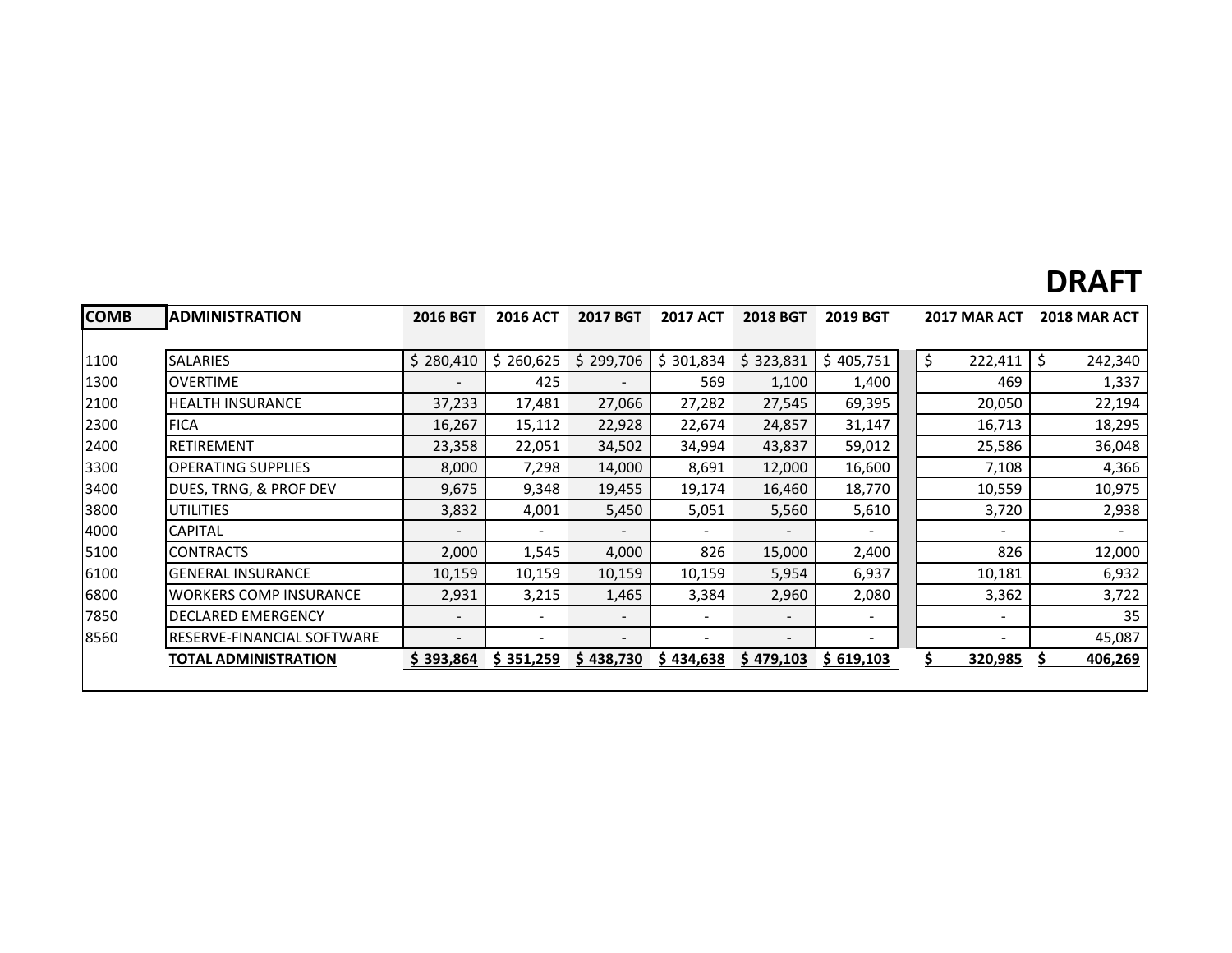| DEPT. | <b>DESCRIPTION</b>                               | <b>FY18 BGT</b> | <b>FY19 BGT</b> |
|-------|--------------------------------------------------|-----------------|-----------------|
| 5800  | <b>OFFICE FURNITURE/EQUIPMENT</b>                | 1,000           | 1,000           |
|       | GENERAL OFFICE SUPPLIES & PRESENTATION MATERIALS | 4,300           | 4,300           |
|       | <b>PROFESSIONAL SHREDDING</b>                    | 700             | 700             |
|       | <b>PRINTER CARTRIDGES</b>                        | 1.000           | 1,000           |
|       | <b>VOLUNTEER SUPPLIES</b>                        |                 | 1,000           |
|       | MUTT-MIT BAGS                                    |                 | 4,600           |

\$ 7,000 \$ 12,600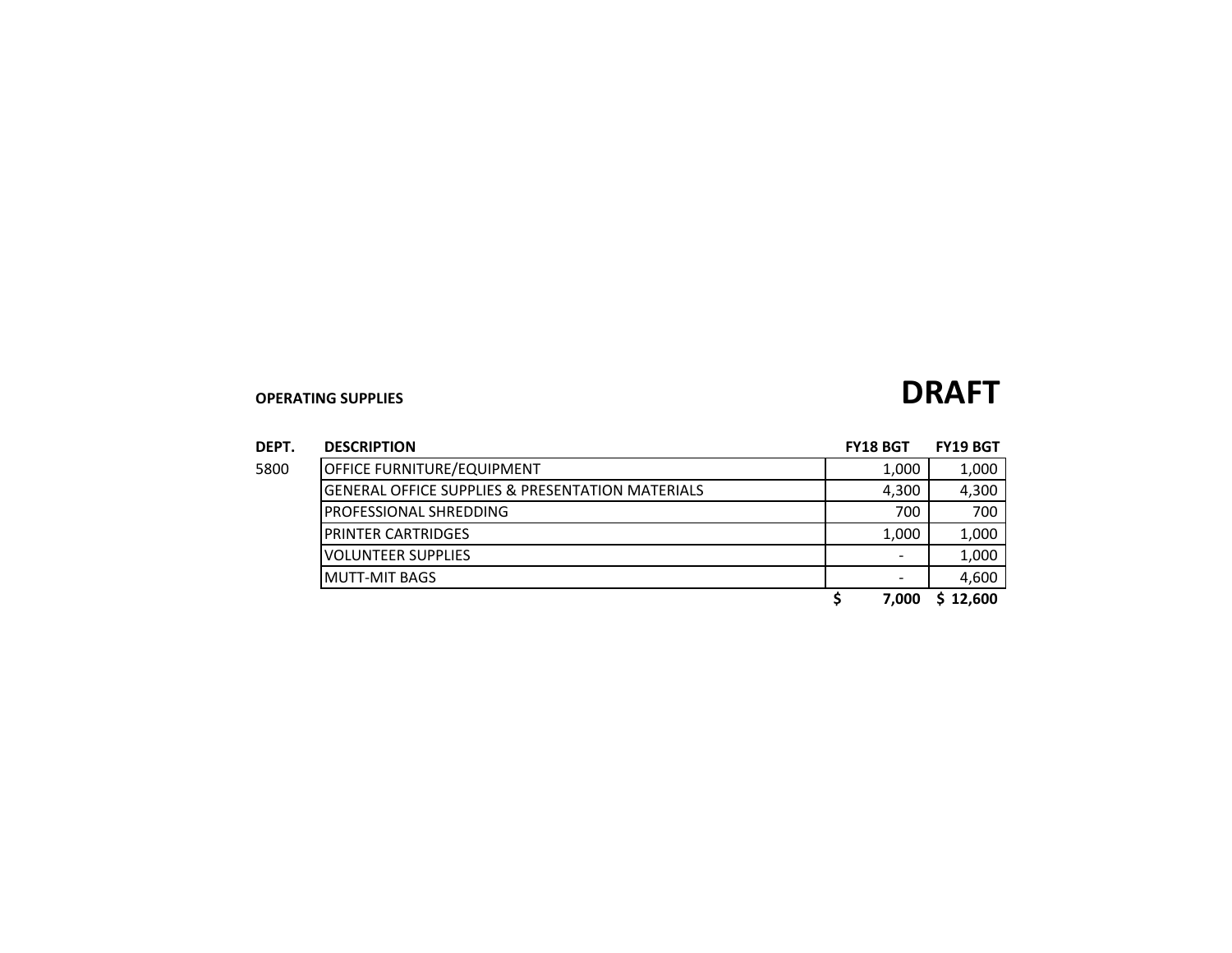| <b>DEPT</b> | <b>DESCRIPTION</b>                        | <b>FY18 BGT</b> | <b>FY19 BGT</b> |
|-------------|-------------------------------------------|-----------------|-----------------|
| 5900        | <b>IBUSINESS LICENSE VEHICLE STICKERS</b> | 4.500           | 3,500           |
|             | <b>OFFICE SUPPLIES</b>                    | 500             | 500             |
|             |                                           | 5.000           | 4.000           |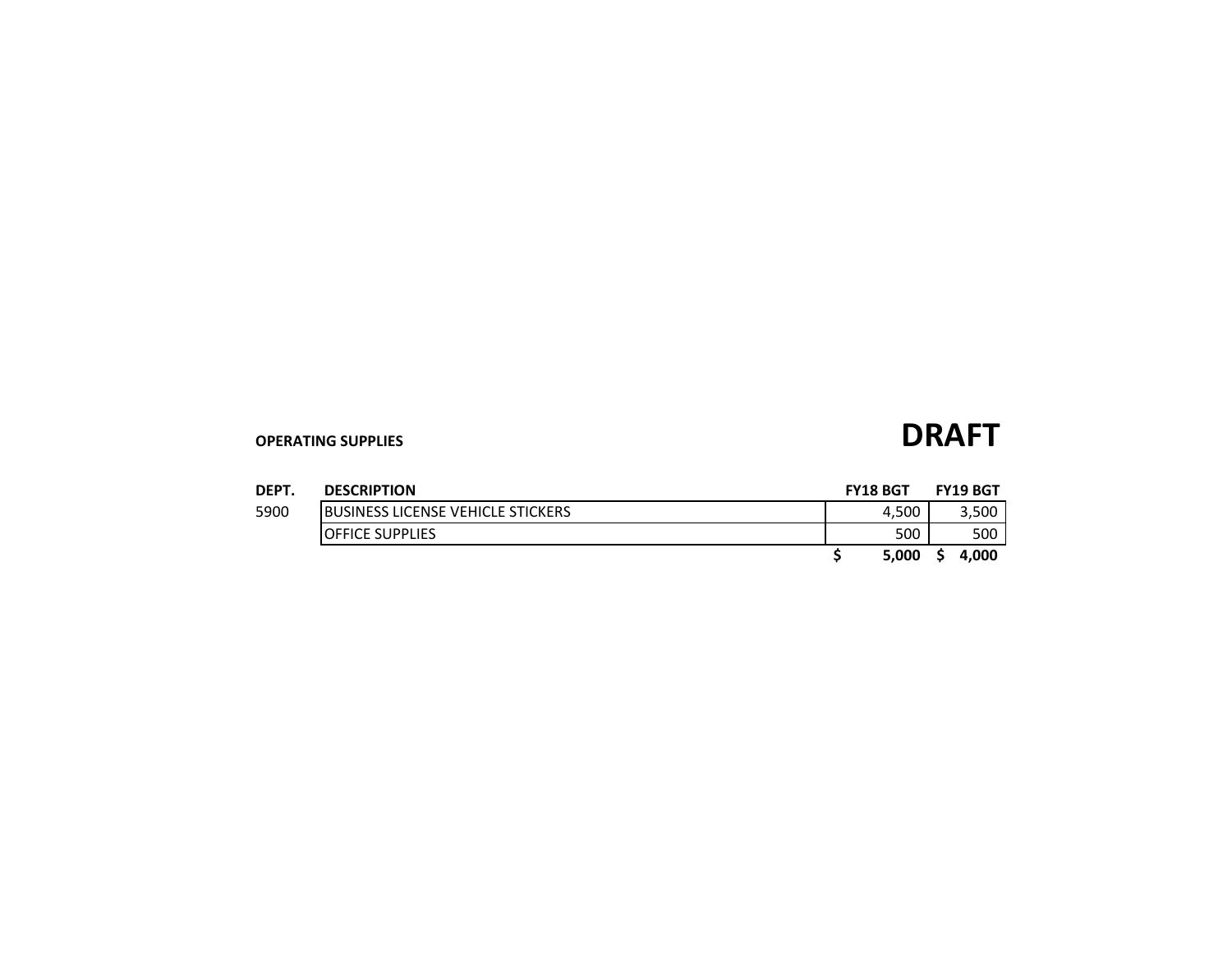### **DEPT. EMPLOYEE DESCRIPTION FY18 BGT FY19 BGT** 5800 KATHRYN BATTEY MUNICIPAL HUMAN RESOURCES ASSOCITATION (MASC HR) ANNUA 225 225 SCMIT RISK MGMT SERVICES ANNUAL MEETING **200** 200 200 200 RISK MANAGEMENT TRAINING CLASS 200 200 SC STATE SHRM ANNUAL CONFERENCE **1,300** 1,300 1,300 BENEFITS AT WORK SPONSORED BY SC PEBA 300 300 NATIONAL SHRM CONFERENCE And the state of the state of the state of the state of the state of the state of the state of the state of the state of the state of the state of the state of the state of the state of the state o SHRM MEMBERSHIP 215 LEE GESSNER CPE TRAINING & CONFERENCE (40 hours) 3,000 3,000 GFOA ANNUAL DUES 160 160 AICPA ANNUAL DUES 255 265 CPA LICENSE RENEWAL 80 80 ROBIN BROOKS MASC REGISTRATION 20 20 20 MASC/MFOCTA CONFERENCE 1,500 FOR SERVICE 1,500 FOR SERVICE 1,500 FOR SERVICE 1,500 FOR SERVICE 1,500 FOR SERVICE 1,500 FOR SERVICE 1,500 FOR SERVICE 1,500 FOR SERVICE 1,500 FOR SERVICE 1,500 FOR SERVICE 1,500 FOR SERVICE 1 MASC ONLINE COURSES **105 - 105 - 105 - 105 - 105 - 105 - 105 -** 105 - 105 - 105 - 105 - 105 - 105 - 105 - 105 - 105 - 105 - 105 - 105 - 105 - 105 - 105 - 105 - 105 - 105 - 105 - 105 - 105 - 105 - 105 - 105 - 105 - 105 - 10 TYLER FINANCE SOFTWARE TRAINING THE RESERVE THAT RESERVE THE RESERVE THAT A 1,605 SPENCER WETMORE SC BEACH ADVOCATES CONFERENCE AND THE SOURCE AND SOURCE THE SOURCE IS A SOURCE THE SOURCE IS A MASC MUNICIPAL ATTORNEYS MEET, ETC. The SOO SOO SOO SOO SOO SC BAR/CONTINUING ED 1,200 1,000 CITY MANAGER/ADMINISTRATOR ASSOC. CONFERENCE  $\vert$  1,200 | 1,200 AMERICAN SHORE AND BEACH PRESERVATION CONFERENCE | 1,500 | 1,500 STAFF PROFESSIONAL MEETINGS & TRAINING FOR THE SOLUTION OF SOLUTION AND SOLUTION OF SOLUTION AND SOLUTION OF SOLUTION COLLEEN JOLLEY NEW POSITION TRAINING NEWSLET AND RESERVE THE RESERVE TO A 1,000 MASC/MFOCTA CONFERENCE - 1,000 **TOTAL \$ 12,460 \$ 14,770**

**DUES, TRAINING, & PROFESSIONAL DEVELOPMENT DRAFT**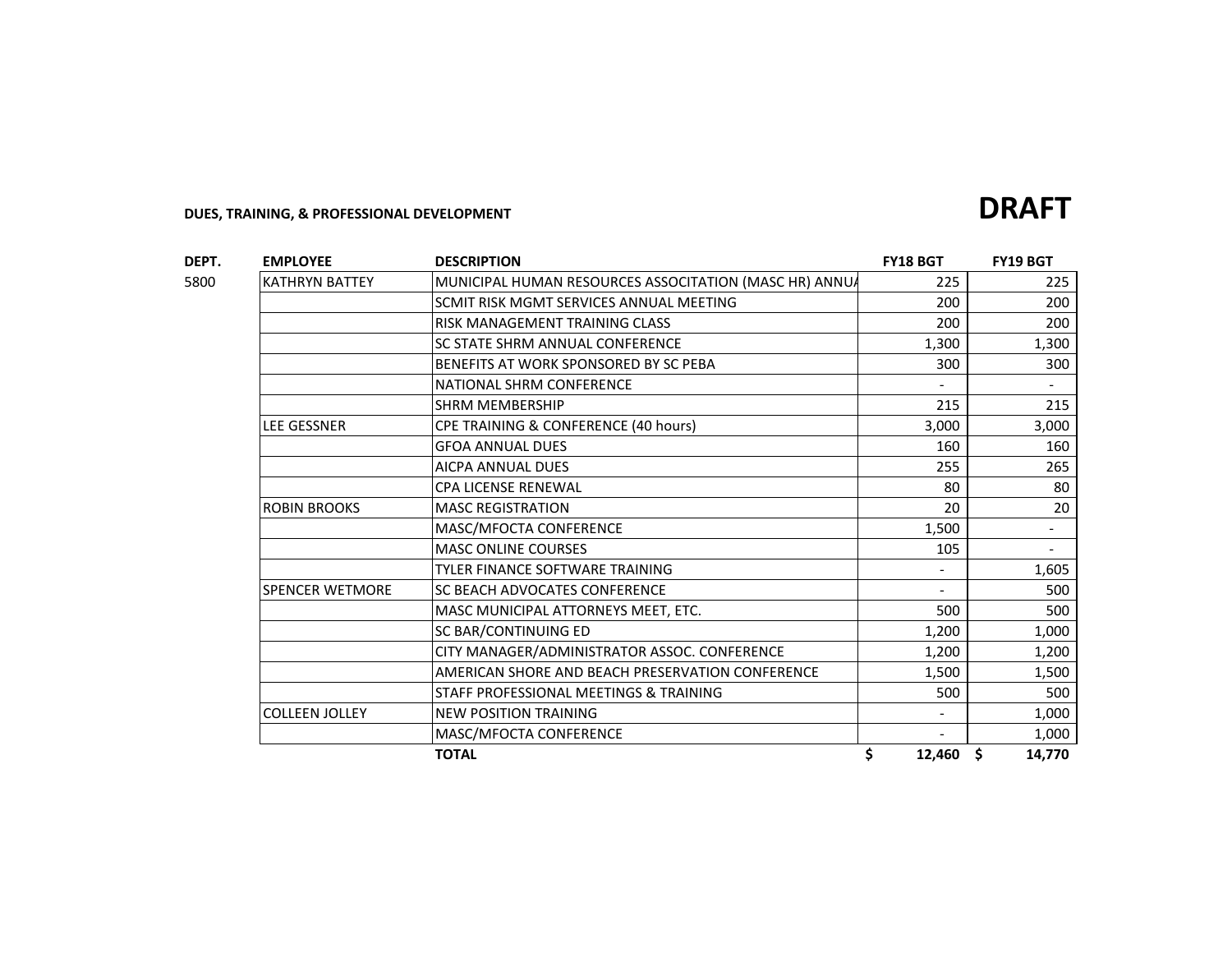## **DUES, TRAINING, & PROFESSIONAL DEVELOPMENT DRAFT**

| ۰, |  |  |
|----|--|--|
|    |  |  |
|    |  |  |
|    |  |  |

| DEPT. | <b>EMPLOYEE</b> | <b>DESCRIPTION</b>                                      | <b>FY18 BGT</b> | <b>FY19 BGT</b> |
|-------|-----------------|---------------------------------------------------------|-----------------|-----------------|
| 5900  | IAARON POPE     | IAPA ANNUAL CONFERENCE                                  | 3.000           | 3,000           |
|       |                 | <b>JAICP ANNUAL DUES</b>                                | 350             | 350             |
|       |                 | <b>IMATERIALS &amp; FOOD FOR BOARDS &amp; COMM TRNG</b> | 150             | 150             |
|       |                 | SCCMA ANNUAL MEETING (DEPUTY ADMIN TRNG)                | 500             | 500             |
|       |                 | <b>TOTAL</b>                                            | 4.000           | 4,000           |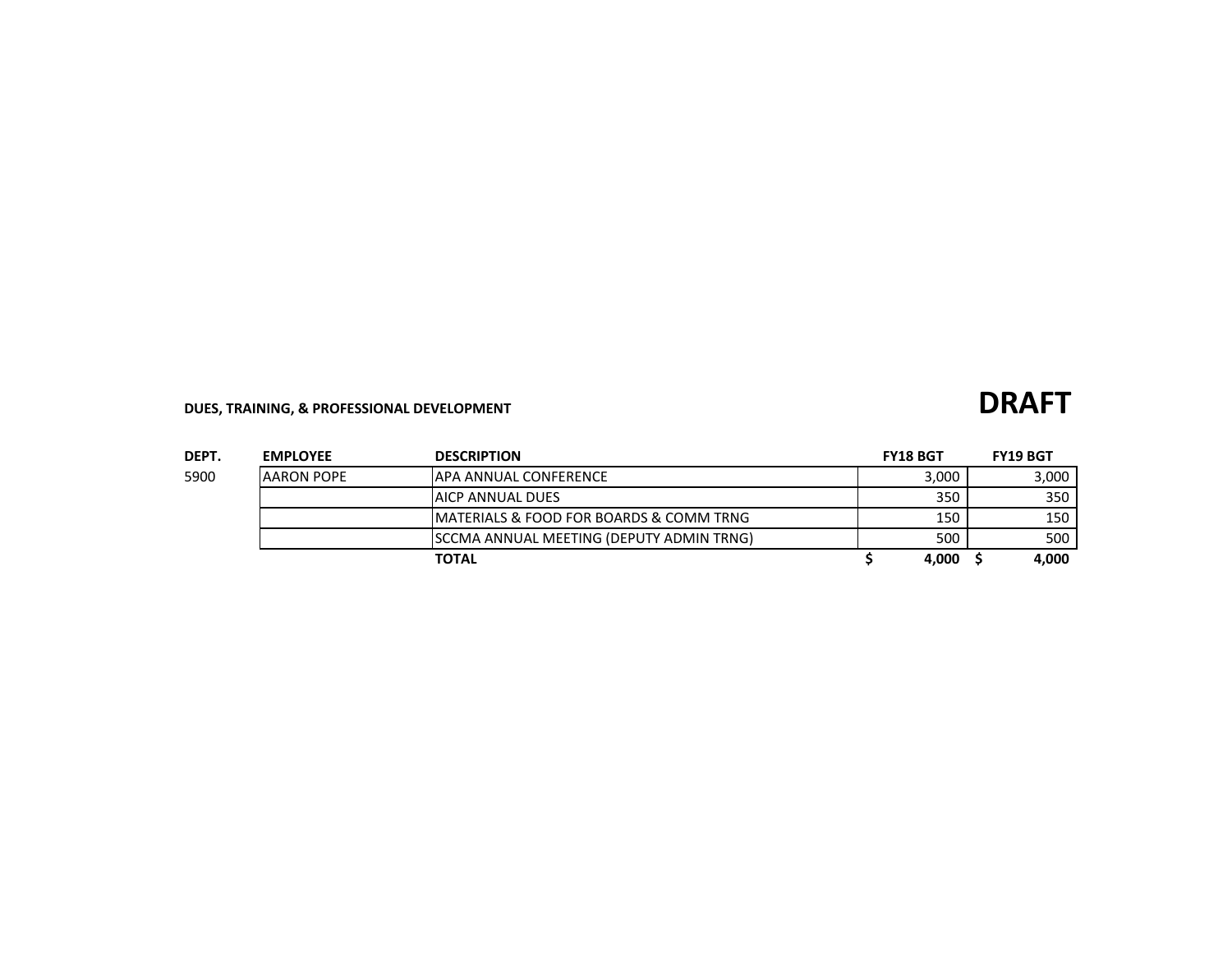### **CONTRACTS DRAFT**

| <b>DEPT</b> | <b>VENDOR</b>                 | <b>DESCRIPTION</b>                                    | <b>FY18 BGT</b> | <b>FY19 BGT</b> |
|-------------|-------------------------------|-------------------------------------------------------|-----------------|-----------------|
|             | 5900 BCDCOG                   | <b>MAPPING, CONSULTING, VARIOUS PLANNING SERVICES</b> | 1,000           | 1,000           |
|             | <b>CLARK &amp; ASSOCIATES</b> | <b>TRANSCRIPTION FOR BZA &amp; BL HEARINGS</b>        | 2,000           | 1,400           |
|             | <b>TBD</b>                    | <b>IRENTAL COMPLIANCE SOFTWARE</b>                    | 12.000          | -               |
|             |                               | <b>TOTAL</b>                                          | 15,000          | 2.400           |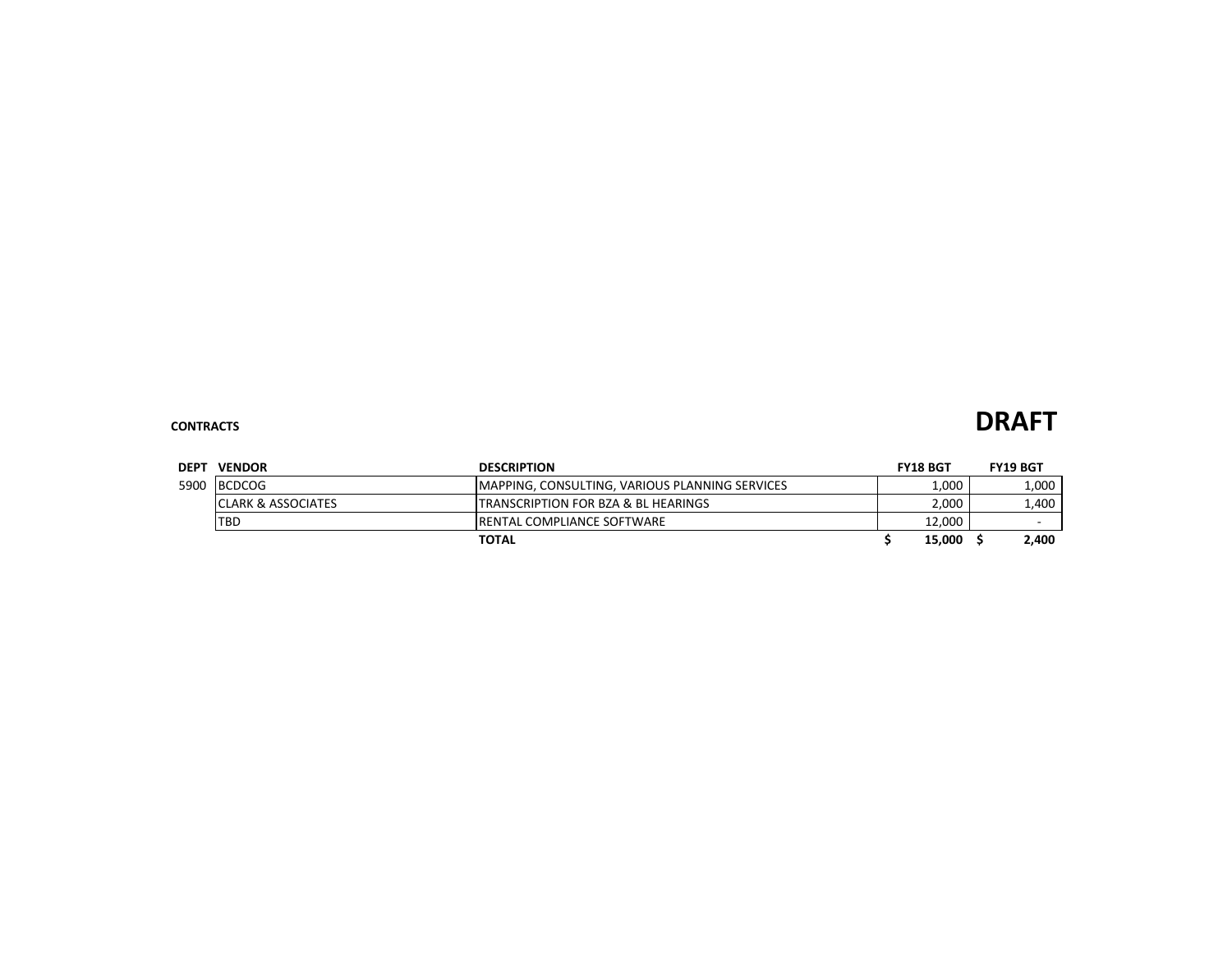|      |                               |                          |                 |                          |                          |                          |                          |                          | <b>DRAFT</b>   |
|------|-------------------------------|--------------------------|-----------------|--------------------------|--------------------------|--------------------------|--------------------------|--------------------------|----------------|
| 5820 | <b>INFORMATION TECHNOLOGY</b> | <b>2016 BGT</b>          | <b>2016 ACT</b> | <b>2017 BGT</b>          | <b>2017 ACT</b>          | <b>2018 BGT</b>          | <b>2019 BGT</b>          | 2017 MAR ACT             | 2018 MAR ACT   |
| 1100 | <b>SALARIES</b>               | \$<br>56,150             | \$<br>53,105    | $\zeta$<br>56,100        | \$<br>56,318             | \$<br>58,048             | \$<br>60,386             | \$<br>41,485             | Ŝ.<br>44,341   |
| 2100 | <b>HEALTH INSURANCE</b>       | 12,441                   | 6,731           | 12,712                   | 12,825                   | 12,947                   | 13,688                   | 9,429                    | 9,555          |
| 2300 | <b>FICA</b>                   | 4,295                    | 2,356           | 4,292                    | 4,157                    | 4,441                    | 4,620                    | 3,062                    | 3,279          |
| 2400 | <b>RETIREMENT</b>             | 6,205                    | 3,531           | 6,474                    | 6,537                    | 7,858                    | 8,763                    | 4,784                    | 6,620          |
| 3200 | REPAIRS/MAINTENANCE           | 4,313                    | 2,332           | 3,000                    | 2,209                    | 3,000                    | 3,000                    | 2,209                    | 884            |
| 3300 | <b>OPERATING SUPPLIES</b>     | 2,000                    | 1,980           | 7,700                    | 6,788                    | 13,500                   | 14,171                   | 5,501                    | 8,811          |
| 3400 | DUES, TRNG, & PROF DEV        | 2,500                    | 2,230           | 2,500                    | 606                      | 1,500                    | 1,500                    | 606                      | 1,162          |
| 3800 | <b>UTILITIES</b>              | 891                      | 664             | 38,196                   | 34,407                   | 39,346                   | 53,740                   | 21,276                   | 27,664         |
| 4000 | <b>CAPITAL</b>                | 13,000                   | 9,803           | 16,000                   | 48,908                   |                          | 10,000                   |                          | 518            |
| 5100 | <b>CONTRACTS</b>              | 57,438                   | 44,088          | 55,820                   | 50,338                   | 83,070                   | 134,260                  | 35,134                   | 55,546         |
| 6800 | <b>WORKERS COMP INSURANCE</b> | 80                       | -               | 80                       | $\overline{\phantom{a}}$ | $\overline{\phantom{a}}$ | $\overline{\phantom{0}}$ |                          |                |
| 7850 | <b>DECLARED EMERGENCY</b>     | $\overline{\phantom{0}}$ | ۰               | $\overline{\phantom{0}}$ | $\overline{\phantom{0}}$ | $\overline{\phantom{a}}$ | -                        | $\overline{\phantom{a}}$ |                |
|      | <b>TOTAL INFO TECHNOLOGY</b>  | \$159,312                | \$126,818       | \$202,873                | \$223,093                | \$223,710                | \$304,128                | \$.<br>123,487           | \$.<br>158,380 |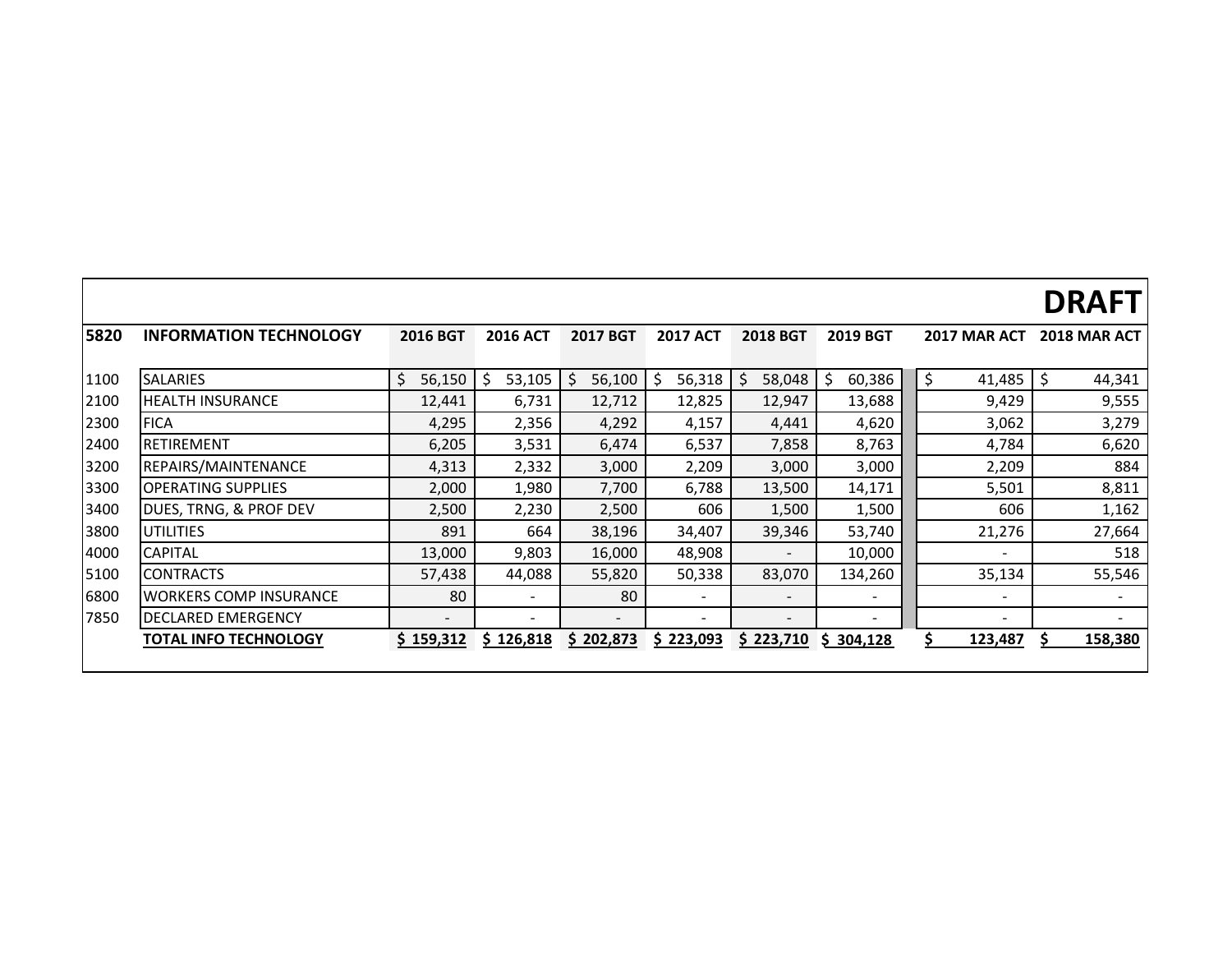## **REPAIR & MAINTENANCE DRAFT**

| DEPT. | <b>DESCRIPTION</b>                                 | <b>FY18 BGT FY19 BGT</b> |    |       |
|-------|----------------------------------------------------|--------------------------|----|-------|
| 5820  | <b>PHONE SYSTEM / VM MAINTENANCE</b>               | 1.000                    |    | 1,000 |
|       | <b>IPARTS FOR EXISTING COMPUTER INFRASTRUCTURE</b> | 2,000                    |    | 2,000 |
|       | <b>TOTAL</b>                                       | 3.000                    | -S | 3.000 |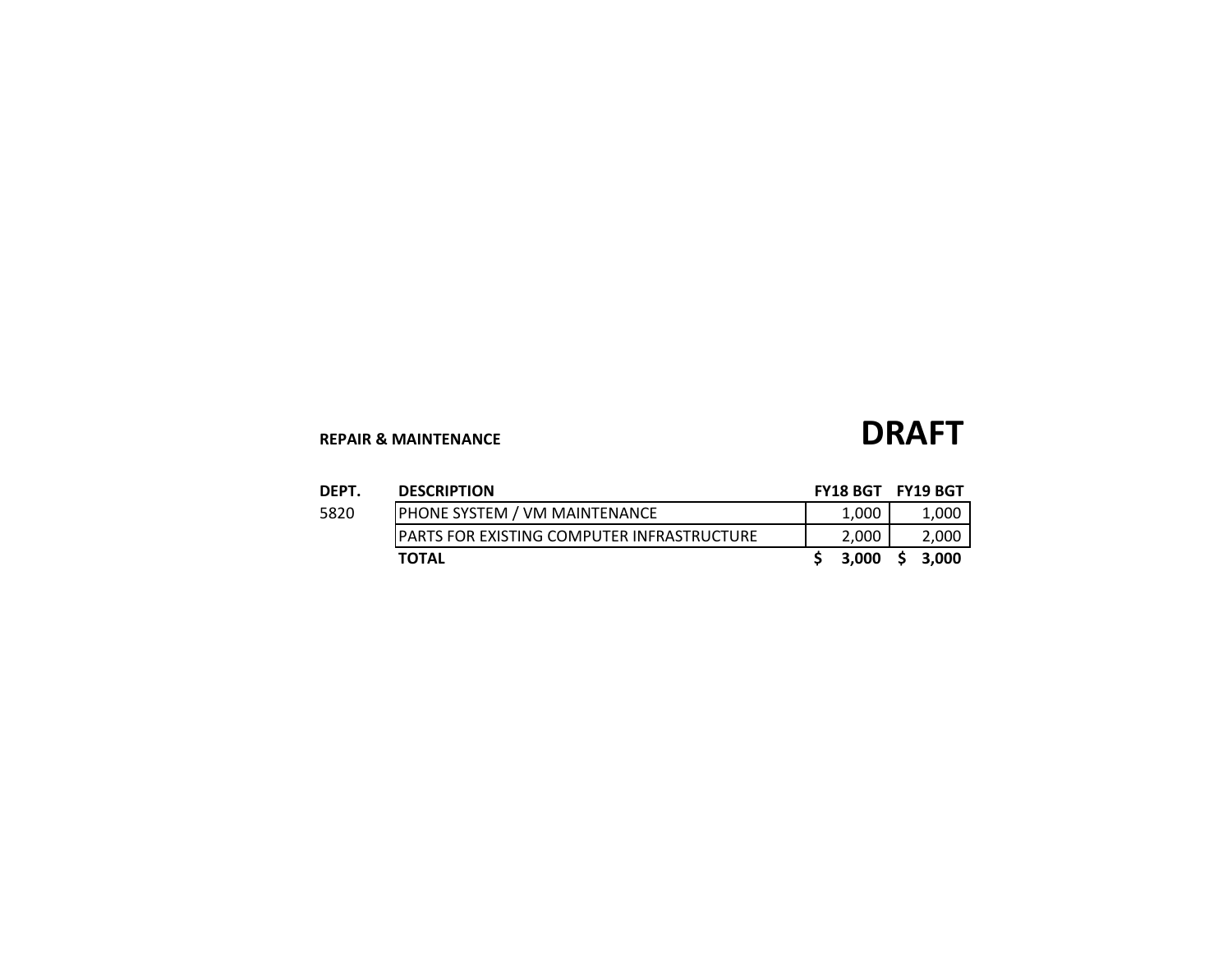| DEPT. | <b>DESCRIPTION</b> |
|-------|--------------------|
|       |                    |

| DEPT. | <b>DESCRIPTION</b>                            | <b>FY18 BGT</b> | <b>FY19 BGT</b> |
|-------|-----------------------------------------------|-----------------|-----------------|
| 5820  | COMPUTER UPFITS FOR ADMINISTRATION DEPARTMENT |                 | 5,271           |
|       | <b>COMPUTER UPFIT FOR IT</b>                  |                 | 1,600           |
|       | <b>GENERAL OFFICE SUPPLIES &amp; TOOLS</b>    | 1,000           | 1,000           |
|       | <b>SERVER REPLACEMENT</b>                     | 2,500           |                 |
|       | PRINTER TONER (1st FLOOR CITY HALL)           | 2,000           | 3,000           |
|       | FD COMPUTER REFRESH (3 COMPUTERS, 2 TABLETS)  | 3,500           |                 |
|       | PD COMPUTER REFRESH (4 LAPTOPS)               | 3,500           |                 |
|       | MAYOR COMPUTER REFRESH (1 COMPUTER)           | 1,000           |                 |
|       | <b>MONITOR REPLACEMENT</b>                    |                 | 800             |
|       | TWO TABLETS w/RUGGEDIZED CASES FOR UTILITIES  |                 | 1,500           |
|       | <b>FRONT DESK TERMINAL</b>                    |                 | 1,000           |
|       | <b>TOTAL</b>                                  | \$<br>13,500    | \$14.171        |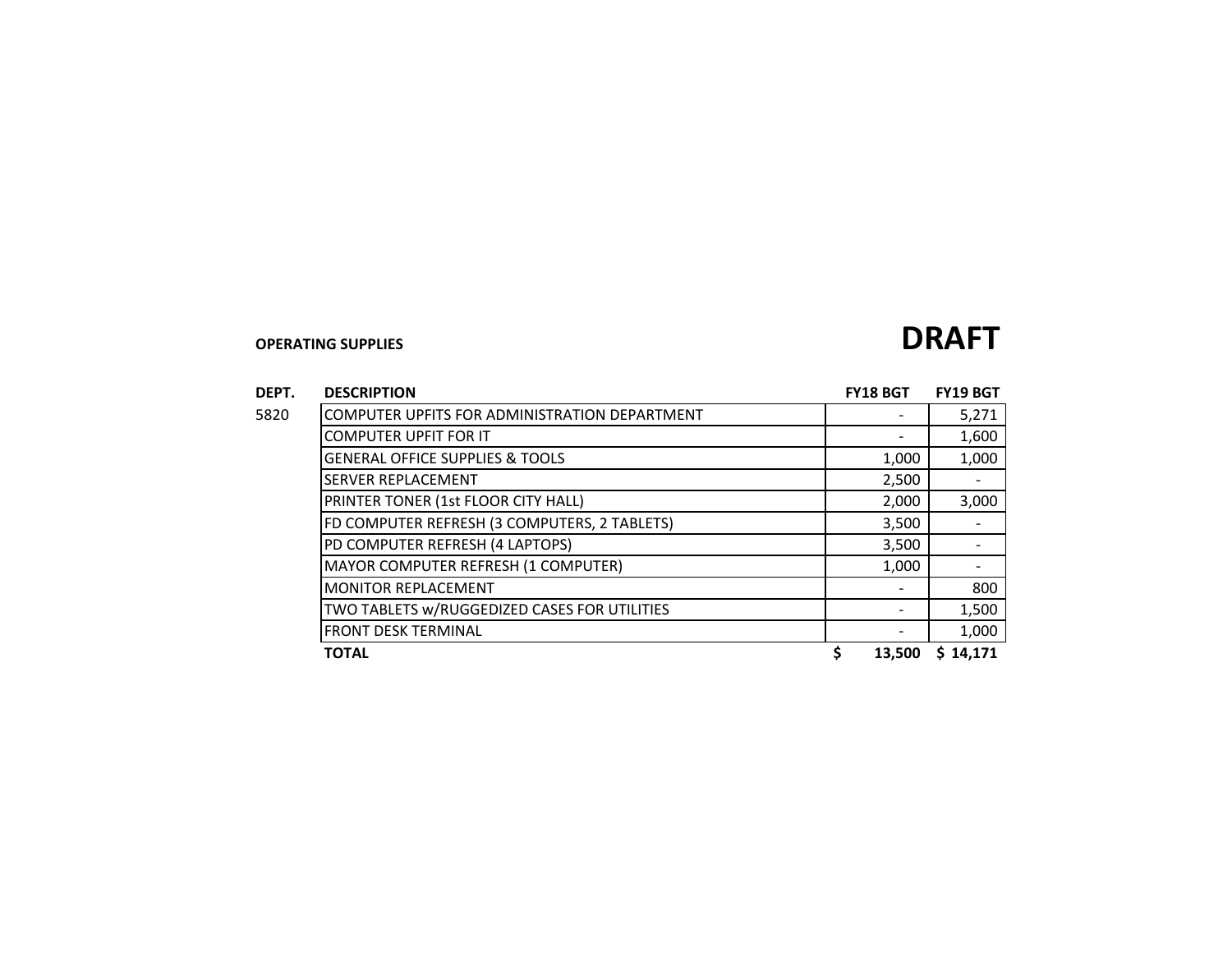## **DUES, TRAINING, & PROFESSIONAL DEVELOPMENT DRAFT**

| DEPT. | <b>EMPLOYEE</b>  | <b>DESCRIPTION</b>                | <b>FY18 BGT</b> | <b>FY19 BGT</b> |
|-------|------------------|-----------------------------------|-----------------|-----------------|
| 5820  | <b>RYAN HALL</b> | IMTASC MEMBERSHIP/MEETINGS/TRAVEL | 1,200           | 1,200           |
|       |                  | LMTC MEETINGS/TRAVEL              | 300             | 300             |
|       |                  | <b>TOTAL</b>                      | 1,500           | 1,500           |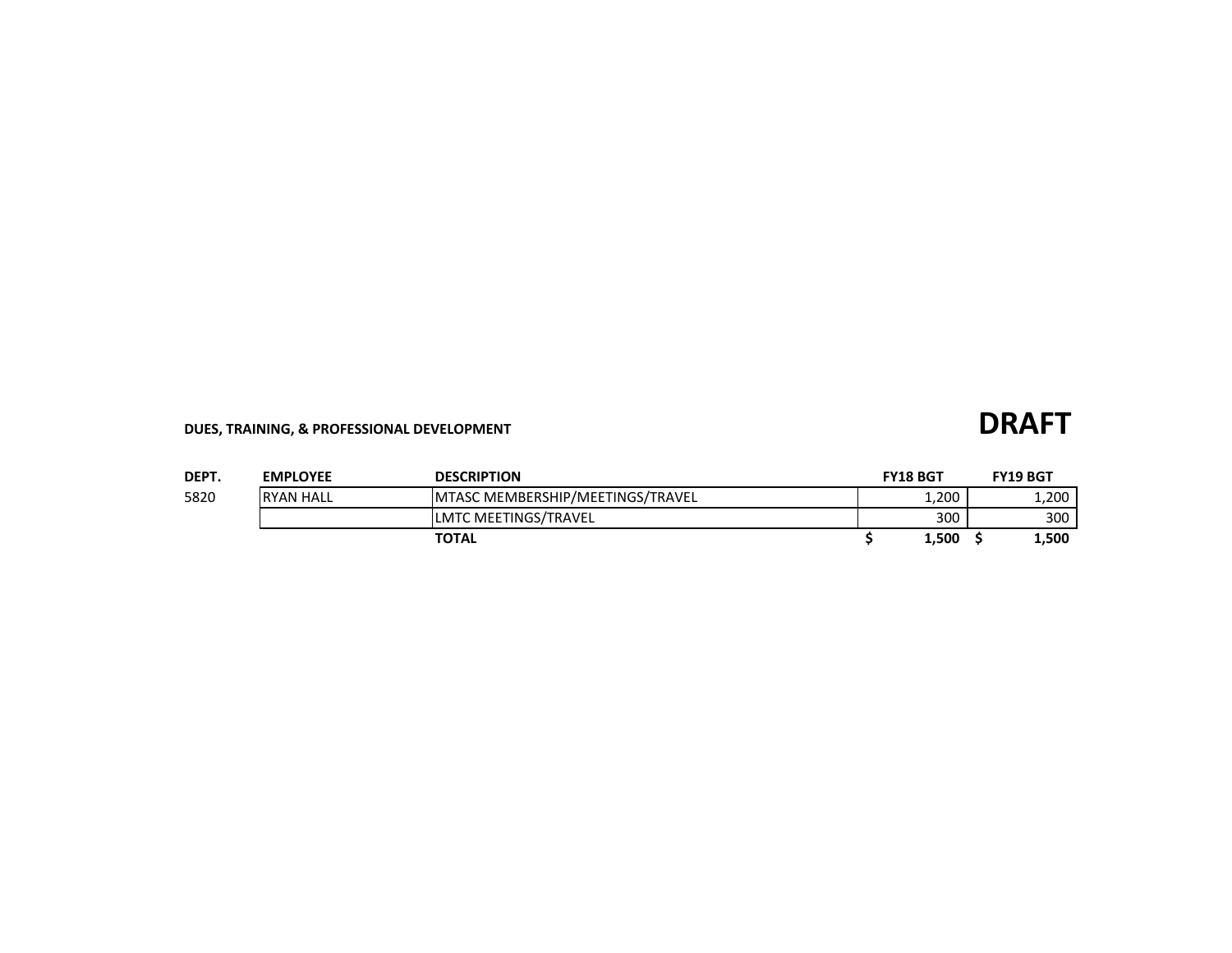| CAPITAL     |                               |                          | <b>DRAFT</b>    |
|-------------|-------------------------------|--------------------------|-----------------|
| <b>DEPT</b> | <b>DESCRIPTION</b>            | <b>FY18 BGT</b>          | <b>FY19 BGT</b> |
| 5820        | <b>XG FIREWALL/WEB FILTER</b> | $\overline{\phantom{0}}$ | 10,000          |
|             | <b>TOTAL</b>                  | $\blacksquare$           | 10,000          |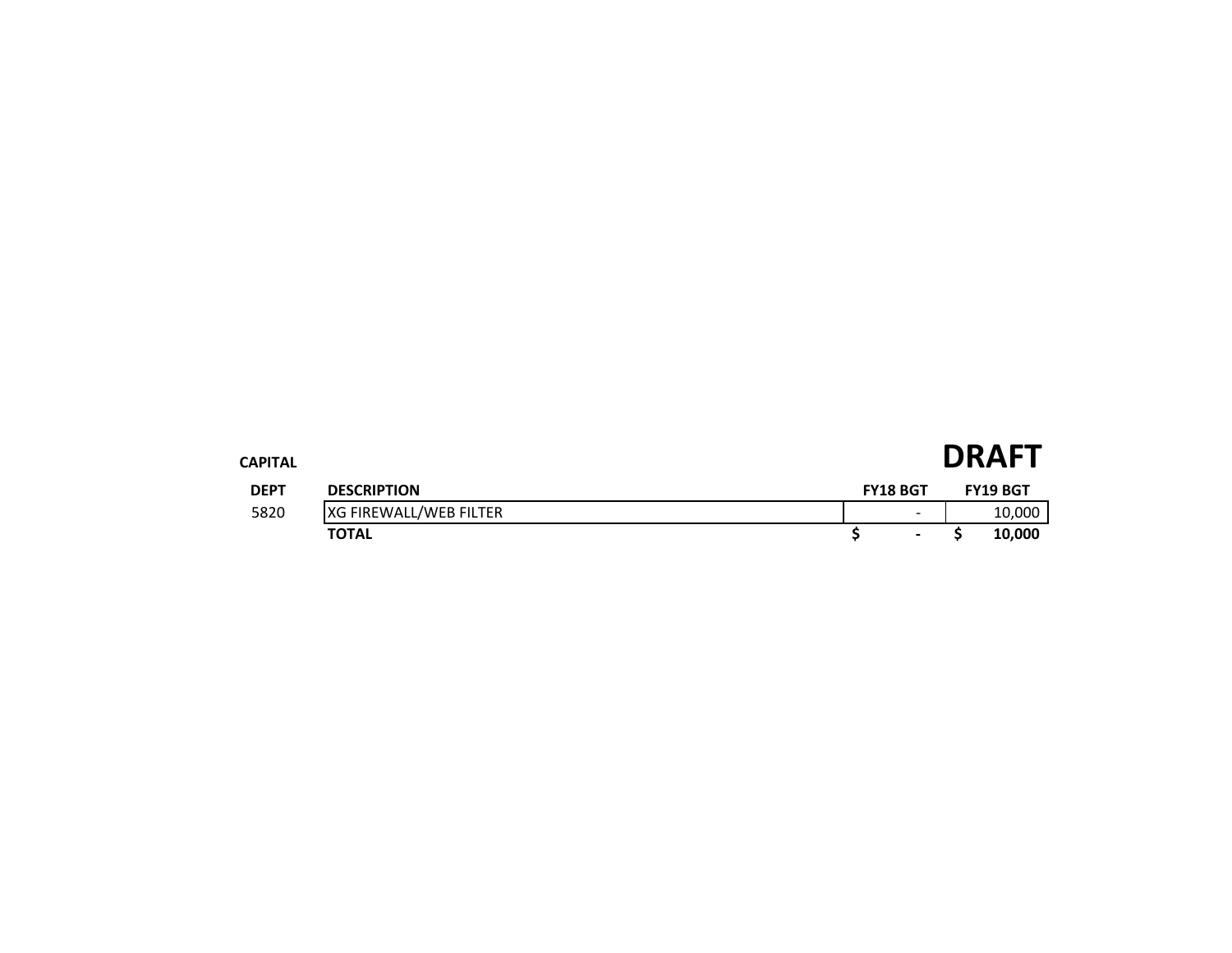### **CONTRACTS DRAFT**

| <b>DEPT VENDOR</b>                  | <b>FY18 BGT</b>                                           | <b>FY19 BGT</b>          |                          |
|-------------------------------------|-----------------------------------------------------------|--------------------------|--------------------------|
| <b>MICROSOFT</b>                    | <b>EMAIL LICENSES/OFFICE SOFTWARE</b>                     | 7,000                    | 7,500                    |
| <b>HARRIS SERVICES</b>              | G/L, A/P, C/R, P/R SOFTWARE MAIN.                         | 10,000                   | 11,000                   |
| <b>WOWZA</b>                        | WEB STREAM SERVICE FOR COUNCIL MEETINGS                   | 1,000                    | 600                      |
| <b>BARRACUDA</b>                    | SYSTEMS BACKUP (2016 - 2019)                              |                          | 2,700                    |
| <b>VIEO DESIGN LLC</b>              | <b>WEBSITE HOSTING</b>                                    | 2,000                    | 2,000                    |
| SYMANTEC END POINT PROTECTION       | <b>ANTI-VIRUS LICENSE</b>                                 |                          | 250                      |
| <b>CITRIX</b>                       | <b>REMOTE ACCESS &amp; ASSIST</b>                         | 1,300                    | 1,300                    |
| DATAMAXX APPLIED TECHNOLOGIES       | <b>NCIC ACCESS SOFTWARE MAINTENANCE</b>                   | 1,560                    | 1,600                    |
| <b>BUDGET AND CONTROL</b>           | <b>NCIC ROUTER MAINT/MGT</b>                              | 1,400                    | 2,200                    |
| ZAPIER                              | ADMINISTRATIVE SOFTWARE - RESIDENTIAL REPORT              | 500                      | 500                      |
| XEROX CORP (WAS ACS FIREHOUSE)      | <b>FIRE SOFTWARE MAINTENANCE</b>                          | 3,250                    | 3,250                    |
| <b>TYLER TECHONOLOGIES</b>          | <b>FINANCE &amp; COURT SOFTWARE MAINTENANCE</b>           | 5,000                    | 44,200                   |
| <b>IBIS SMS PERMITTING SOFTWARE</b> | <b>ANNUAL MAINTENANCE</b>                                 | 1,200                    | 1,200                    |
| <b>ADOBE PRO</b>                    | CREATIVE CLOUD PDF SOFTWARE                               | 1,500                    | 1,500                    |
| <b>ALEN</b>                         | POLICE DISPATCH & RMS SOFTWARE                            | 14,400                   | 14,400                   |
| <b>ESRI</b>                         | <b>GIS ONLINE LICENSING</b>                               | 2,000                    | 1,200                    |
| <b>ECIVIS</b>                       | <b>GRANT SEARCH (1 LICENSE)</b>                           | 1,900                    | 1,900                    |
| <b>RICOH</b>                        | 2 NEW COPIER LEASE (2nd FLOOR & PS)                       | 9,500                    | 10,000                   |
| UATTEND.COM                         | TIME CLOCK PROCESSING - WATER PLANT                       | 360                      | 360                      |
| <b>SEE CLICK FIX</b>                | MUNICIPAL MOBILE APP                                      | 5,000                    | 4,000                    |
| <b>NDI RECOGNITION SYSTEMS</b>      | <b>LPR CAMERA</b>                                         | 3,200                    | 3,200                    |
| SOPHOS (SIMILAR)                    | <b>ANTI-VIRUS PROTECTION</b>                              |                          | 1,800                    |
| <b>LEADS ONLINE</b>                 | PD INVESTIGATION SOFTWARE                                 |                          | 2,500                    |
| <b>CLEAR SOFTWARE</b>               | PD INVESTIGATION SOFTWARE                                 |                          | 2,500                    |
| EDISPATCHES.COM                     | EMERGENCY STAFF CALLBACK SYSTEM                           | $\blacksquare$           | 2,000                    |
| <b>AWEBER</b>                       | <b>RESIDENT EMAIL COMMUNICATION</b>                       | $\overline{\phantom{a}}$ | 600                      |
| <b>STR HELPER</b>                   | <b>RENTAL REGISTRATION SOFTWARE</b>                       | $\overline{a}$           | 10,000                   |
| <b>TBD</b>                          | UPFIT EOC, AV EQUIP, COMPUTER, CABLING                    | 7,500                    |                          |
| <b>TBD</b>                          | <b>EOC BACKUP TELEPHONE SERVICE</b>                       | 1,000                    |                          |
| <b>TBD</b>                          | <b>IT SECURITY AUDIT</b>                                  | 2,500                    | $\overline{\phantom{a}}$ |
| POWER DMS                           | DOCUMENT MANAGEMENT (FY21 Contract Renewal (3yr contract) |                          | $\overline{a}$           |
|                                     | <b>TOTAL</b>                                              | \$<br>83.070 \$          | 134,260                  |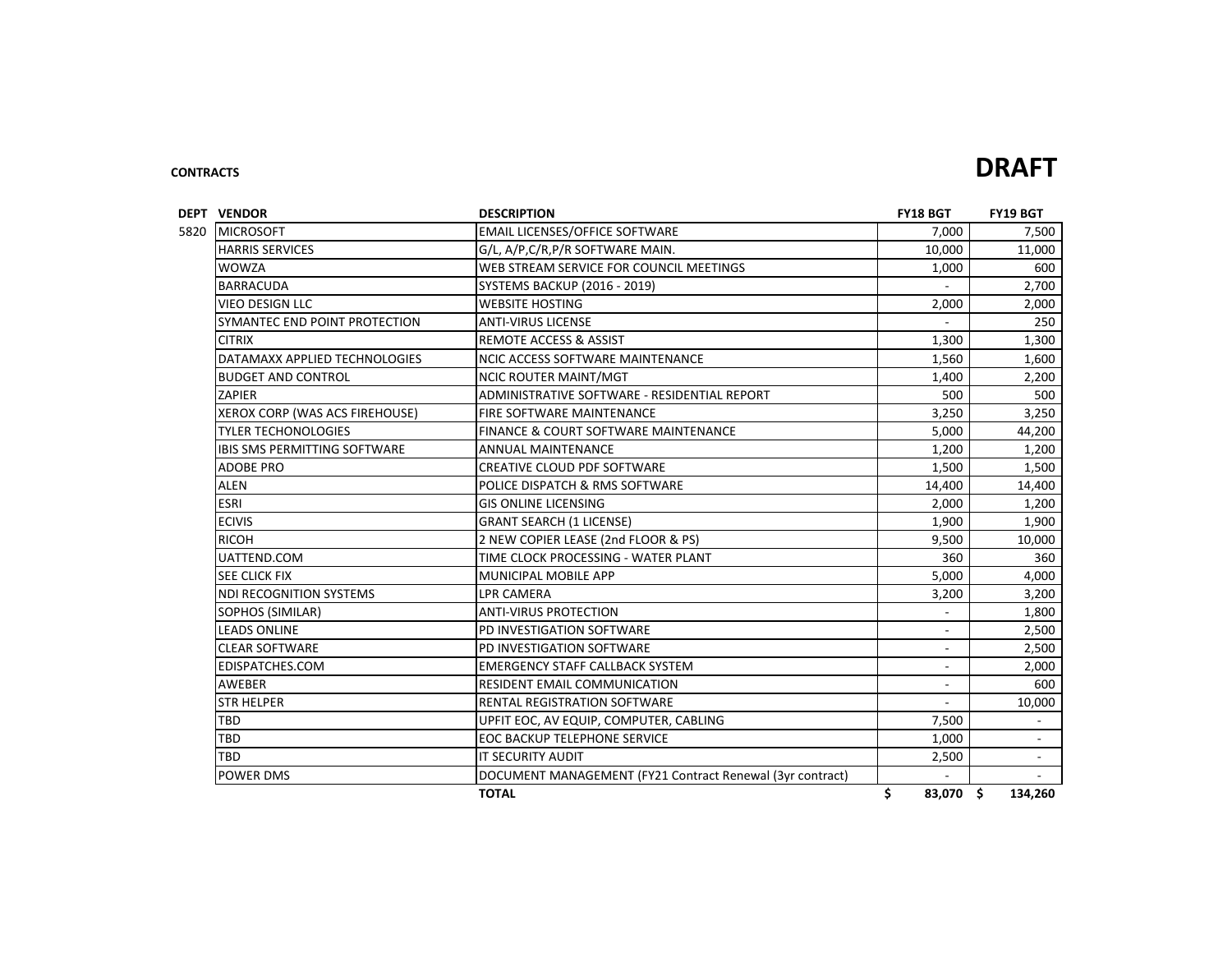# **DRAFT**

| 6000 | <b>FACILITIES</b>                      | 2016 BGT                 | <b>2016 ACT</b>          | <b>2017 BGT</b>          | <b>2017 ACT</b>          | <b>2018 BGT</b>                    | <b>2019 BGT</b>          | 2017 MAR ACT             | 2018 MAR ACT             |
|------|----------------------------------------|--------------------------|--------------------------|--------------------------|--------------------------|------------------------------------|--------------------------|--------------------------|--------------------------|
| 1100 | <b>SALARIES</b>                        | Ś.<br>$67,710$ \$        | 71,214                   | \$<br>37,990             | $\zeta$<br>39,918        | 39,256<br>$\overline{\phantom{0}}$ | \$<br>55,074             | $\zeta$<br>29,923        | l\$<br>29,731            |
| 2100 | <b>HEALTH INSURANCE</b>                | 11,334                   | 12,354                   | 6,356                    | 6,476                    | 6,473                              | 13,688                   | 4,779                    | 4,559                    |
| 2300 | <b>FICA</b>                            | 5,180                    | 5,258                    | 2,906                    | 2,891                    | 3,003                              | 4,213                    | 2,162                    | 2,181                    |
| 2400 | <b>RETIREMENT</b>                      | 7,461                    | 7,852                    | 4,363                    | 4,405                    | 5,289                              | 7,968                    | 3,224                    | 4,277                    |
| 3300 | <b>OPERATING SUPPLIES</b>              | 2,000                    | 2,308                    | 3,750                    | 3,603                    | 8,250                              | 9,200                    | 1,858                    | 5,891                    |
| 3400 | DUES, TRNG, & PROF DEV                 | 4,180                    | 4,706                    | 2,000                    | 2,243                    | 2,051                              | 2,926                    | 1,632                    | 1,774                    |
| 3500 | <b>FUEL</b>                            | 3,800                    | 3,292                    | 3,800                    | 3,663                    | 3,800                              | 4,000                    | 2,213                    | 3,399                    |
| 3550 | <b>VEHICLE REPAIRS</b>                 | 1,000                    | 2,231                    | 2,500                    | 3,469                    | 2,500                              | 3,000                    | 2,527                    | 2,559                    |
| 3800 | <b>UTILITIES</b>                       | 1,445                    | 1,560                    | 2,040                    | 1,982                    | 2,400                              | 2,250                    | 1,472                    | 1,051                    |
| 4000 | <b>CAPITAL</b>                         | 45,000                   | 29,542                   | 47,000                   | 9,780                    | 86,000                             | 204,500                  |                          | 83,250                   |
| 5100 | <b>CONTRACTS</b>                       | 85,606                   | 94,880                   | 114,006                  | 130,073                  | 127,556                            | 143,630                  | 102,776                  | 101,620                  |
| 6000 | <b>PUBLIC SAFETY FACILITY R&amp;M</b>  | 14,000                   | 11,960                   | 14,000                   | 21,282                   | 16,500                             | 20,000                   | 11,184                   | 20,589                   |
| 6100 | <b>GENERAL INSURANCE</b>               | 694                      | 694                      | 694                      | 694                      | 886                                | 893                      | 694                      | 886                      |
| 6900 | <b>RESERVE - PARKS &amp; REC</b>       |                          |                          |                          |                          |                                    | 3,000                    |                          | 440                      |
| 7000 | <b>CITY HALL R&amp;M</b>               | 14,000                   | 20,765                   | 14,000                   | 19,458                   | 15,500                             | 25,000                   | 13,765                   | 14,119                   |
| 7100 | <b>RESERVE - 65% WALKOVER GRANT</b>    | $\overline{\phantom{a}}$ | $\overline{\phantom{a}}$ |                          | 35,000                   | $\overline{\phantom{a}}$           |                          | 24,655                   |                          |
| 7200 | <b>RESERVE - COMMUNITY CENTER</b>      | $\blacksquare$           | $\overline{\phantom{a}}$ | $\overline{\phantom{a}}$ | $\overline{\phantom{a}}$ | $\overline{\phantom{a}}$           | $\overline{\phantom{0}}$ | $\blacksquare$           | $\overline{\phantom{0}}$ |
| 7300 | <b>RESERVE - HISTORY</b>               | $\overline{\phantom{a}}$ |                          |                          |                          |                                    |                          |                          |                          |
| 7400 | RESERVE - FACILITIES VEHICLES          | $\overline{\phantom{a}}$ |                          | $\overline{\phantom{a}}$ | $\overline{\phantom{a}}$ | 17,000                             | $\overline{\phantom{0}}$ | $\overline{\phantom{a}}$ |                          |
| 7850 | <b>DECLARED EMERGENCY</b>              | $\overline{\phantom{a}}$ | $\overline{\phantom{a}}$ |                          | 29,109                   | $\overline{\phantom{a}}$           |                          | 27,474                   | 102,858                  |
| 8000 | <b>COMMUNITY CENTER R&amp;M</b>        | 8,150                    | 6,832                    | 8,150                    | 12,919                   | 8,500                              | 9,500                    | 8,604                    | 11,602                   |
| 8570 | <b>IRESERVE - FOLLY RIVER PIER</b>     |                          |                          |                          |                          |                                    | 60,000                   |                          |                          |
| 9000 | PUB WORKS AND UTILITIES FACILITIES R&M | 2,500                    | 3,391                    | 4,000                    | 5,590                    | 6,000                              | 11,903                   | 5,419                    | 390                      |
| 9500 | <b>IPARKS &amp; PLAYGROUND R&amp;M</b> | 25,000                   | 27,368                   | 25,000                   | 22,166                   | 25,000                             | 27,500                   | 17,416                   | 24,136                   |
| 9600 | <b>BEACH ACCESS MANAGEMENT</b>         | 65,000                   | 50,893                   | 55,000                   | 56,674                   | 50,000                             | 52,000                   | 33,958                   | 43,398                   |
| 9700 | PARKS & REC COMMITTEE (OPERATING)      | 11,000                   | 17,184                   | 14,000                   |                          | 14,000                             | 13,150                   |                          | 19,826                   |
|      | <b>TOTAL FACILITIES</b>                | 375,060                  | \$.<br>374,285           | Ś.<br>361,555            | Ŝ<br>411,395             | Ś.<br>439,964                      | 673,394                  | \$<br>295,734            | 478,536<br>Ŝ.            |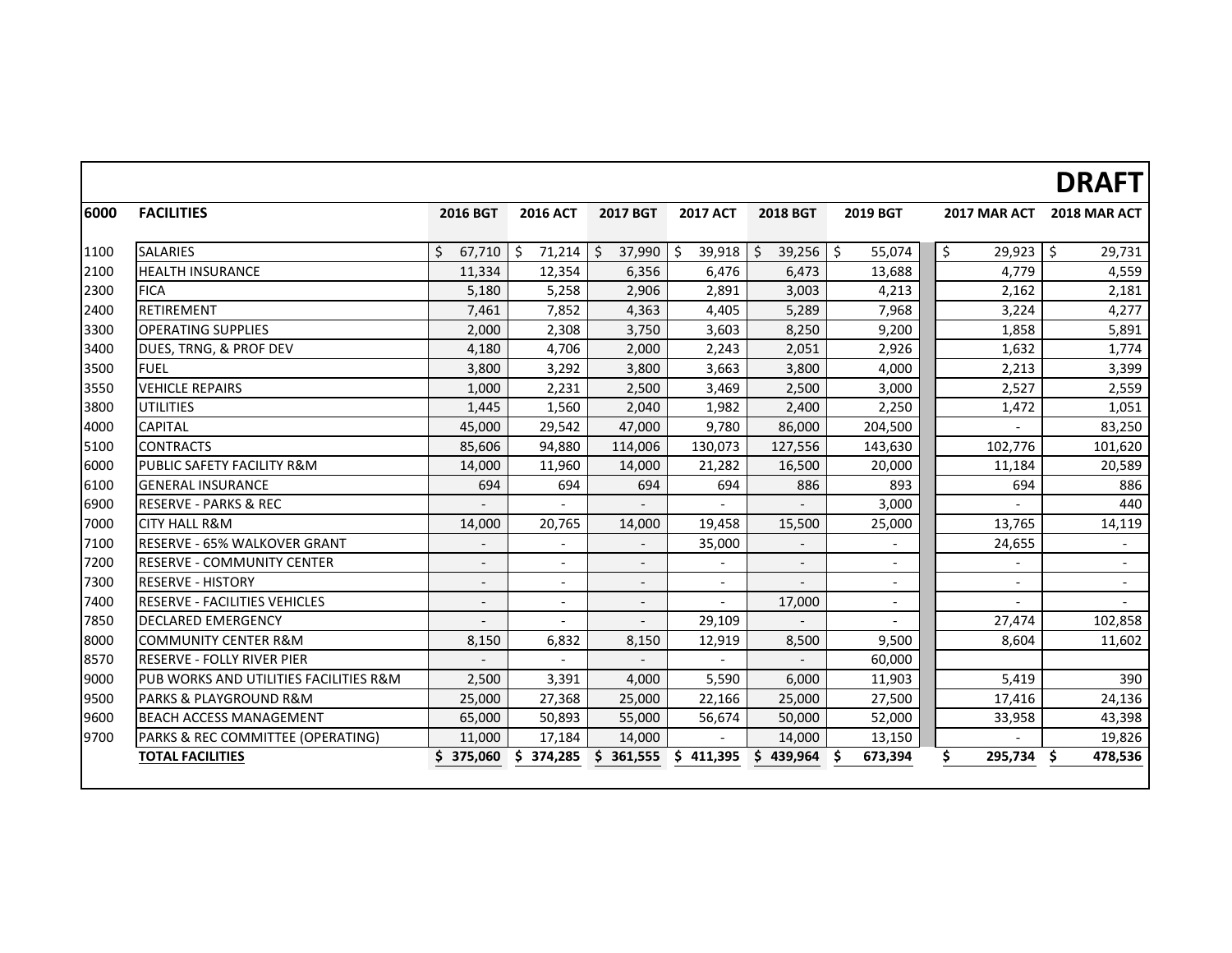| DEPT. | <b>DESCRIPTION</b>                                          | <b>FY18 BGT</b> | <b>FY19 BGT</b> |
|-------|-------------------------------------------------------------|-----------------|-----------------|
| 6000  | <b>OFFICE SUPPLIES &amp; CODE REFERENCE MATERIALS</b>       | 1,500           | 2,700           |
|       | RADIO USER FEE (50%)                                        | 250             |                 |
|       | JANITORIAL SUPPLIES & EXPENDABLES CITY HALL & PUBLIC SAFETY | 5,500           | 5,500           |
|       | IBACKHOE COVERED STORAGE                                    | 1,000           |                 |
|       | WATER BOTTLE REFILL STATION REPAIR PARTS                    |                 | 1,000           |
|       |                                                             | 8.250           | 9,200           |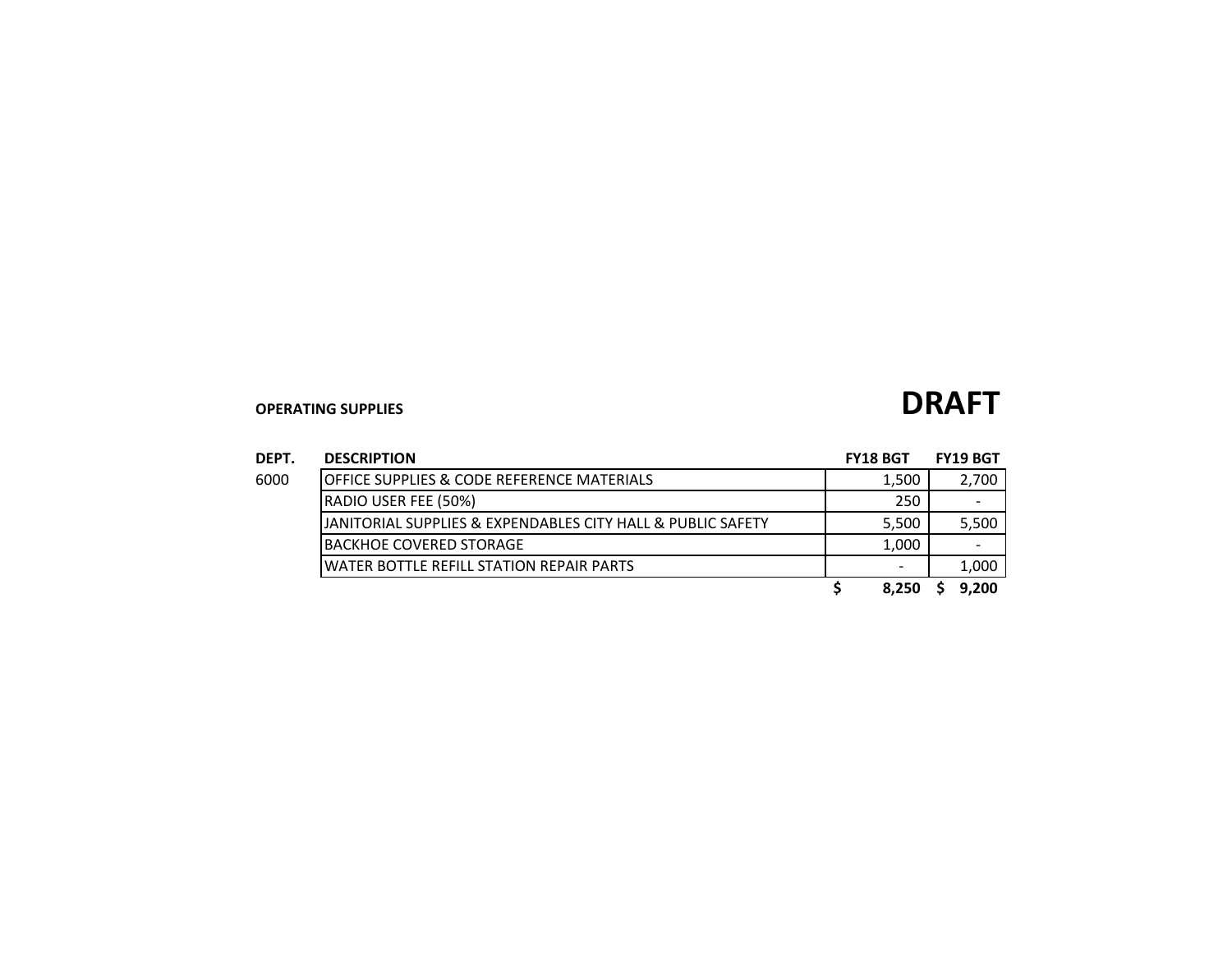## **DUES, TRAINING, & PROFESSIONAL DEVELOPMENT DRAFT**

| DEPT. | <b>EMPLOYEE</b>  | <b>DESCRIPTION</b>                                  | <b>FY18 BGT</b> | <b>FY19 BGT</b> |       |
|-------|------------------|-----------------------------------------------------|-----------------|-----------------|-------|
| 6000  | <b>ERIC LUTZ</b> | SHMIT/SMIRF SEMINAR                                 | 51              |                 | 51    |
|       |                  | <b>MASC GENERAL MEMBERSHIP</b>                      | 75              |                 | 75    |
|       |                  | <b>MASC-BUILDING OFFICIALS ASSOCIATION</b>          | 195             |                 | 195   |
|       |                  | SCAHM CONFERENCE & ANNUAL MEMBERSHIP                | 500             |                 | 525   |
|       |                  | TRI-COUNTY FOP LODGE                                | 50              |                 | 50    |
|       |                  | <b>BOASC CONFERENCE &amp; ANNUAL MEMBERSHIP</b>     | 550             |                 | 575   |
|       |                  | SC SHERIFF'S ASSOCIATION                            | 35              |                 | 35    |
|       |                  | SC ASSOC OF STORMWATER MANAGERS                     | 175             |                 |       |
|       |                  | COASTAL CODE ENFORCEMENT ASSOCIATION OF SC          | 50              |                 | 50    |
|       |                  | SC FIRE MARSHALS ASSOCIATION                        | 50              |                 | 50    |
|       |                  | MASC-BLOA (Business Licensing Laws and Enforcement) | 20              |                 | 20    |
|       |                  | IFMA MEMBERSHIP-FACILITIES MANAGEMENT               | 300             |                 | 300   |
|       | TBD              | PERMIT TECH CERT & BUSINESS LIC TRNG                |                 |                 | 1,000 |
|       |                  | <b>TOTAL</b>                                        | 2,051           |                 | 2,926 |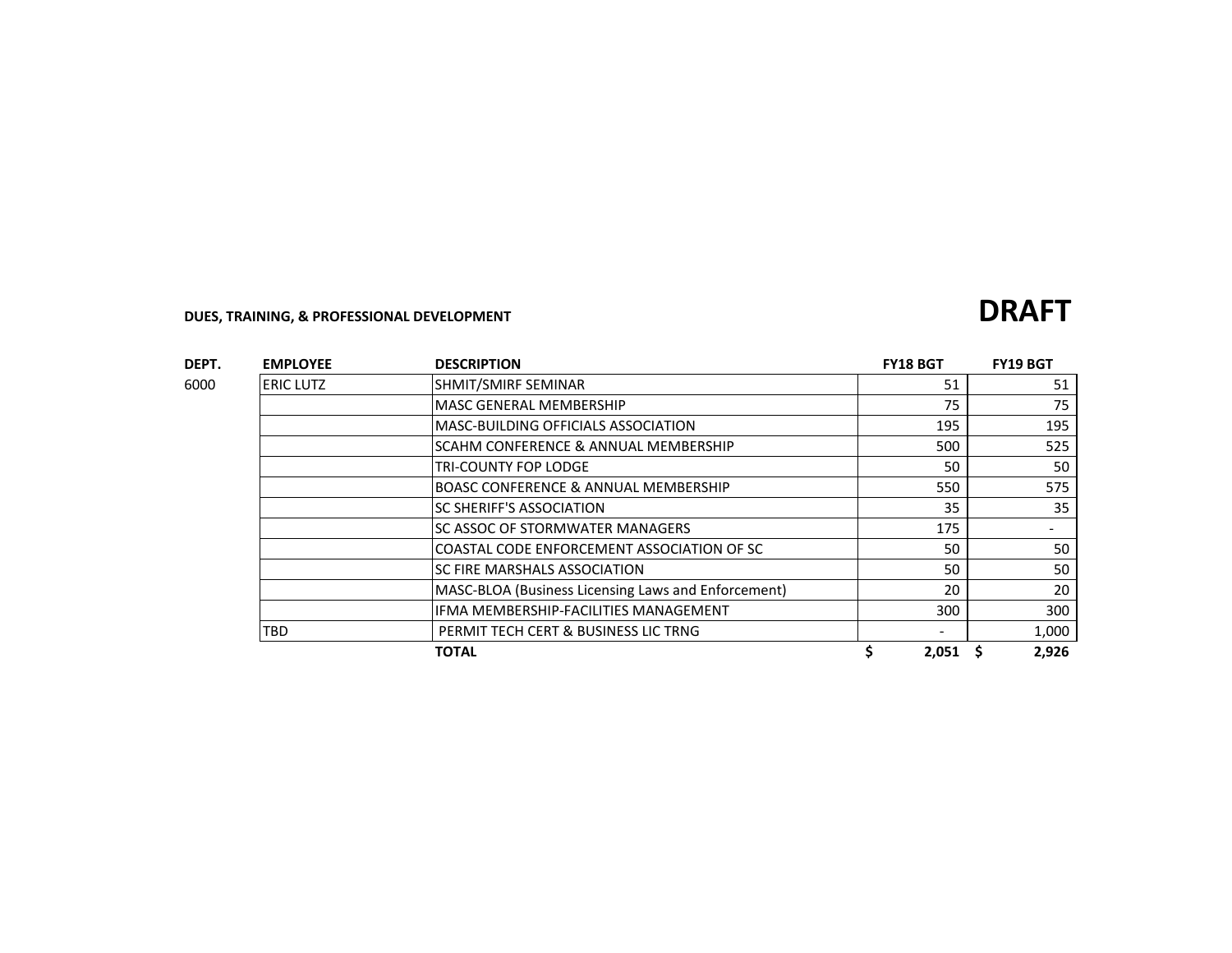# **CAPITAL DRAFT**

| <b>DEPT</b> | <b>DESCRIPTION</b>                                            | <b>FY18 BGT</b> | <b>FY19 BGT</b> |
|-------------|---------------------------------------------------------------|-----------------|-----------------|
| 6000        | CITY HALL & HISTORY SPACE ARCHITECT PLAN & DESIGN             |                 | 50,000          |
|             | STUCCO & WINDOW MAINT PER REPORT FROM ABS                     | 36,000          | 10,000          |
|             | ROOF REPLACEMENT FOR CITY HALL, 21 CENTER STREET              | 40,000          |                 |
|             | INTERIOR REPAINT OF PUBLIC SAFETY TOP FLOOR                   | 10,000          |                 |
|             | NEW TRASH RECEPTICLES FOR FOLLY RIVER PARK (MATCH CENTER ST.) |                 | 7,000           |
|             | <b>FOLLY RIVER PARK PIER REPAIRS</b>                          |                 |                 |
|             | PIRATES COVE BASKETBALL & TENNIS COURT RESURFACING            |                 | 120,000         |
|             | <b>50% PICK UP TRUCK</b>                                      |                 | 17,500          |
|             | <b>TOTAL</b>                                                  | 86,000          | 204,500         |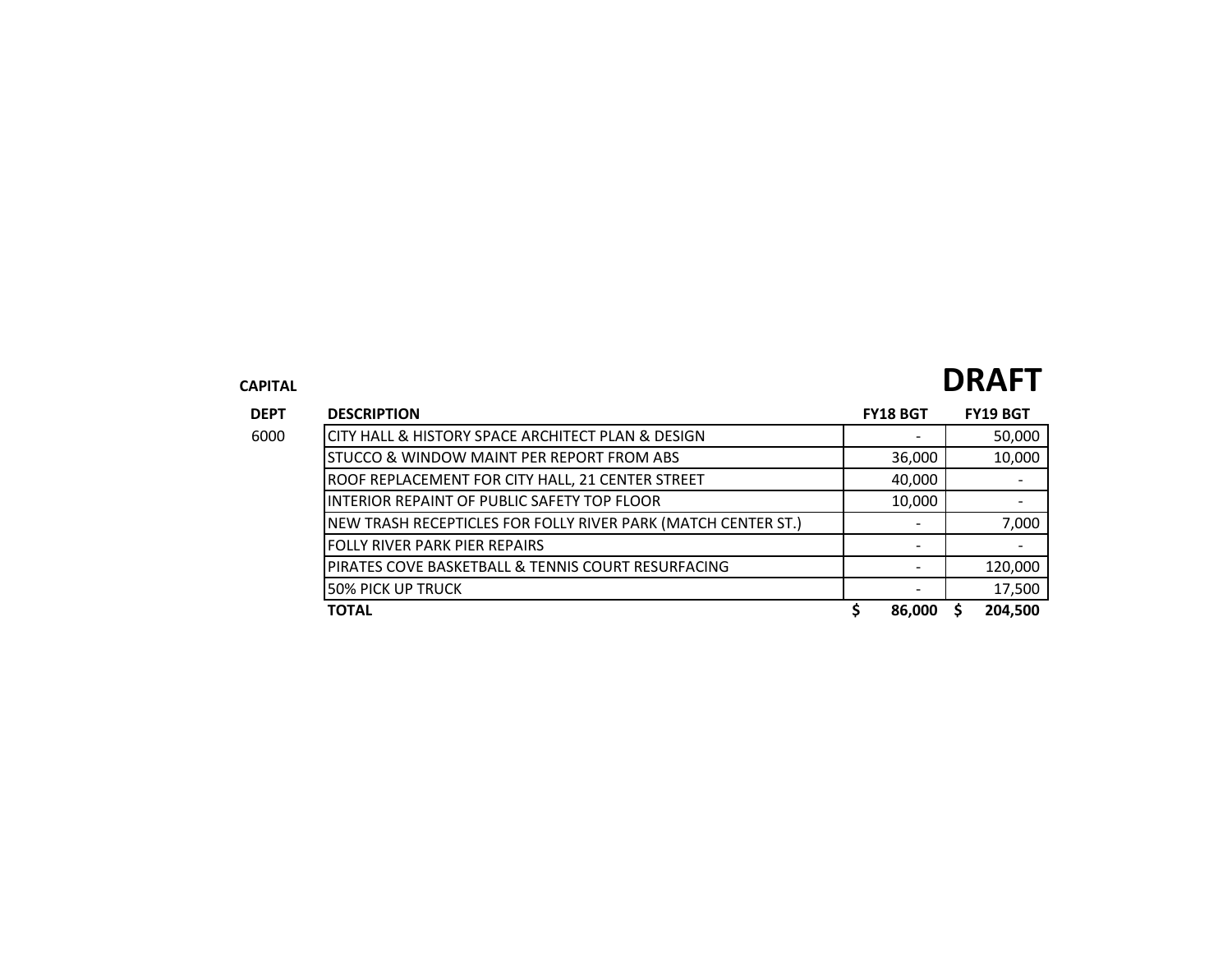### **CONTRACTS DRAFT**

| DEPT<br><b>VENDOR</b>                     | <b>DESCRIPTION</b>                             | <b>FY18 BGT</b> | <b>FY19 BGT</b> |
|-------------------------------------------|------------------------------------------------|-----------------|-----------------|
| COASTAL TRAINING & SAFEBUILT, INC<br>6000 | <b>BUILDING INSPECTIONS</b>                    | 40,000          | 45,000          |
| <b>DUNCAN PARNELL</b>                     | <b>ESHARE PROJECT &amp; PLANROOM BUNDLE</b>    | 1,500           | 2,500           |
| LIBERTY FIRE PROTECTION                   | ALARM MONITORING                               | 1,800           | 1,800           |
| LIBERTY FIRE PROTECTION                   | ANNUAL FIRE EXTINGUISHER INSPECT & SERVICE     | 2,500           | 2,500           |
| <b>J&amp;T CLEANING</b>                   | <b>CUSTODIAL CITY HALL &amp; PUBLIC SAFETY</b> | 30,000          | 30,000          |
| PHILLIP J. HEATH (TIDAL PEST)             | PEST CONTROL & RODENT SERVICE                  | 3,830           | 3,830           |
| <b>MORELLI</b>                            | <b>HVAC MAINTANCE</b>                          | 4,800           | 4,950           |
| <b>SCHINDLER</b>                          | <b>ELEVATORS</b>                               | 4,200           | 4,400           |
| <b>TYCO</b>                               | ALL MAINTENANCE CONTRACTS                      | 9,800           | 9,800           |
| <b>FOGEL SERVICES</b>                     | <b>HVAC MAINTANCE</b>                          | 1,600           | 1,650           |
| <b>MAXIMUM POWER</b>                      | <b>GENERATOR MAINTENANCE (X4 GENERATORS)</b>   | 3,100           | 3,100           |
| OVERHEAD DOOR OF CHARLESTON               | <b>OVERHEAD DOOR MAINTENANCE</b>               | 1,026           | 1,200           |
| NATURES CALLING                           | <b>CHANGING STATION PUMPING</b>                | 9,000           | 9,000           |
| <b>SIMPLEX</b>                            | <b>ALARM MONITORING</b>                        | 900             | 900             |
| <b>CRS AUDIT CONSULTANT</b>               | COMMUNITY FLOOD CERTIFICATION                  |                 | 4,500           |
| IN LIVING COLOR                           | CENTER STREET FLOWER POT MAINTENANCE           | 13,500          | 16,000          |
| PRIORITY LANDSCAPING                      | <b>GRASS RESEED FOR FOLLY RIVER PARK</b>       |                 | 2,500           |
|                                           | <b>TOTAL</b>                                   | \$<br>127,556   | \$.<br>143,630  |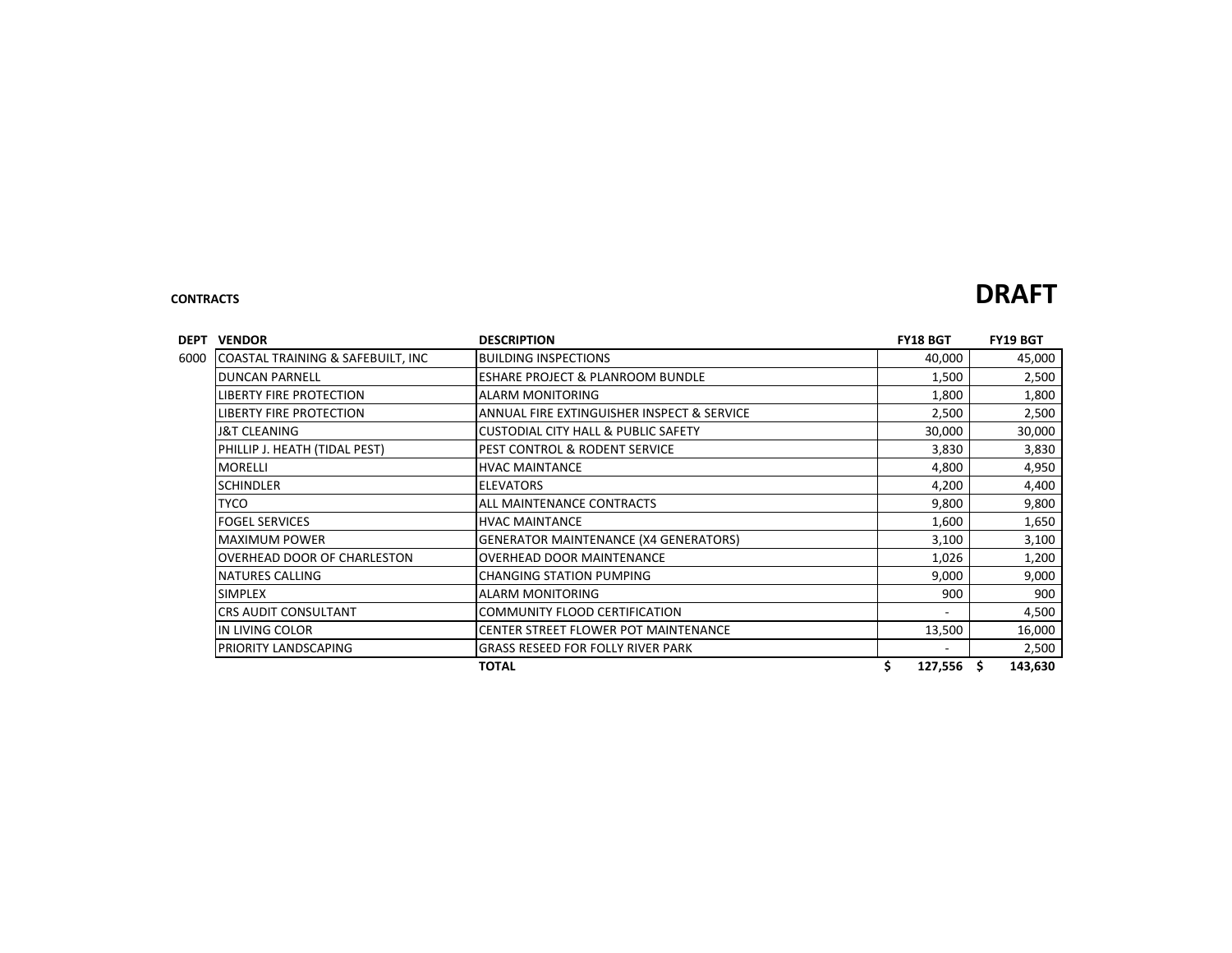## PUB WORKS AND UTILITIES FACILITIES R&M<br> **DRAFT**

| DEPT. | <b>DESCRIPTION</b>                  |                          | FY18 BGT FY19 BGT |
|-------|-------------------------------------|--------------------------|-------------------|
| 6000  | <b>FORECASTED MISC REPAIRS</b>      | 6,000                    | 5,100             |
|       | NEW DOORS FOR GROUND FLOOR (2 SETS) | $\overline{\phantom{0}}$ | 5.903             |
|       | IEGRESS STAIRS FROM 2ND FLOOR       | $\overline{\phantom{a}}$ | 900               |
|       | <b>TOTAL</b>                        | 6,000                    | \$11,903          |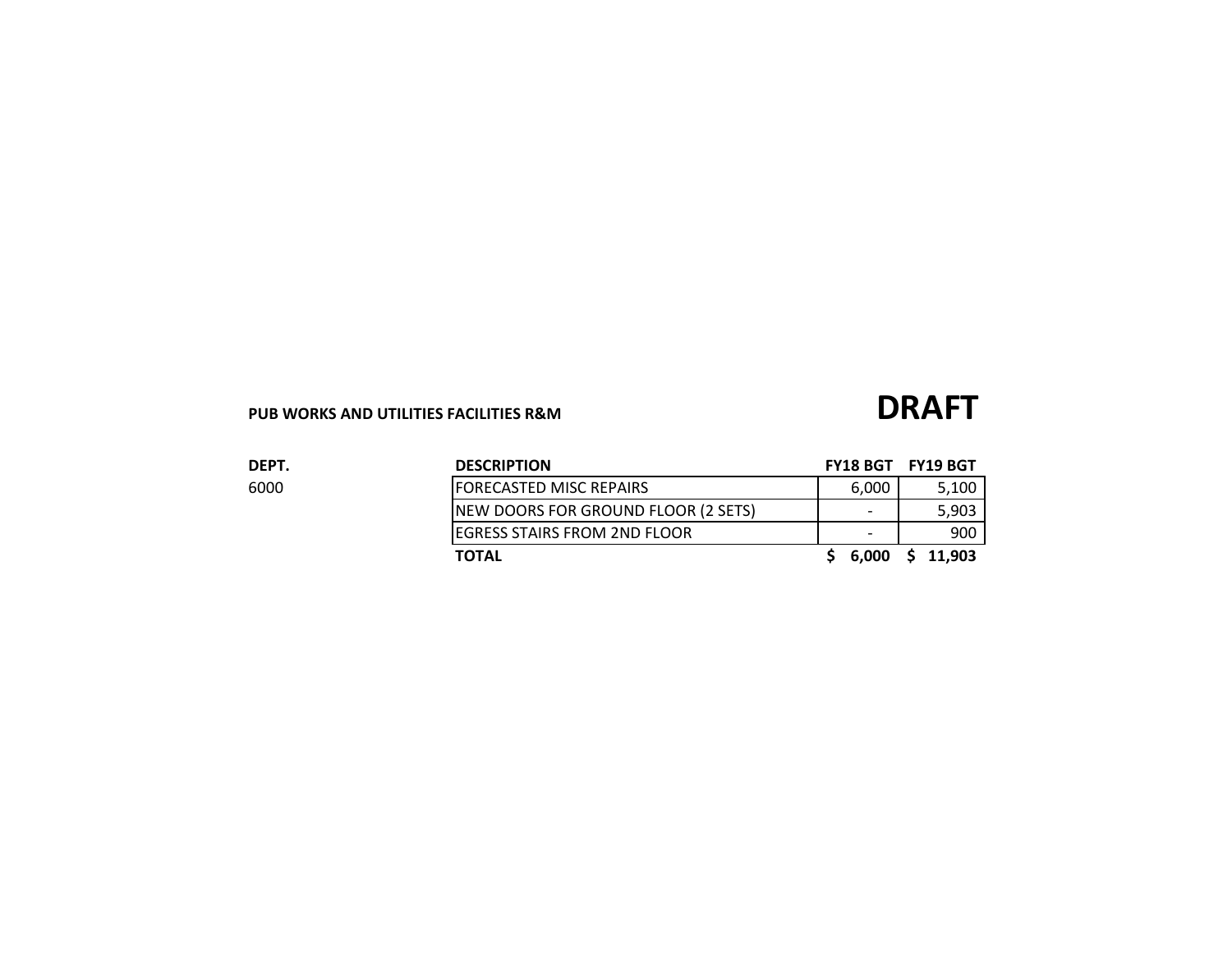### **DRAFT**

|                                                                          |                                   |                                   |                                   |                                                          |                                | ייש                  |
|--------------------------------------------------------------------------|-----------------------------------|-----------------------------------|-----------------------------------|----------------------------------------------------------|--------------------------------|----------------------|
|                                                                          |                                   |                                   |                                   | FY19 HEALTH PREMIUMS (07/01/18 - 12/31/18)               |                                |                      |
|                                                                          |                                   |                                   |                                   | 2.5% - 0.5% (experience rating) = +2.0% EMPLOYER PORTION |                                |                      |
|                                                                          |                                   |                                   |                                   |                                                          |                                |                      |
|                                                                          | <b>EMPLOYEE</b>                   | <b>EMPLOYEE PER</b>               | <b>EMPLOYER</b>                   | <b>EMPLOYER PER</b>                                      | <b>TOTAL</b>                   |                      |
| <b>STANDARD PLAN</b>                                                     | <b>MONTHLY</b>                    | PAY                               | <b>MONTHLY</b>                    | PAY                                                      | <b>MONTHLY</b>                 | <b>TOTAL PER PAY</b> |
| <b>EMPLOYEE ONLY</b>                                                     | \$0.00                            | \$0.00                            | \$472.22                          | \$217.95                                                 | \$472.22                       | \$217.95             |
| <b>EMPLOYEE SPOUSE</b>                                                   | \$110.50                          | \$51.00                           | \$886.25                          | \$409.04                                                 | \$996.75                       | \$460.04             |
| <b>EMPLOYEE CHILD</b>                                                    | \$50.57                           | \$23.34                           | \$667.98                          | \$308.30                                                 | \$718.55                       | \$331.64             |
| <b>FULL FAMILY</b>                                                       | \$160.25                          | \$73.96                           | \$1,076.79                        | \$496.98                                                 | \$1,237.04                     | \$570.94             |
|                                                                          |                                   |                                   |                                   |                                                          |                                |                      |
|                                                                          |                                   |                                   |                                   | 2019 HEALTH PREMIUMS (01/01/19 - 12/31/19)               |                                |                      |
|                                                                          |                                   |                                   |                                   | 8.1% - 0% (experience rating) = +8.1% EMPLOYER PORTION   |                                |                      |
| <b>STANDARD PLAN</b>                                                     | <b>EMPLOYEE</b><br><b>MONTHLY</b> | <b>EMPLOYEE PER</b><br><b>PAY</b> | <b>EMPLOYER</b><br><b>MONTHLY</b> | <b>EMPLOYER PER</b><br><b>PAY</b>                        | <b>TOTAL</b><br><b>MONTHLY</b> |                      |
| <b>EMPLOYEE ONLY</b>                                                     |                                   |                                   |                                   |                                                          |                                | <b>TOTAL PER PAY</b> |
| <b>EMPLOYEE SPOUSE</b>                                                   | \$0.00<br>\$110.50                | \$0.00<br>\$51.00                 | \$510.47<br>\$958.04              | \$235.60<br>\$442.17                                     | \$510.47<br>\$1,068.54         | \$235.60<br>\$493.17 |
| <b>EMPLOYEE CHILD</b>                                                    | \$50.57                           | \$23.34                           | \$722.09                          | \$333.27                                                 | \$772.66                       | \$356.61             |
| <b>FULL FAMILY</b>                                                       | \$160.25                          | \$73.96                           | \$1,164.01                        | \$537.24                                                 | \$1,324.26                     | \$611.20             |
|                                                                          |                                   |                                   |                                   |                                                          |                                |                      |
|                                                                          |                                   |                                   |                                   | <b>EMPLOYER FY19</b>                                     |                                |                      |
|                                                                          |                                   | <b>EMPLOYEE ONLY</b>              |                                   | <b>ANNUALIZED</b><br>\$5,896.14                          |                                |                      |
|                                                                          |                                   | <b>EMPLOYEE SPOUSE</b>            |                                   | \$11,065.72                                              |                                |                      |
|                                                                          |                                   | <b>EMPLOYEE CHILD</b>             |                                   | \$8,340.40                                               |                                |                      |
|                                                                          |                                   | FULL FAMILY                       |                                   | \$13,444.84                                              |                                |                      |
|                                                                          |                                   |                                   |                                   |                                                          |                                |                      |
| FY19 ADDITIONAL EMPLOYER PAID BENEFITS (07/01/18 - 12/31/18)             |                                   |                                   |                                   |                                                          |                                |                      |
|                                                                          |                                   |                                   |                                   | <b>EMPLOYER PER</b>                                      |                                |                      |
|                                                                          |                                   |                                   |                                   | PAY                                                      |                                |                      |
| <b>STATE DENTAL PLAN</b>                                                 |                                   |                                   |                                   | \$6.22                                                   |                                |                      |
| STATE HEALTH PLAN ADMIN FEE                                              |                                   |                                   |                                   | \$1.38                                                   |                                |                      |
| <b>BASIC LIFE INSURANCE</b><br><b>BASIC LONG TERM DISABILITY</b>         |                                   |                                   |                                   | \$0.13<br>\$1.49                                         |                                |                      |
| <b>MONEYPLUS ADMIN FEE</b>                                               |                                   |                                   |                                   | \$0.13                                                   |                                |                      |
|                                                                          |                                   |                                   |                                   |                                                          |                                |                      |
| FY19 ADDITIONAL EMPLOYER PAID BENEFITS (01/01/19 - 06/30/19) (UNCHANGED) |                                   |                                   |                                   |                                                          |                                |                      |
|                                                                          |                                   |                                   |                                   | <b>EMPLOYER PER</b>                                      |                                |                      |
|                                                                          |                                   |                                   |                                   | <b>PAY</b>                                               |                                |                      |
| <b>ISTATE DENTAL PLAN</b>                                                |                                   |                                   |                                   | S6.22                                                    |                                |                      |
| <b>STATE HEALTH PLAN ADMIN FEE</b>                                       |                                   |                                   |                                   | \$1.38                                                   |                                |                      |
| <b>BASIC LIFE INSURANCE</b>                                              |                                   |                                   |                                   | \$0.13                                                   |                                |                      |
| <b>BASIC LONG TERM DISABILITY</b>                                        |                                   |                                   |                                   | \$1.49                                                   |                                |                      |
| <b>MONEYPLUS ADMIN FEE</b>                                               |                                   |                                   |                                   | \$0.13                                                   |                                |                      |
|                                                                          |                                   |                                   |                                   | <b>EMPLOYER FY19</b>                                     |                                |                      |
|                                                                          |                                   |                                   |                                   | <b>ANNUALIZED</b>                                        |                                |                      |
|                                                                          |                                   |                                   |                                   | \$161.76                                                 |                                |                      |
|                                                                          |                                   |                                   |                                   | \$35.88<br>\$3.38                                        |                                |                      |
|                                                                          |                                   |                                   |                                   | \$38.74                                                  |                                |                      |
|                                                                          |                                   |                                   |                                   | \$3.38                                                   |                                |                      |
| <b>TOTAL FOR EACH EMPLOYEE</b>                                           |                                   |                                   |                                   | \$243.14                                                 |                                |                      |
|                                                                          |                                   |                                   |                                   |                                                          |                                |                      |
|                                                                          |                                   |                                   |                                   |                                                          |                                |                      |
| <b>FY19 GRAND TOTAL HEALTH INSURANCE EMPLOYER COST</b>                   |                                   |                                   |                                   |                                                          |                                |                      |

| <b>EMPLOYEE ONLY</b>   | \$6,139.28  |
|------------------------|-------------|
| <b>EMPLOYEE SPOUSE</b> | \$11,308.86 |
| <b>EMPLOYEE CHILD</b>  | \$8,583.54  |
| <b>FULL FAMILY</b>     | \$13,687.98 |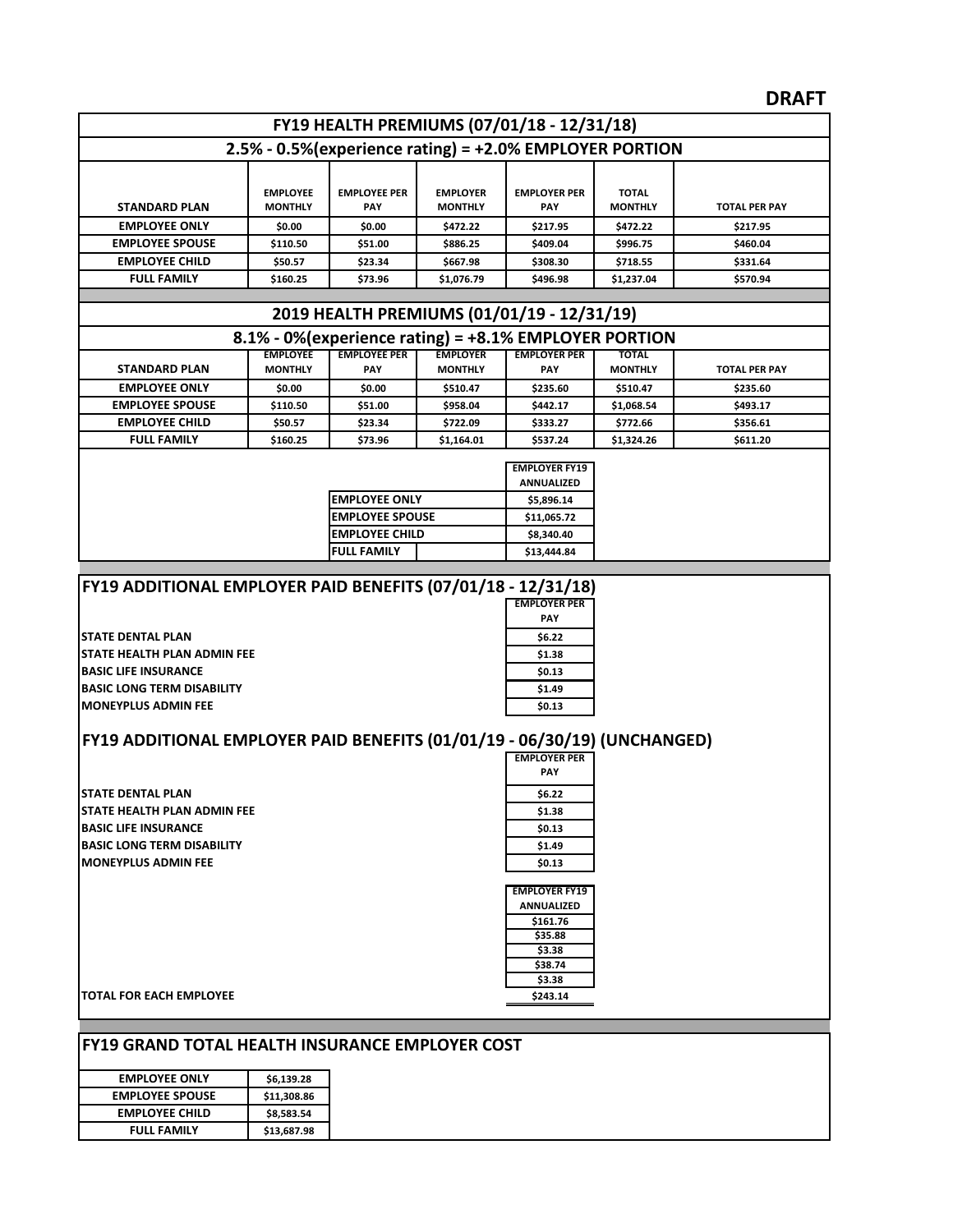### **UTILITIES FY2019 DRAFT**

| <b>Verizon Equipment Replace</b> | <b>Devices</b> | <b>FY18 BGT</b> |                          |    | <b>FY19 BGT</b>          |
|----------------------------------|----------------|-----------------|--------------------------|----|--------------------------|
| 5200 - Public Safety             |                |                 |                          |    |                          |
| Phones                           | 15             |                 | 1,600                    |    | 1,200                    |
| Wifi for Crusiers                | 15             |                 | $\overline{\phantom{0}}$ |    | 100                      |
| Jet Pack                         | 1              |                 |                          |    | 50                       |
|                                  |                | Ś               | 1,600                    | \$ | 1,350                    |
| 5300 - Public Works              |                |                 |                          |    |                          |
| Phones                           | 1              |                 | 300                      |    | 300                      |
|                                  |                | \$              | 300                      | \$ | 300                      |
| 5400 - Mayor                     |                |                 |                          |    |                          |
| Phones                           | 1              |                 | 400                      |    | 400                      |
| Jet Pack                         | 1              |                 |                          |    | 50                       |
|                                  |                | \$              | 400                      | \$ | 450                      |
| 5500 - Council                   |                |                 |                          |    |                          |
| Phones                           | 6              |                 | 1,200                    |    | 1,200                    |
| Tablets                          | 6              |                 | 200                      |    | 1,200                    |
|                                  |                | \$              | 1,400                    | \$ | 2,400                    |
| 5800 - Administration            |                |                 |                          |    |                          |
| Phones                           | 4              |                 | 800                      |    | 800                      |
| Jet Pack                         | 1              |                 |                          |    | 50                       |
|                                  |                | \$              | 800                      | \$ | 850                      |
| 5820 - Info Technology           |                |                 |                          |    |                          |
| Phones                           | 1              |                 | 400                      |    | 400                      |
| Tablet                           | 1              |                 |                          |    | $\overline{\phantom{a}}$ |
|                                  |                | \$              | 400                      | \$ | 400                      |
| 5900 - Deputy Admin, Plan & Zone |                |                 |                          |    |                          |
| Phones                           | 1              |                 | 400                      |    | 400                      |
|                                  |                | \$              | 400                      | \$ | 400                      |
| 6000 - Facilities                |                |                 |                          |    |                          |
| Phones                           | 1              |                 | 400                      |    | 400                      |
| Jet Pack                         | 1              |                 |                          |    | 50                       |
|                                  |                | \$              | 400                      | \$ | 450                      |
|                                  |                |                 |                          |    |                          |
| <b>Mobile Equipment Total</b>    | 56             | \$              | 5,700                    | \$ | 6,600                    |
|                                  |                |                 |                          |    |                          |
| <b>Verizon Service Charges</b>   | <b>Devices</b> |                 | <b>FY18 BGT</b>          |    | <b>FY19 BGT</b>          |
| 5200 - Public Safety             |                |                 |                          |    |                          |
| Phones                           | 15             |                 | 10,680                   |    | 10,000                   |
| Air Cards/JET Packs for Crusiers | 15             |                 | 6,000                    |    | 6,864                    |
| <b>Jet Packs</b>                 | 1              |                 | 1,000                    |    | 500                      |
|                                  |                | \$              | 17,680                   | \$ | 17,364                   |
| 5300 - Public Works              |                |                 |                          |    |                          |
| Phones                           | $\mathbf{1}$   |                 | 750                      |    | 780                      |
|                                  |                | \$              | 750                      | \$ | 780                      |
| 5400 - Mayor                     |                |                 |                          |    |                          |
| Phones                           | $\mathbf{1}$   |                 | 800                      |    | 750                      |
| Jet Pack                         |                |                 |                          |    |                          |
|                                  | 1              | \$              | 500<br>1,300             | \$ | 500                      |
|                                  |                |                 |                          |    | 1,250                    |
| 5500 - Council<br>Phones         | 5              |                 |                          |    |                          |
| <b>Tablets</b>                   | 6              |                 | 5,000<br>2,500           |    | 5,000<br>2,745           |
|                                  |                | \$              | 7,500                    | \$ | 7,745                    |
|                                  |                |                 |                          |    |                          |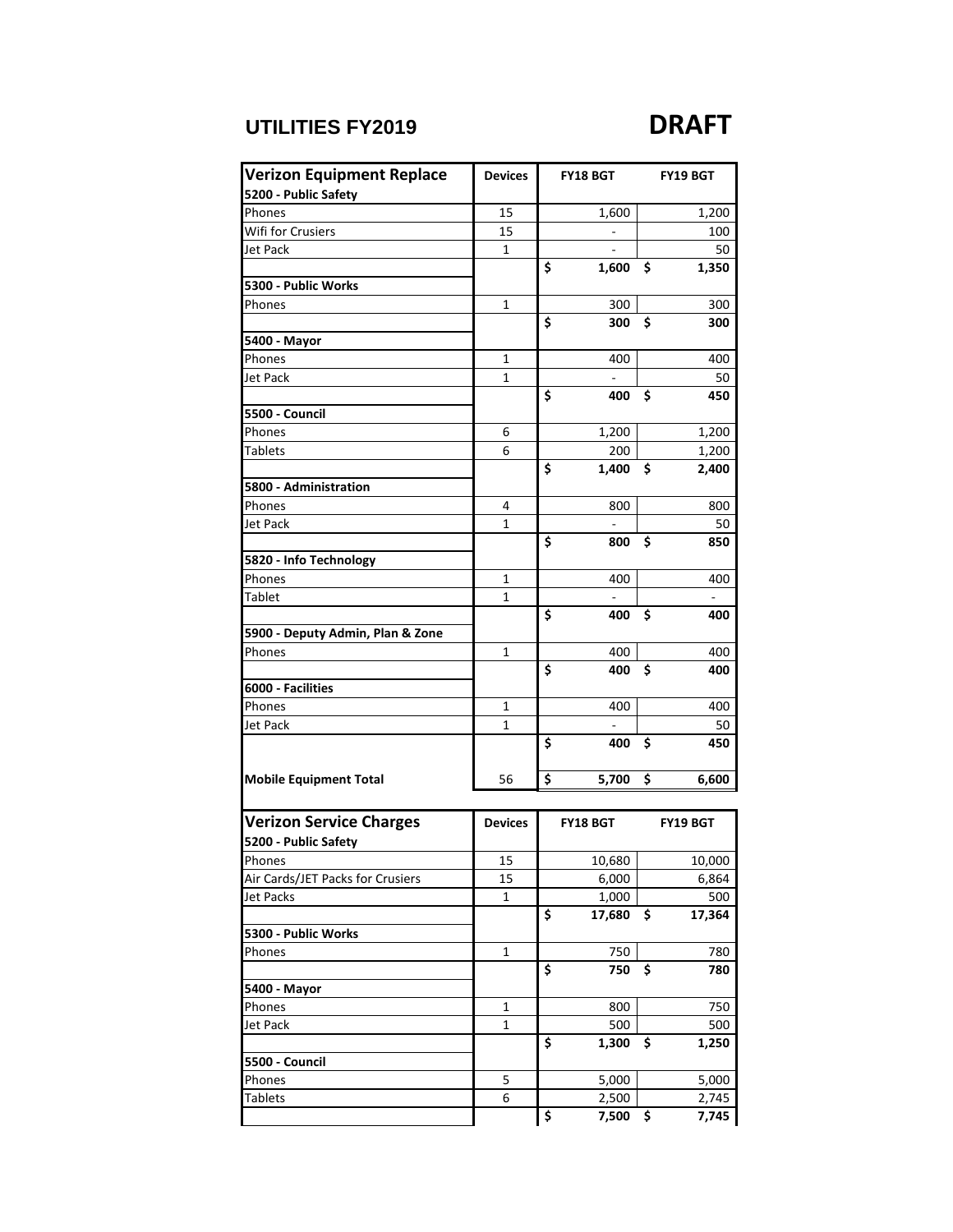| 5800 - Administration                     |              |    |                 |    |                 |
|-------------------------------------------|--------------|----|-----------------|----|-----------------|
| Phones                                    | 5            |    | 3,200           |    | 3,200           |
| Jet Pack                                  | 1            |    | 500             |    | 500             |
|                                           |              | \$ | 3,700           | \$ | 3,700           |
| 5820 - Info Technology                    |              |    |                 |    |                 |
| Phones                                    | 1            |    | 710             |    | 710             |
| City Welcome Sign                         | 1            |    |                 |    |                 |
| <b>MEOC Phones</b>                        | 8            |    |                 |    | 2,160           |
| <b>LPR Camera Service</b>                 | 1            |    | 1,000           |    | 1,000           |
|                                           |              | Ś  | 1,710           | \$ | 3,870           |
| 5900 - Deputy Admin, Plan & Zone          |              |    |                 |    |                 |
| Phones                                    | 1            |    | 660             |    | 660             |
|                                           |              | \$ | 660             | Ś  | 660             |
| 6000 - Facilities                         |              |    |                 |    |                 |
| Phones                                    | 1            |    | 1,500           |    | 1,300           |
| Jet Pack                                  | $\mathbf{1}$ |    | 500             |    | 500             |
|                                           |              | \$ | 2,000           | \$ | 1,800           |
|                                           |              |    |                 |    |                 |
| <b>Mobile Service Charges Total</b>       | 65           | \$ | 35,300          | \$ | 37,169          |
|                                           |              |    |                 |    |                 |
| <b>OTHER UTILITY COSTS FY2019</b>         |              |    |                 |    |                 |
|                                           | Dept.        |    | <b>FY18 BGT</b> |    | <b>FY19 BGT</b> |
| <b>SPIRIT COMMUNICATIONS</b>              |              |    |                 |    |                 |
| Admin Phones                              | 5820         |    | 8,000           |    | 8,000           |
| <b>PS Phones</b>                          | 5820         |    | 8,000           |    | 9,400           |
| City Internet                             | 5820         |    |                 |    | 13,000          |
|                                           |              | \$ | 16,000          | \$ | 30,400          |
| <b>COMCAST</b>                            |              |    |                 |    |                 |
| City Cable (Moved Internet to Spirit)     | 5820         |    | 5,000           |    | 500             |
| <b>PS Cable</b>                           | 5820         |    | 156             |    | 420             |
| SCDOT 511 Bridge Cameras                  | 5820         |    | 4,800           |    | 3,250           |
|                                           |              | \$ | 9,956           | Ś  | 4,170           |
| AT&T                                      |              |    |                 |    |                 |
| Park Sign & Community Ctr                 | 5820         |    | 3,000           |    | 3,600           |
| <b>SLED Line</b>                          | 5820         |    | 7,500           |    | 5,600           |
| Breath-a-lyzer Line                       | 5820         |    | 840             |    |                 |
| Playground Camera & PW Time Clock         | 5820         |    | 940             |    | 900             |
|                                           |              | \$ | 12,280          | \$ | 10,100          |
|                                           |              |    |                 |    |                 |
|                                           |              |    |                 |    |                 |
| <b>SKYLINE TECHNOLOGY SOLUTIONS</b>       | 5820         | \$ |                 | \$ | 4,800           |
|                                           |              |    |                 |    |                 |
| <b>FOLLY BEACH WATER DEPARTMENT</b>       |              |    |                 |    |                 |
| City Facilities, Public Bathrooms, Bottle |              |    |                 |    |                 |
| Stations, etc.                            | 5100         |    | 15,500          |    | 13,500          |
|                                           |              | \$ | 15,500          | \$ | 13,500          |
| SCE&G                                     |              |    |                 |    |                 |
| Facilities, Street Lights, etc.           | 5100         |    | 100,000         |    | 117,500         |
|                                           |              | \$ | 100,000         | \$ | 117,500         |
| <b>PS Building</b>                        | 5200         |    |                 |    |                 |
|                                           |              | \$ | 13,200          |    | 13,000          |
| <b>CHARLESTON COUNTY</b>                  |              |    | 13,200          | \$ | 13,000          |
|                                           | 5100         |    | 1,426           |    |                 |
| Property Tax - Storm Water                |              | \$ |                 | \$ | 1,426<br>1,426  |
|                                           |              |    | 1,426           |    |                 |
| <b>GRAND TOTAL</b>                        |              | \$ | 209,362         | \$ | 238,665         |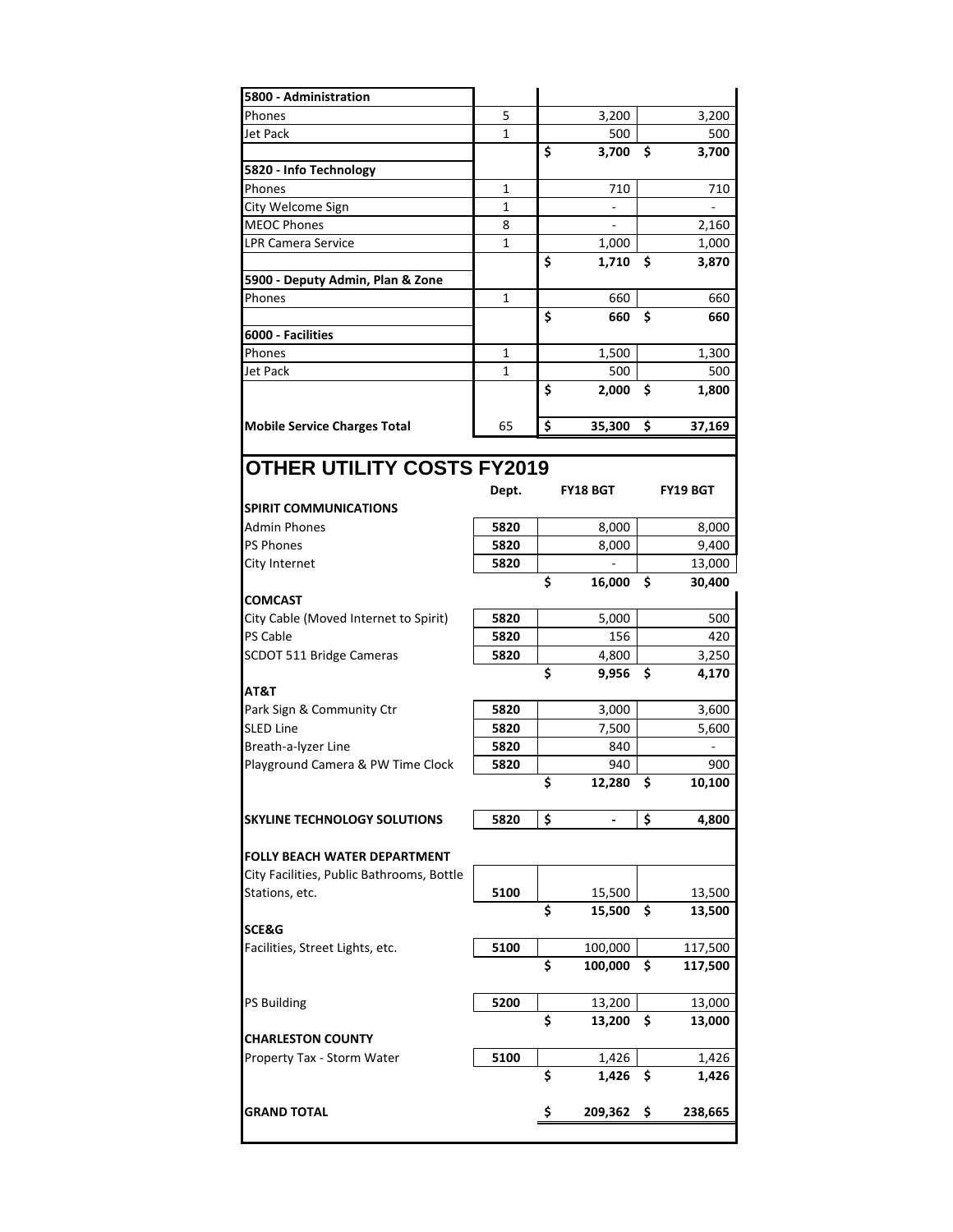## **GENERAL INSURANCE FY2019 DRAFT**

|                               | <b>Gen Gov't</b> | <b>PS</b> | <b>PW</b> | Council | <b>Admin</b> | <b>P&amp;Z</b> | <b>Facilities</b> | <b>Utilities</b> |              |
|-------------------------------|------------------|-----------|-----------|---------|--------------|----------------|-------------------|------------------|--------------|
| <b>POLICY</b>                 | 5100             | 5200      | 5300      | 5500    | 5800         | 5900           | 6000              | 30 & 89          | <b>TOTAL</b> |
| <b>JAUTO COMP.&amp; COLL.</b> |                  | \$4,989   | \$1,837   |         |              |                | \$68              | \$226            | \$7,119      |
| <b>DATA PROCESSING</b>        | 55               | 394       | 29        |         |              | 29             | 29                | 29               | 563          |
| <b>BLDGS &amp; PROPERTY</b>   | 10,896           | 7,334     | 374l      |         |              |                |                   | 5,665            | 24,270       |
| <b>JAUTO LIABILITY</b>        |                  | 14,625    | 4,680     |         |              |                | 585               | 1,170            | 21,060       |
| <b>IINLAND MARINE</b>         | 1,367            | 979       | 332       |         |              |                | 211               | 143              | 3,032        |
| <b>TORT LIABILITY</b>         |                  | 22,637    | 4,231     | 6,760   | 5,954        | 955            |                   |                  | 40,537       |
| <b>TOTAL</b>                  | \$12,318         | \$50,957  | \$11,484  | \$6,760 | \$5,954      | \$984          | \$893             | \$7,232          | \$96,581     |